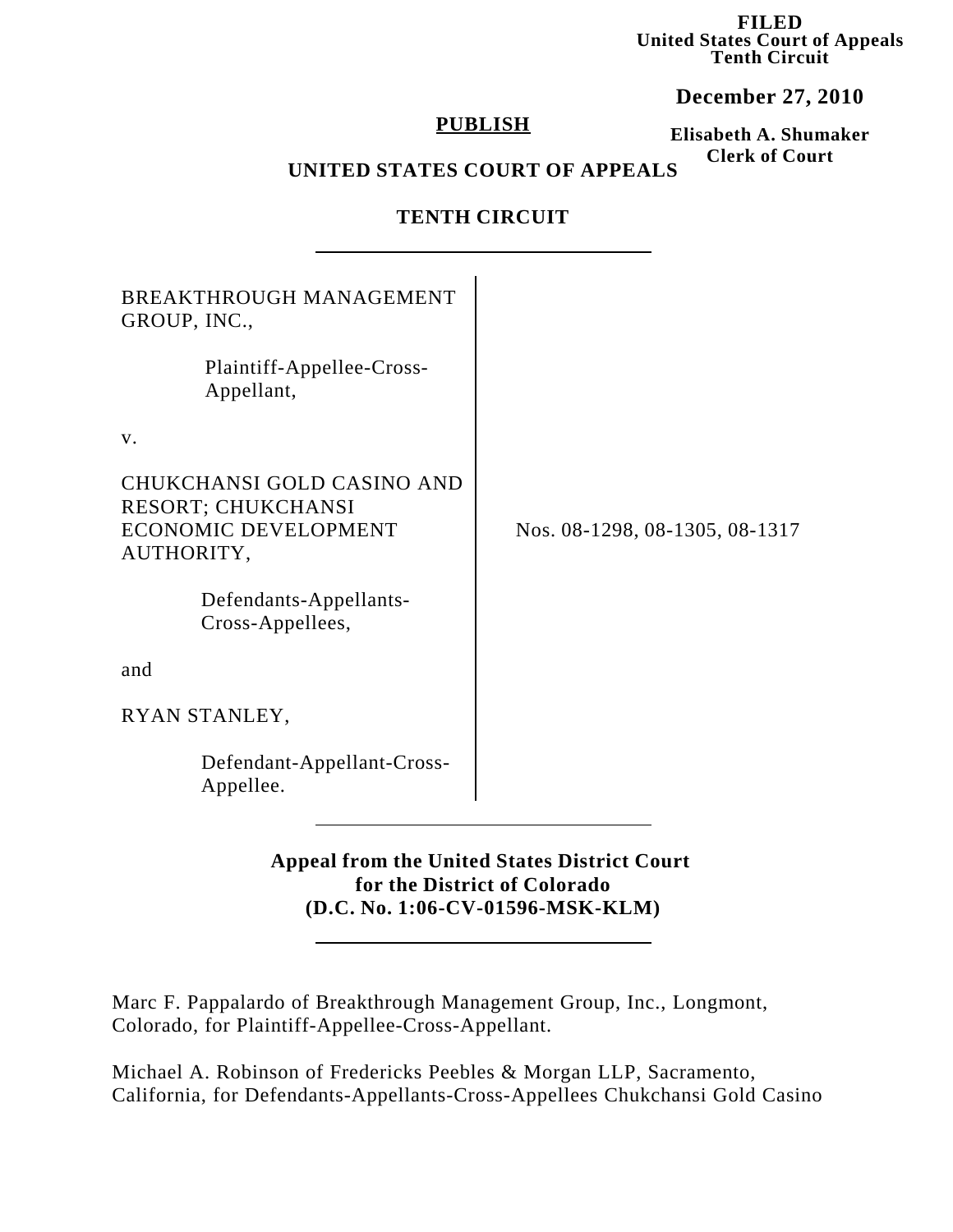and Resort and Chukchansi Economic Development Authority.

Lenden F. Webb of Law Offices of Lenden F. Webb, Fresno, California, for Defendant-Appellant-Cross-Appellee Ryan Stanley.

Before **MURPHY**, **HOLMES**, Circuit Judges, and **ARMIJO**, District Judge.\*

**HOLMES**, Circuit Judge.

This appeal asks us to explore the relationship between an Indian tribe and the economic entities created by the tribe, and to determine how close that relationship must be in order for those entities to share in the tribe's sovereign immunity. Plaintiff Breakthrough Management Group, Inc. ("BMG"), a provider of business management training and consulting services, filed suit in the United States District Court for the District of Colorado in August 2006. BMG alleged that the Chukchansi Gold Resort & Casino ("the Casino") had paid for a singleperson license for one of BMG's online training programs and then recorded and used portions of that program without permission to train more than one employee. Because the Casino is operated for the benefit of a federally recognized Indian tribe, the Picayune Rancheria of the Chukchansi Indians ("the Tribe"), BMG brought federal and state-law claims against the Tribe, the Chukchansi Economic

The Honorable M. Christina Armijo, District Judge, United States District Court for the District of New Mexico, sitting by designation.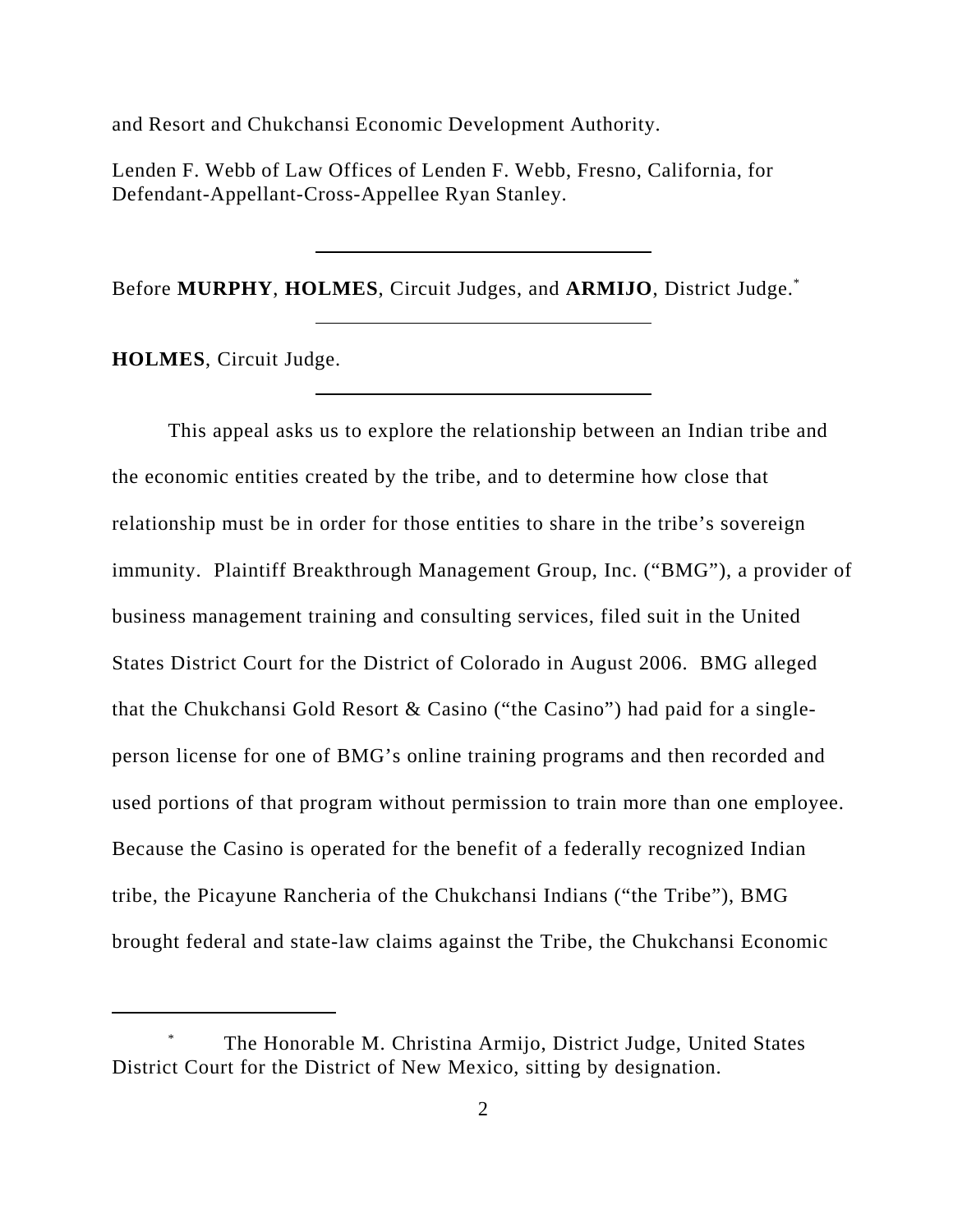Development Authority ("the Authority), which owns and operates the Casino, the Casino, and several individual defendants. The defendants filed various motions to dismiss, arguing that they were protected from BMG's suit by the doctrine of tribal sovereign immunity and that the district court should dismiss the complaint for lack of subject matter jurisdiction pursuant to Federal Rule of Civil Procedure 12(b)(1).

The district court granted the Tribe's motion to dismiss, holding that the Tribe was entitled to sovereign immunity and had not clearly waived that immunity by entering into licensing agreements with BMG that contained forum-selection clauses. The court denied Defendant Ryan Stanley's motion to dismiss, concluding that sovereign immunity did not extend to him because he had been sued in an individual rather than an official capacity. After an evidentiary hearing, the court also denied the Authority and the Casino's motion to dismiss, concluding that they were not entitled to share in the Tribe's sovereign immunity because any judgment imposed against them would not imperil the Tribe's monetary assets.

This appeal followed. The Authority and the Casino have appealed the district court's denial of their motion to dismiss for lack of subject matter jurisdiction (Appeal No. 08-1298), and Mr. Stanley has done likewise (Appeal No. 08-1305). BMG has filed a cross-appeal that raises an alternative ground for affirmance of the district court's order—*viz.*, that the Authority and the Casino, and by extension Mr. Stanley, have waived any immunity that they may otherwise enjoy by entering into BMG's licensing agreements (Appeal No. 08-1317). We have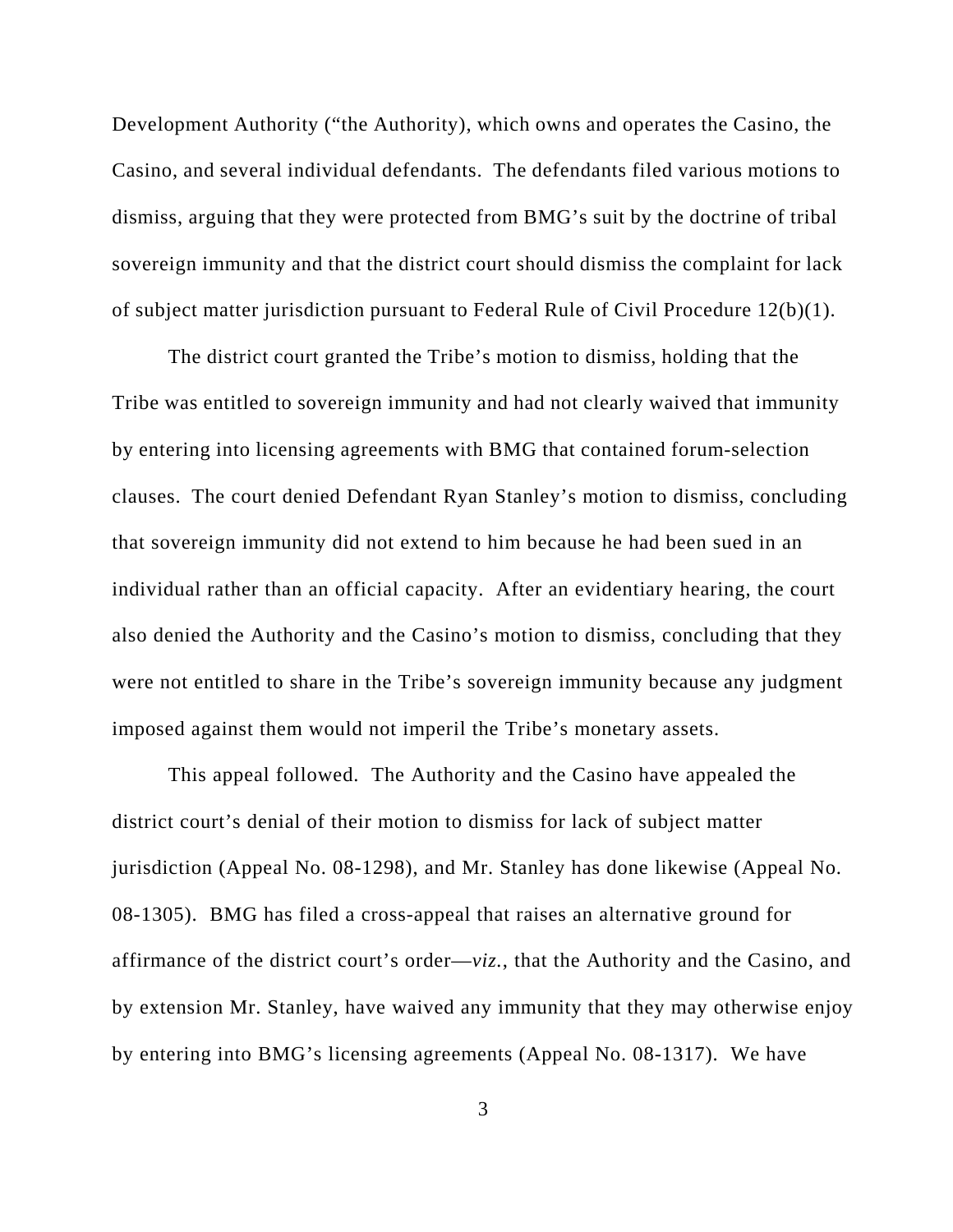jurisdiction over Defendants' interlocutory appeals under 28 U.S.C. § 1291 and the collateral order doctrine,<sup>1</sup> but we **DISMISS** BMG's cross-appeal for lack of jurisdiction. For the reasons discussed below, we **REVERSE** the district court's orders denying the Authority and the Casino's motion to dismiss and the motion to dismiss of Mr. Stanley and **REMAND** for further proceedings consistent with this opinion.

#### **BACKGROUND**

BMG is a Colorado Corporation that provides online business management training and consulting services. BMG alleges that employees at the Casino copied and distributed materials from one of BMG's training programs without authorization. The Casino, which operates for the financial benefit of the Tribe, had paid for a single-person license, but allegedly had recorded and used portions of the program without permission to train a large group of employees. Based on these allegations, BMG brought suit against the Tribe, $2$  the Authority, the Casino, the former general manager of the Casino, Mr. Stanley, and two other Casino employees. BMG asserted claims for federal copyright infringement, trademark

 $1$  A district court's order denying a motion to dismiss involving a claim of tribal sovereign immunity is an immediately appealable collateral order. *Osage Tribal Council ex rel. Osage Tribe of Indians v. U.S. Dep't of Labor*, 187 F.3d 1174, 1179–80 (10th Cir. 1999).

<sup>&</sup>lt;sup>2</sup> The Picayune Rancheria of the Chukchansi Indians of California is a federally recognized Indian tribe. *See* Indian Entities Recognized & Eligible To Receive Services From the United States Bureau of Indian Affairs, 67 Fed. Reg. 46,328, 46,330 (July 12, 2002). The parties also have stipulated to that fact.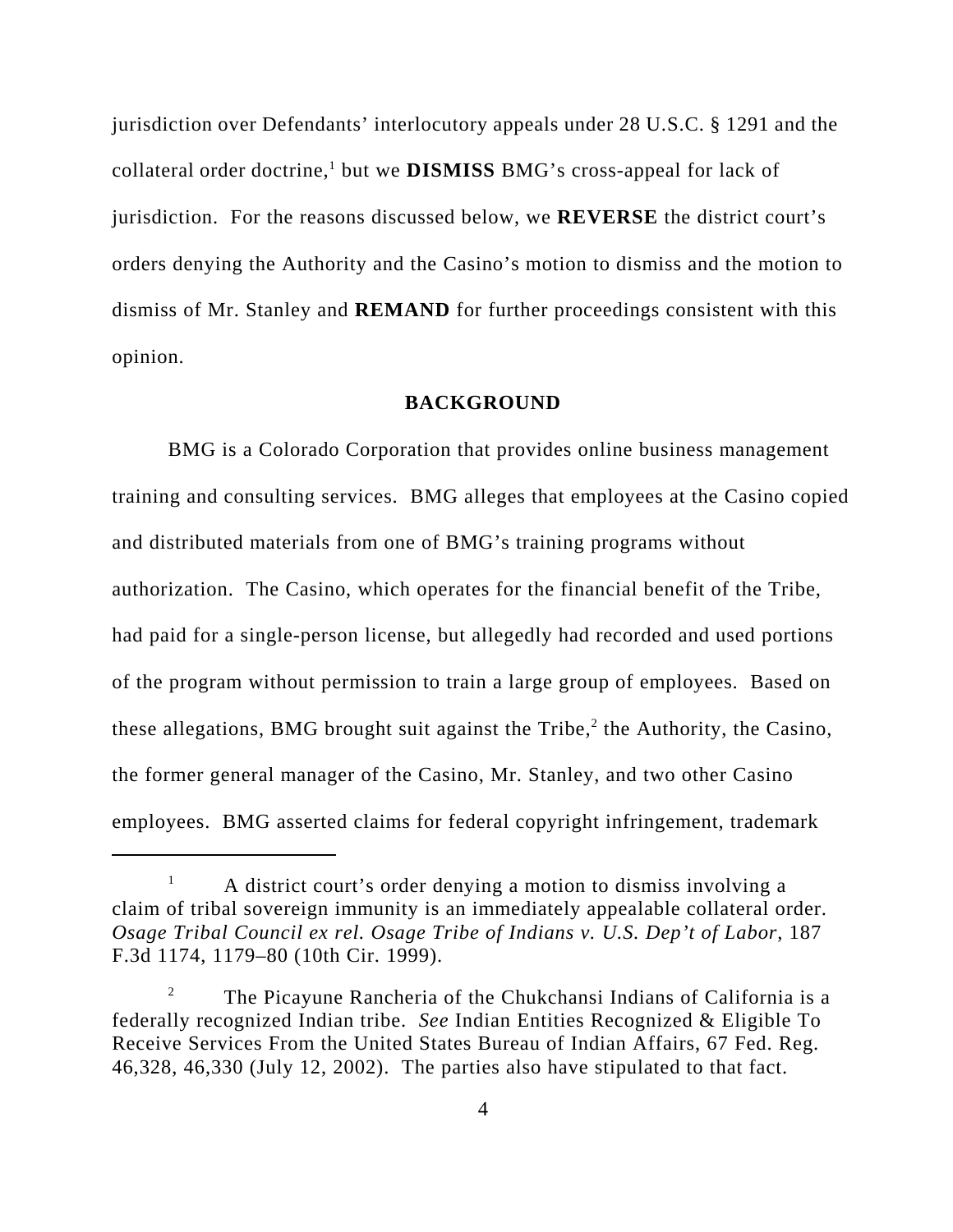infringement, and violation of the Racketeer Influenced Corrupt Organizations Act ("RICO"), 18 U.S.C. § 1962, as well as state common law claims for conversion, misappropriation, breach of contract, breach of the implied covenant of good faith and fair dealing, fraud, unfair competition, and violation of the Colorado Consumer Protection Act, Colo. Rev. Stat. Ann. §§ 6-1-101 to -115 (West 2010).

All of the defendants filed motions to dismiss, arguing in relevant part that dismissal was warranted under Federal Rule of Civil Procedure 12(b)(1) for lack of subject matter jurisdiction under the doctrine of tribal sovereign immunity. BMG opposed the motions. BMG also moved to convert the motions into Rule 56 motions for summary judgment and, in the alternative, for leave to conduct limited discovery on the issue of tribal sovereign immunity.

In a September 12, 2007, Opinion and Order, the district court granted the Tribe's motion to dismiss. The court determined that the Tribe "indisputably enjoys sovereign immunity," Aplts. App. at 21, and rejected BMG's argument that the Tribe had waived its immunity by entering into two licensing agreements with BMG that contained forum-selection clauses.<sup>3</sup> The court held that a contractual provision agreeing to arbitrate disputes could constitute a waiver of sovereign immunity when (1) there is an agreement to submit disputes to a body for

The court assumed without deciding that the Tribe could be held to the terms of the licensing agreement, which was entered into by BMG and an agent of the Casino.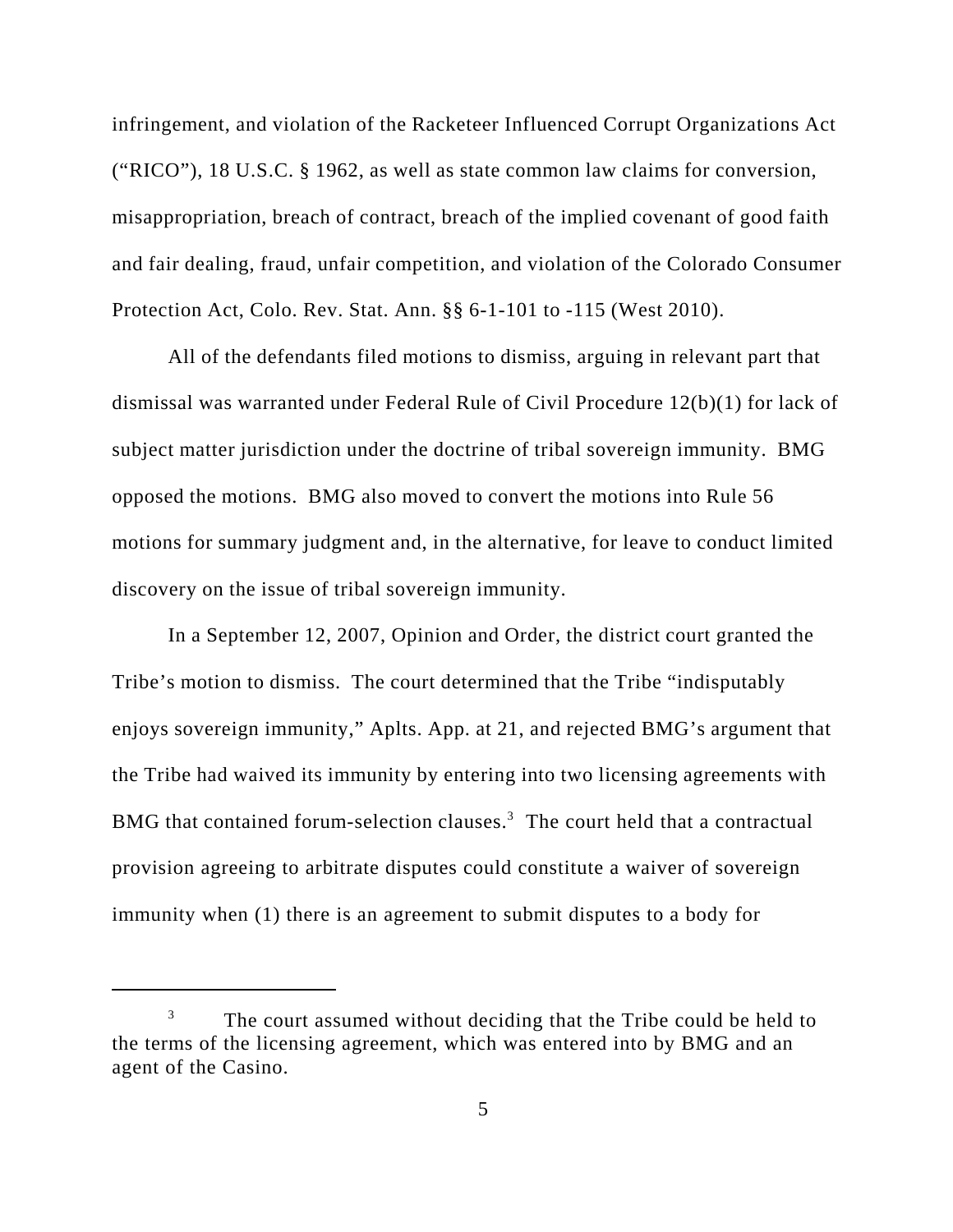adjudication, as well as (2) an agreement as to what particular body will hear such

disputes. But the court found that those requirements were not satisfied in this

case.

The court reasoned that the Tribe did not expressly agree to submit any

dispute for adjudication, it merely agreed *where* such adjudication would take place

if it were to occur.<sup>4</sup> The court explained that

the parties' agreement here speaks only to *where* a suit may be brought, but it does not expressly or impliedly address *whether* a suit may be brought. . . .

At first blush, it seems awkward to read a contract to specify *where* disputes may be resolved, but not to read it as providing *whether* disputes may be resolved. However, any awkwardness in this interpretation vanishes when one recognizes the peculiar circumstances of this case. Here, unlike the ordinary citizen that [BMG] typically enters into contracts with, the Tribe possesses a special cloak of immunity from suit. Thus, language in [BMG's] standard contract that would be sufficient to bind ordinary citizens to a particular dispute-resolution mechanism is not necessarily sufficient to bind the Tribe.

*Id.* at 20. The court concluded that, because BMG did not negotiate the terms of

the contract with the Tribe, "it should not be surprising that the standard terms of

[the licensing agreement] yield seemingly awkward results in this peculiar factual

circumstance." *Id*. at 21.

<sup>&</sup>lt;sup>4</sup> As the district court recounted, the forum-selection provision stated that "the sole and exclusive *venue* for any and all disputes involving . . . this Agreement shall be the state and federal courts located within the state of Colorado." Aplts. App. at 20 (internal quotation marks omitted).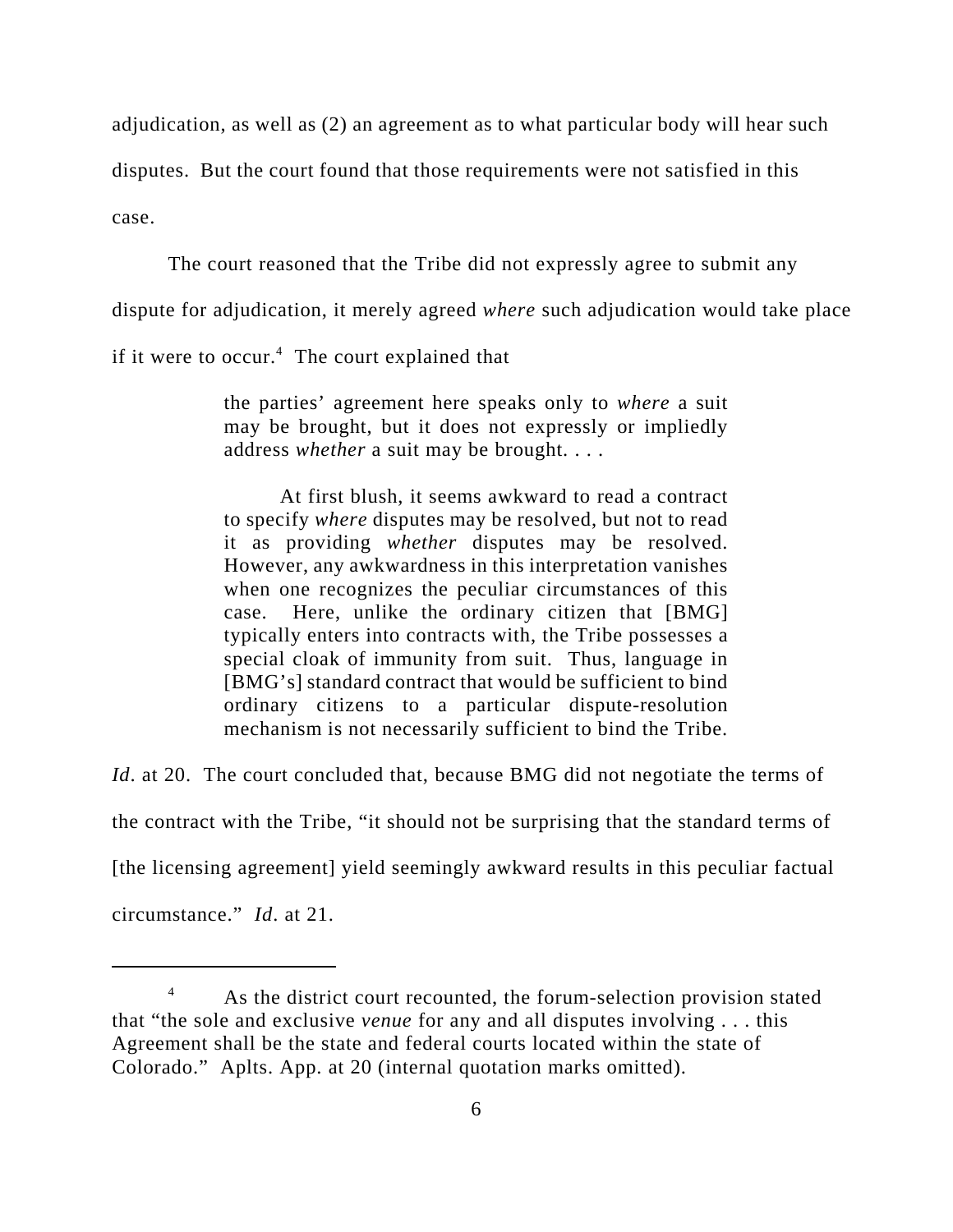The court did not rule on the Authority and the Casino's motion to dismiss in the September 12, 2007, Opinion and Order because it could not determine from the pleadings whether the Authority and the Casino "enjoy[ed] a connection to the Tribe close enough to enjoy the Tribe's own immunity." *Id.* at 23. The court therefore scheduled an evidentiary hearing on that motion and denied as moot BMG's motion to convert the motions to dismiss into Rule 56 motions for summary judgment. The court also denied BMG's request "to specifically authorize discovery in advance of this hearing," holding that, if the Authority and the Casino were entitled to immunity, such discovery would "chip away at the benefits of . . . immunity." *Id*. at 23 n.8. But "[t]o ensure that both sides have a full and fair opportunity to examine the relevant documents and prepare their case," the district court ordered them to exchange copies of all exhibits ten days before the evidentiary hearing and held that the parties could subpoena any other documents up to three days prior to the hearing.5 *Id*.

In that same order, the district court denied Mr. Stanley's motion to dismiss, finding that, because BMG was asserting claims against Mr. Stanley in his individual rather than official capacity, he was not entitled to tribal sovereign immunity. The court also granted the motion to dismiss for lack of personal

<sup>&</sup>lt;sup>5</sup> Although the district court referred only to the parties' ability to subpoena documents, it indicated at the evidentiary hearing that the parties also could subpoena witnesses pursuant to Federal Rule of Civil Procedure 45.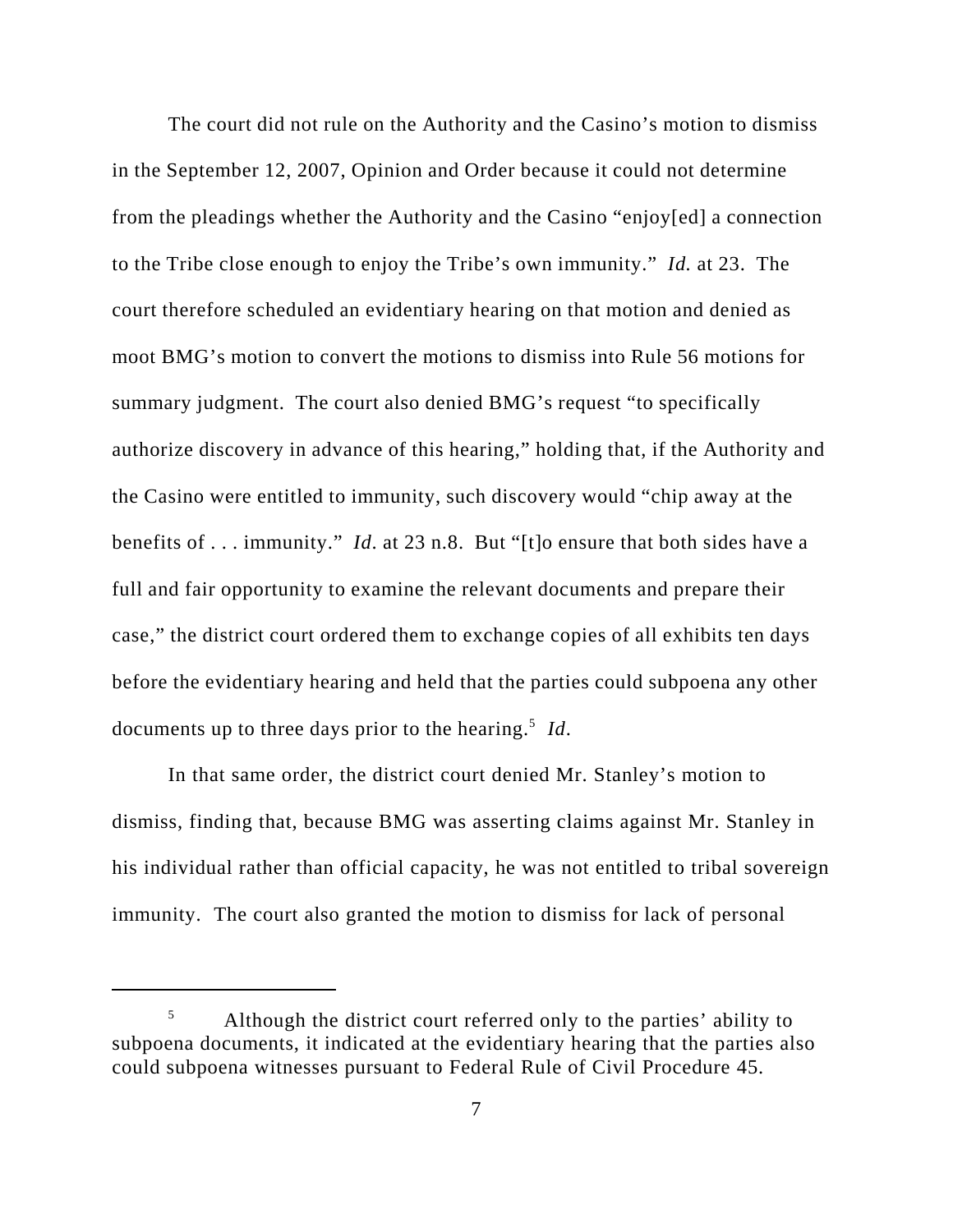jurisdiction brought by two employees of the Casino, Jeff Livingston and Vernon D'Mello. They are not parties to this appeal.

The district court held an evidentiary hearing on the Authority and Casino's motion to dismiss on October 23, 2007. At the hearing, the parties stipulated to the admission of approximately seventy-one exhibits "for the sole purpose of whether the *Johnson* . . . test is met and not for any other issues, such as whether there has been a waiver of immunity." Aplee. Supp. App. at 99–100 (Tr., Evidentiary Hr'g, dated Oct. 23, 2007). The court also heard testimony from Dustin Graham, the chairperson of the Tribal Council. After the hearing, the parties filed a stipulation detailing the agreed-upon facts.

In an August 5, 2008, Opinion & Order, the district court evaluated the relationship between the Tribe and the Authority and the Casino under a tenfactor test articulated in an unpublished district court opinion, *Johnson v. Harrah's Kansas Casino Corp.*, No. 04-4142-JAR, 2006 WL 463138 (D. Kan. Feb. 23, 2006). Under *Johnson,* there is a threshold financial-liability inquiry that must be satisfied before a court will consider other factors measuring the closeness of the relationship between a tribe and its economic entities. As applied here, the inquiry is "whether the Tribe will be financially liable for legal obligations incurred by the Casino and the Authority." Aplts. App. at 45. Based on that threshold inquiry, the district court in this case denied the motion to dismiss.

8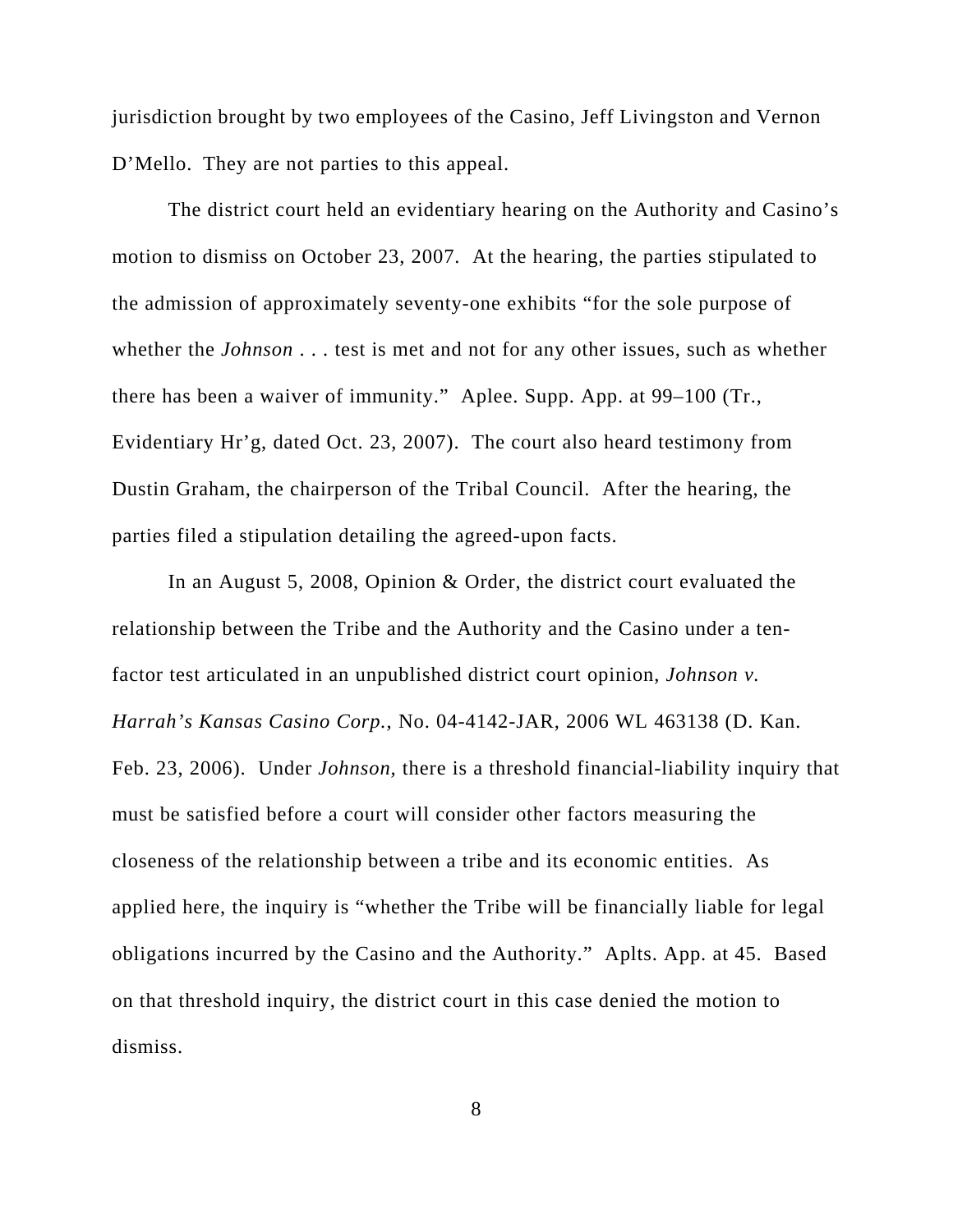Specifically, the court found that the Authority was governed by a board with identical membership to the Tribe's governing Council. The court further found that the Authority owns and operates the Casino. But the court nevertheless concluded that the Authority and the Casino were "non-Indian entities" that were not entitled to invoke the Tribe's sovereign immunity because a judgment against them "w[ould] not result in direct financial liability for the Tribe or otherwise imperil the Tribe's assets." *Id.* at 47. Even though the court found that the Casino's revenues go solely to the Authority and that the Authority then gives that money to the Tribe, the court found that the Tribe's *right to receive* profits would not be threatened by a judgment, only the *amount* of profits would be adversely affected.

The court reached that conclusion based on "evidence indicat [ing] that the Authority is obligated to pay over to the Tribe at least \$1 million per month, regardless of its actual revenues." *Id*. at 46. Therefore, "should the actual profits fall short, the Authority will borrow or run a deficit to ensure that the Tribe receives that which it is entitled to." *Id*. at 47. Thus, the court concluded, "the judgment would neither deprive the Tribe of its asset—the right to receive profits—nor its guaranteed minimum payment." *Id*. at 48. The court also found that the Authority was created to serve as a non-immune entity for creditors so that they would be more willing to lend money to the Tribe. The district court accordingly denied the Authority and the Casino's motion to dismiss. These

9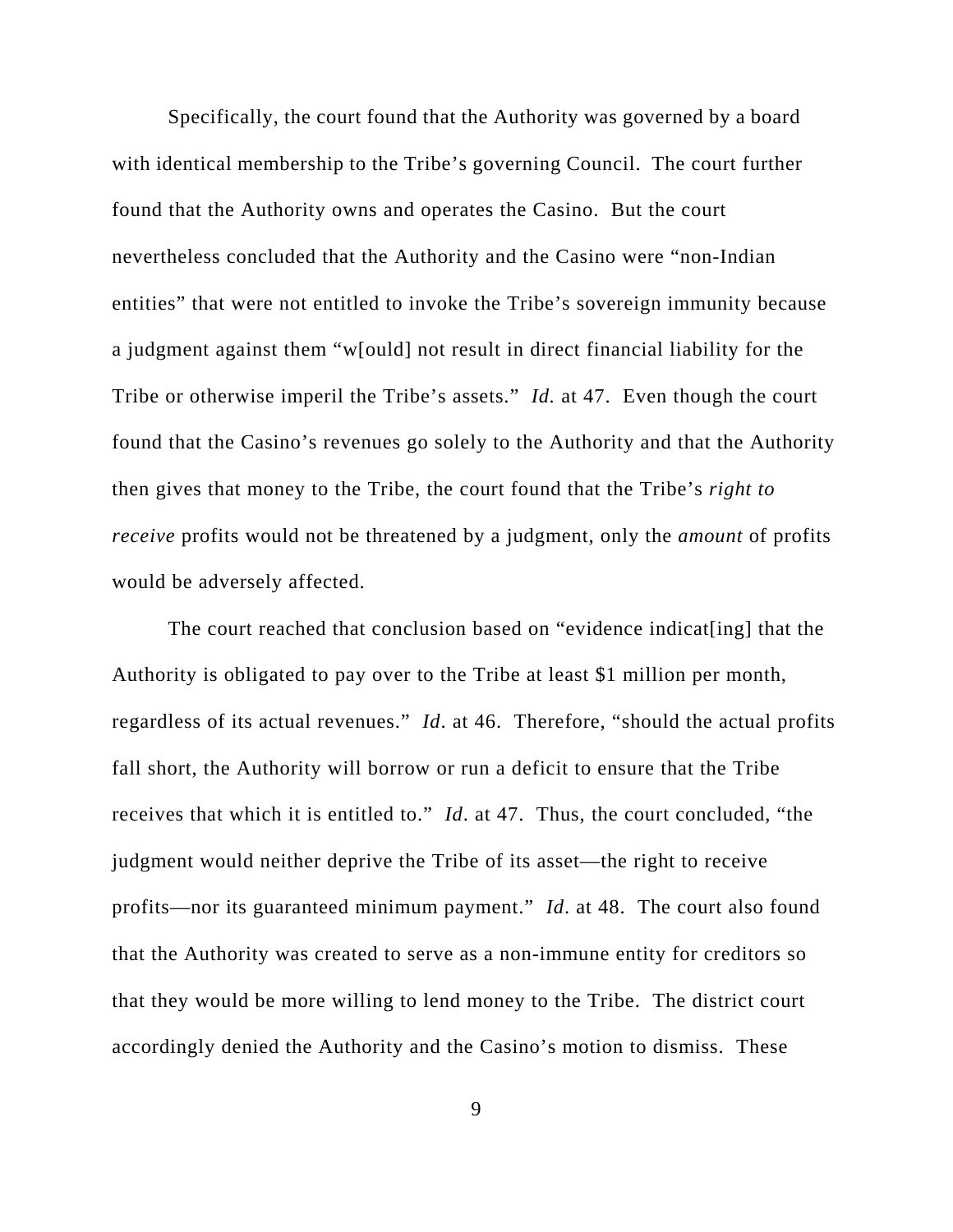interlocutory appeals timely followed.

#### **DISCUSSION**

The Authority and the Casino<sup>6</sup> argue that the district court erred in denying

their motion to dismiss. They urge us to find that they qualify as subordinate

economic entities entitled to tribal sovereign immunity because

[a]n unincorporated entity created by and wholly owned by a federally recognized Indian tribe for the sole purpose of promoting tribal interests through the ownership and operation of a Class III Indian gaming facility on behalf of the . . . Indian tribe is . . . an Indian entity. [T]o protect critical tribal and federal interests such an entity, [the Authority,] as well as the Class III Indian gaming facility[, the Casino], must be allowed to invoke tribal sovereign immunity from suit.

Aplts. Opening Br. at 9. They ask us to reject the *Johnson* test employed by the

 $6$  Mr. Stanley is also a party to this appeal. Although the district court rejected Mr. Stanley's motion to dismiss based on its conclusion that he had been sued in his individual capacity rather than in an official capacity, that distinction is not at issue on appeal. The parties now agree that Mr. Stanley was acting in the course and scope of his employment at the Casino and, consequently, whatever immunity is enjoyed by the Authority and the Casino is shared by Mr. Stanley. *See Burrell v. Armijo*, 603 F.3d 825, 832 (10th Cir. 2010) ("Tribal sovereign immunity generally extends to tribal officials acting within the scope of their official authority. On the other hand, a tribe's sovereign immunity does not extend to an official when the official is acting as an individual or outside the scope of those powers that have been delegated to him." (citation omitted) (internal quotation marks omitted)); *Dry v. United States*, 235 F.3d 1249, 1253 (10th Cir. 2000) ("Due to their sovereign status, suits against . . . tribal officials in their official capacity 'are barred in the absence of an unequivocally expressed waiver by the tribe or abrogation by Congress.'" (quoting *Fletcher v. United States*, 116 F.3d 1315, 1324 (10th Cir. 1997))). Because the parties agree that Mr. Stanley's entitlement to immunity is derivative of any immunity enjoyed by the Authority and the Casino, for ease of reference we will discuss only the Authority and the Casino.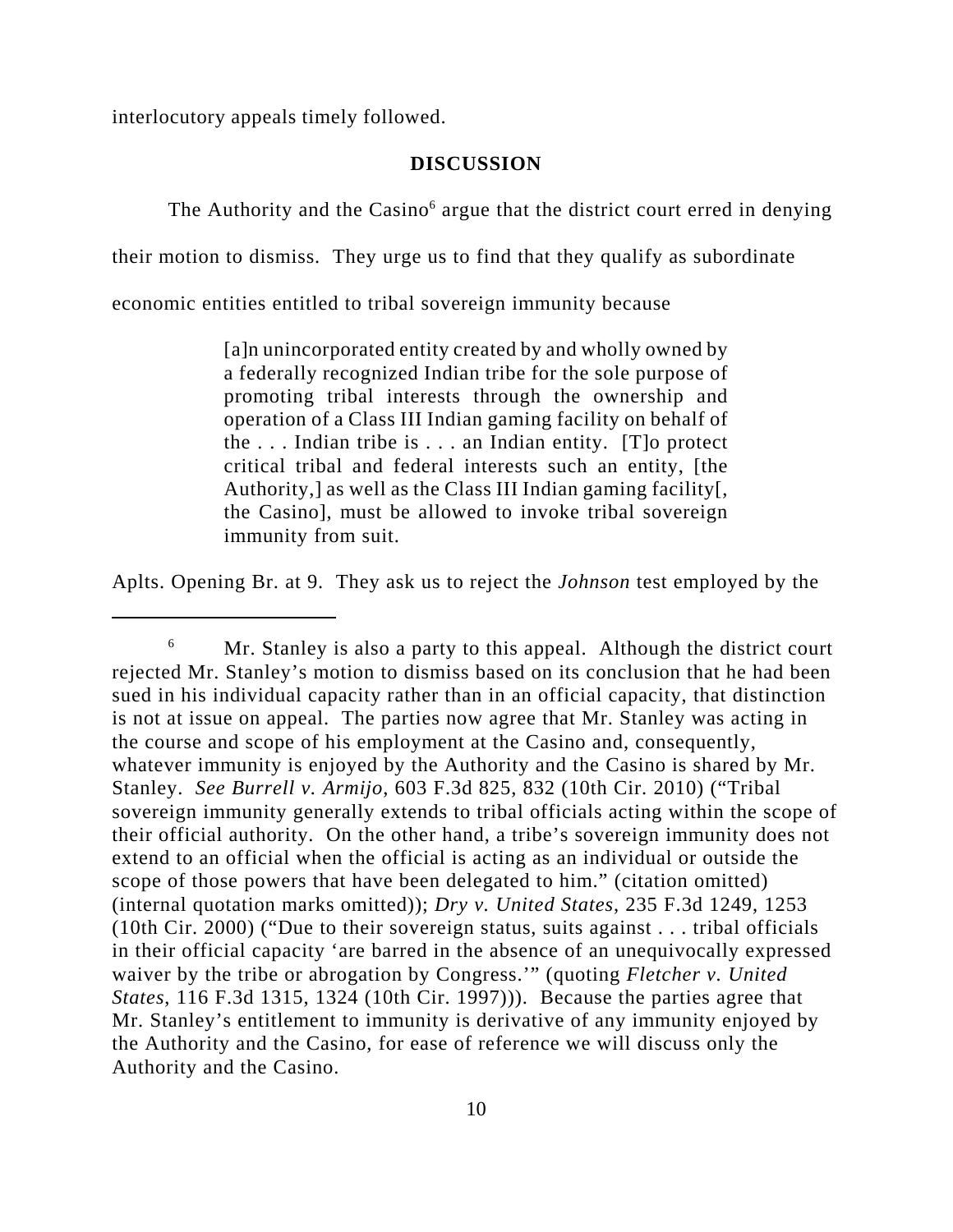district court and instead urge us to consider the factors we recently applied in *Native American Distributing v. Seneca-Cayuga Tobacco Co.*, 546 F.3d 1288 (10th Cir. 2008)—that is, in particular, the manner in which the entity was created, the purposes the entity was intended to fulfill, and whether the tribe intended for the entity to have immunity. The Authority and the Casino argue that the evidence clearly demonstrates that they were created to serve the Tribe's interests in economic development, self-sufficiency, and self-governance, and that the Tribe intended for them to share in its immunity from suit. The Authority and the Casino maintain that, because all revenues generated by the Casino go to the Tribe through the Authority, and are used exclusively for tribal purposes, any "reduction in revenues [that would be caused by a judgment against the Casino or the Authority would] ha[ve] a direct [adverse] impact on the Tribe and its ability to provide for its economic development, self-sufficiency and welfare of its government and members." Aplts. Opening Br. at 23. And, finally, they argue that the Authority and the Casino did not waive their immunity by entering into the relevant contracts with BMG.

BMG argues that the Authority and the Casino cannot share in the Tribe's sovereign immunity because those entities are too far removed from the Tribe. BMG bases its argument on the following contentions: the Tribe is not liable for a judgment against those entities; the Authority's corporate charter provides that the Authority is a separate entity from the Tribe; the Casino's charter provides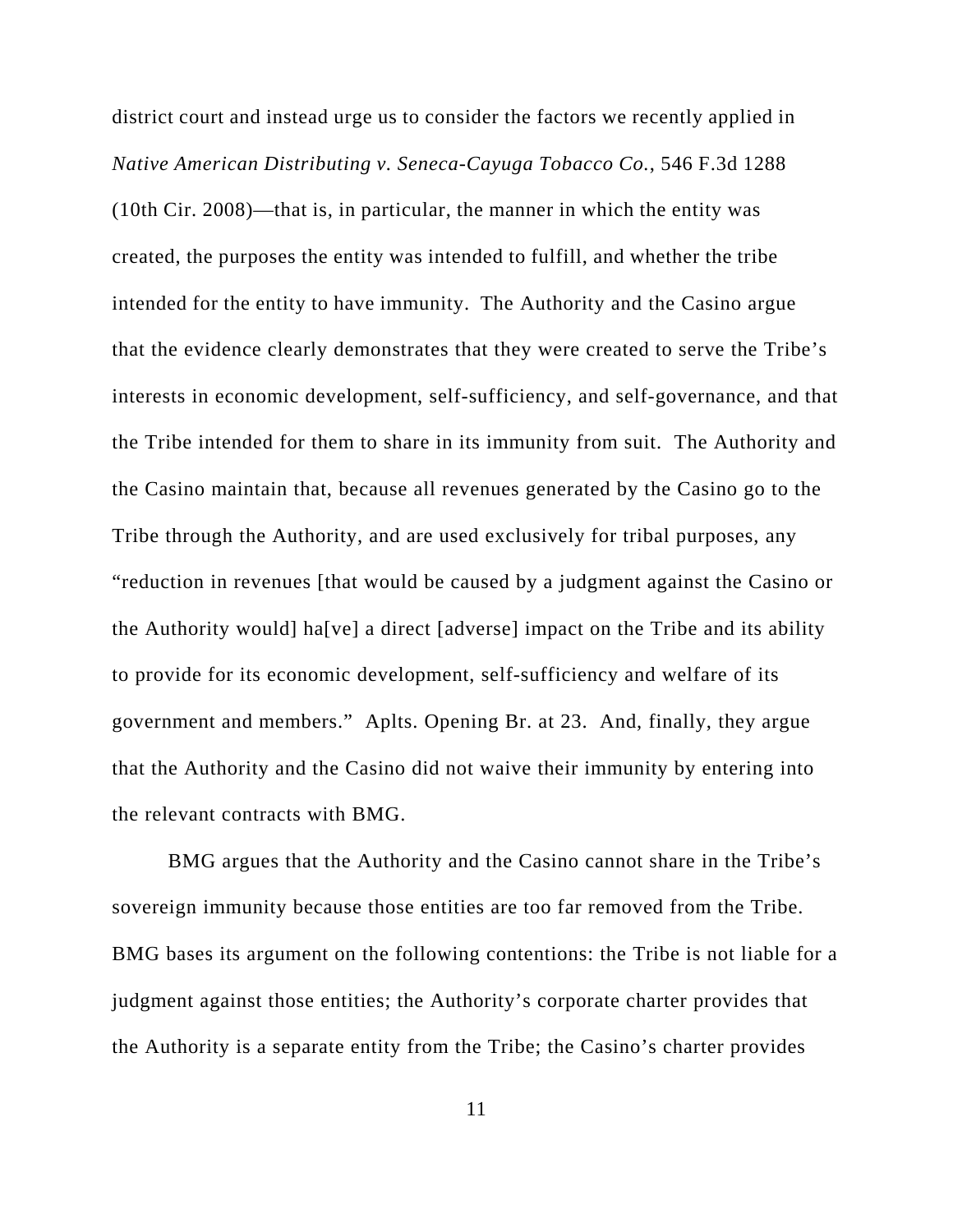that the Tribe is not liable for its actions and that it is owned by the Authority, not the Tribe; and the Authority and the Casino's liability insurance will cover any judgment against them, thereby protecting the Tribe's assets.BMG argues that we should apply the *Johnson* factors used by the district court to determine whether the Authority and the Casino may share in the Tribe's sovereign immunity and disputes the applicability of *Native American Distributing*.

BMG also argues that, if we determine that the Authority and the Casino are entitled to tribal sovereign immunity, we should nevertheless hold that they waived such immunity by agreeing to litigate any disputes in Colorado courts as part of BMG's licensing agreements. Finally, BMG maintains that if we do not affirm the district court's denial of the motions to dismiss, we should direct the district court on remand to allow BMG to conduct jurisdictional discovery and call witnesses on the issue of tribal sovereign immunity.

For the reasons discussed below, we conclude that the district court applied the incorrect legal standard—the district court erroneously treated the financial impact on a tribe of a judgment against its economic entities as a threshold inquiry. Our precedent demonstrates that there is no threshold determination to be made in deciding whether economic entities qualify as subordinate economic entities entitled to share in a tribe's immunity. Rather, we should look to a variety of factors when examining the relationship between the economic entities and the tribe, including but not limited to: (1) their method of creation; (2) their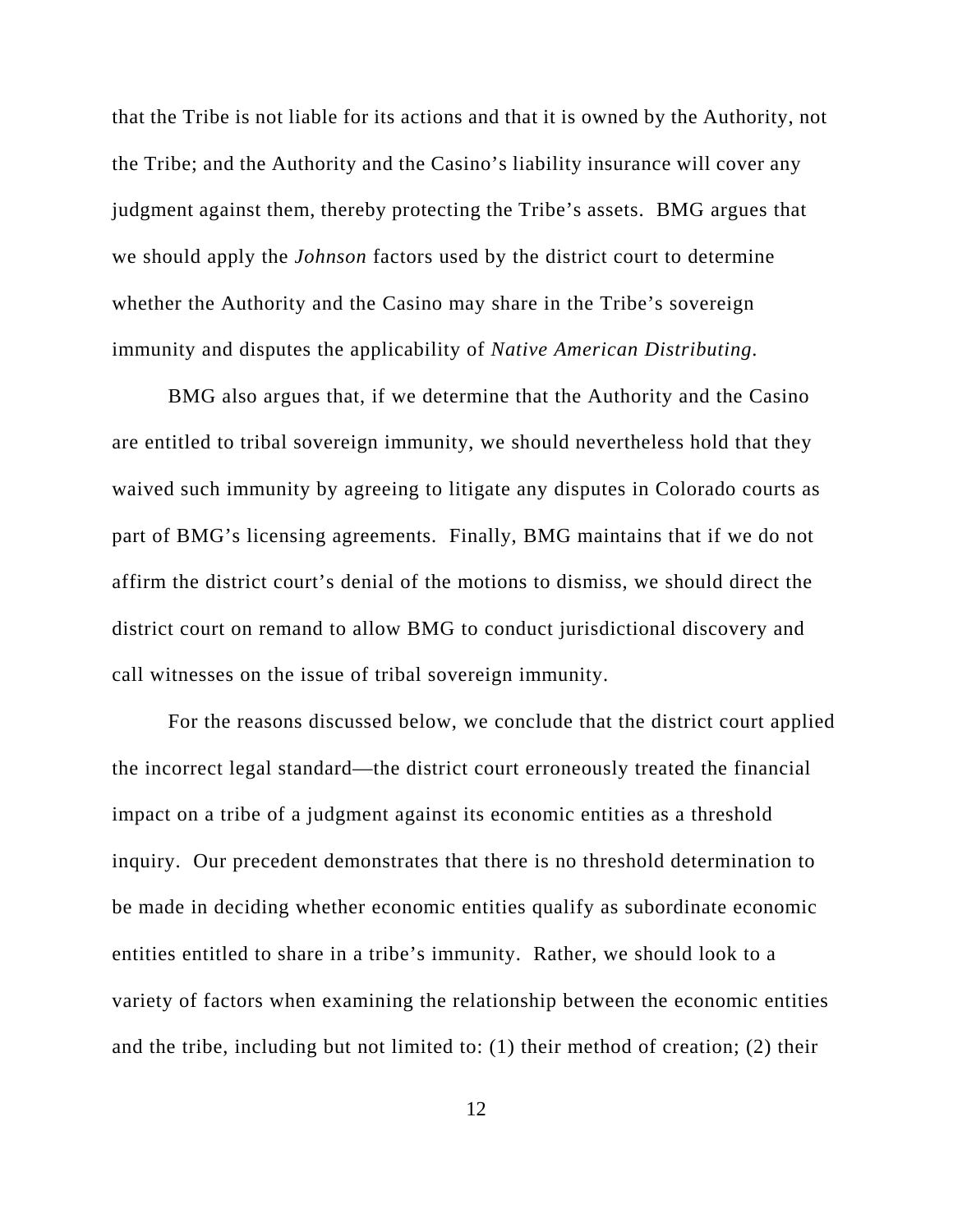purpose; (3) their structure, ownership, and management, including the amount of control the tribe has over the entities; (4) whether the tribe intended for the entities to have tribal sovereign immunity; (5) the financial relationship between the tribe and the entities; and (6) whether the purposes of tribal sovereign immunity are served by granting immunity to the entities.

We conclude that, under these factors, the Authority and the Casino have a sufficiently close relationship to the Tribe to share in its immunity. Because the district court wrongly concluded that the Authority and the Casino were not subordinate economic entities entitled to tribal sovereign immunity, and consequently did not reach the issue of whether the Authority and the Casino waived their immunity from suit through licensing agreements with BMG, we remand for the district court to address that question in the first instance. However, for reasons that we discuss below, we do not direct or require the district court to permit jurisdictional discovery in connection with such further proceedings.

#### **I. The Authority and the Casino's Appeal**

### **A. Standard of Review**

Our inquiry into whether the Authority and the Casino are subordinate economic entities that share in the Tribe's immunity from suit involves a mixed question of law and fact. This case presents a legal issue—the appropriate test to determine whether economic entities associated with a tribe may share in the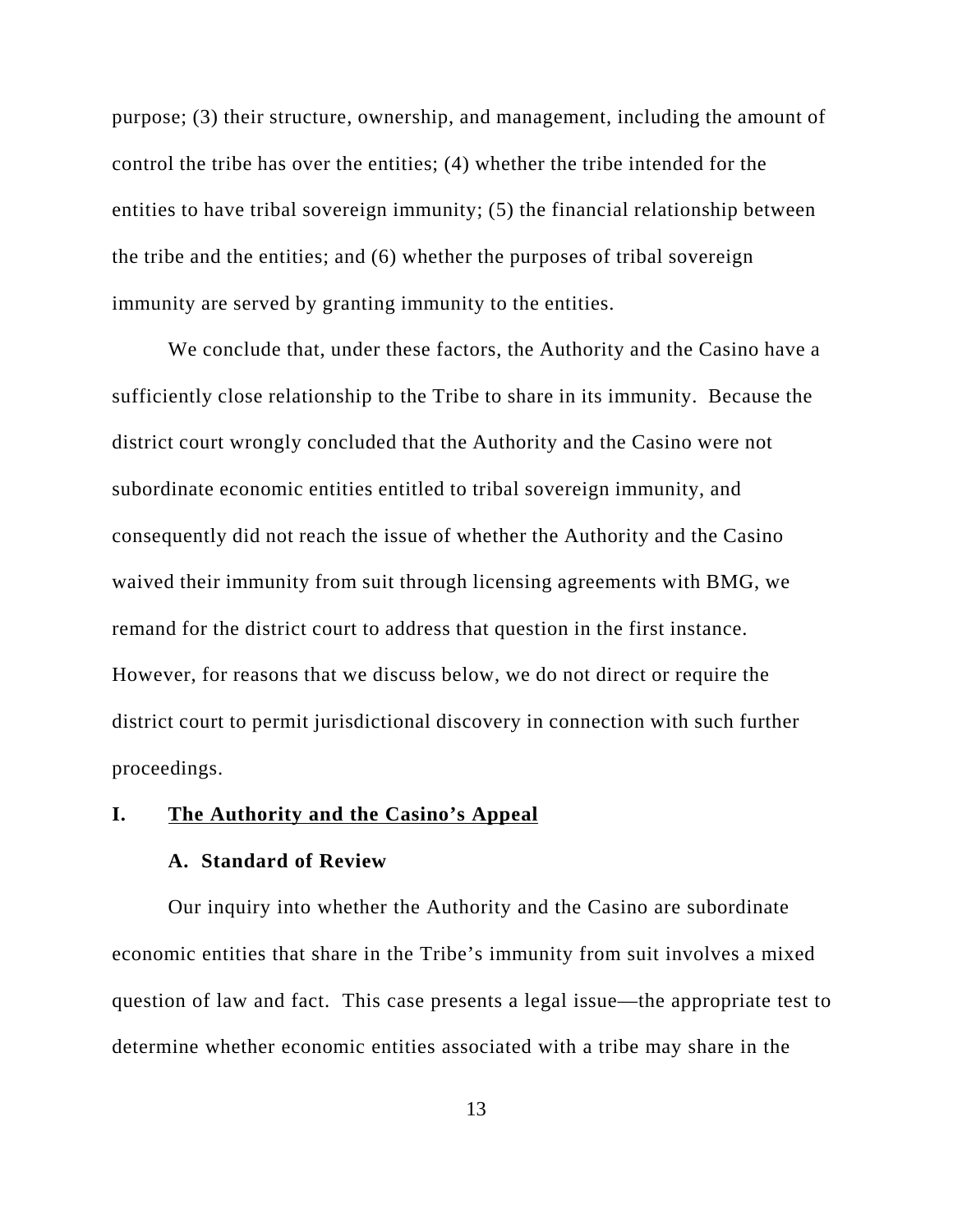tribe's immunity. It also presents a factual issue—involving the application of that test to the relationship between the Tribe and the Authority and the Casino.

Ordinarily, "[w]e review de novo a district court's denial of a motion to dismiss based on tribal sovereign immunity." *Miner Elec., Inc. v. Muscogee (Creek) Nation*, 505 F.3d 1007, 1009 (10th Cir. 2007). But "[w]here, as here, subject-matter jurisdiction turns on a question of fact, we review the district court's factual findings for clear error and review its legal conclusions de novo." *Native Am. Distrib.*, 546 F.3d at 1293 (emphasis omitted); *accord United States ex rel. Ondis v. City of Woonsocket*, 587 F.3d 49, 54 (1st Cir. 2009) ("When the district court does not rule on the pleadings alone but, rather, takes evidence in connection with a motion to dismiss for want of subject matter jurisdiction, the court's factual findings are reviewed for clear error."). In this case, the district court "ha[d] wide discretion to allow affidavits, other documents, and a limited evidentiary hearing," *Dry*, 235 F.3d at 1253 (quoting *Holt v. United States*, 46 F.3d 1000, 1003 (10th Cir. 1995)) (internal quotation marks omitted), and its "reference to evidence outside the pleadings d[id] not convert the motion to a Rule 56 motion [for summary judgment]." *Holt*, 46 F.3d at 1003.

#### **B. Analysis**

We would be remiss if we did not begin our discussion of the issues by acknowledging the relevant Indian-law context that shapes our analysis. Three major interrelated concepts play a role in this case: (1) tribal sovereignty, (2)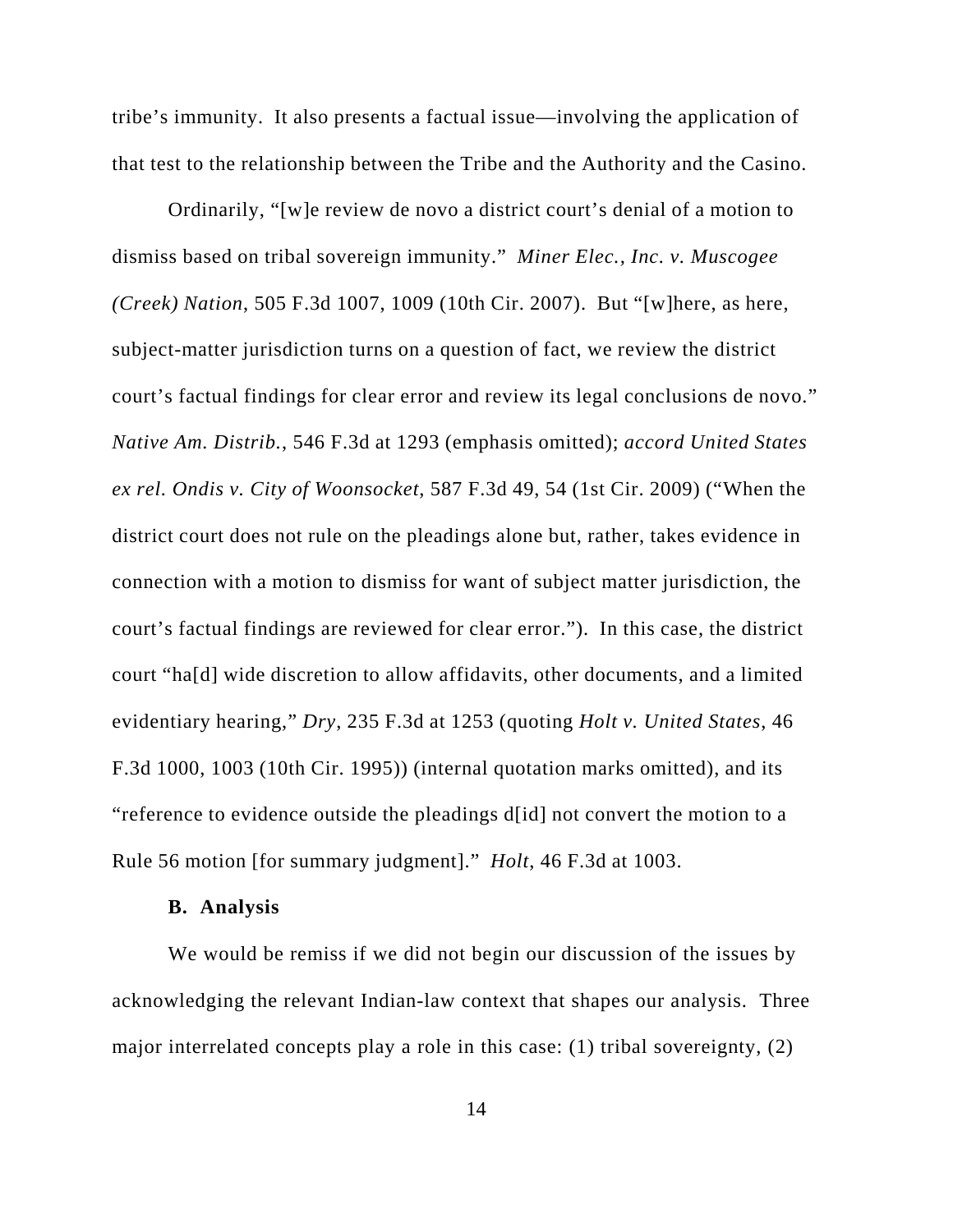tribal sovereign immunity, and (3) tribal economic development. As the Supreme Court has recognized, "Indian tribes are distinct, independent political communities, retaining their original natural rights in matters of local self-government. Although no longer possessed of the full attributes of sovereignty, they remain a separate people, with the power of regulating their internal and social relations." *Santa Clara Pueblo v. Martinez*, 436 U.S. 49, 55 (1978) (citations omitted) (internal quotation marks omitted); *accord NLRB v. Pueblo of San Juan*, 276 F.3d 1186, 1192 (10th Cir. 2002) ("Indian tribes are neither states, nor part of the federal government, nor subdivisions of either. Rather, they are sovereign political entities possessed of sovereign authority not derived from the United States, which they predate." (footnote omitted)); *Native Am. Church of N. Am. v. Navajo Tribal Council*, 272 F.2d 131, 134 (10th Cir. 1959) ("Indian tribes are not states. They have a status higher than that of states. They are subordinate and dependent nations possessed of all powers [except] to the extent that they have expressly been required to surrender them by the superior sovereign, the United States.").

Because Indian tribes are sovereign powers, they possess immunity from suit to the extent that Congress has not abrogated that immunity and the tribe has not clearly waived its immunity. *Santa Clara Pueblo*, 436 U.S. at 58; *Native Am. Distrib.*, 546 F.3d at 1293; *Berrey v. Asarco Inc.*, 439 F.3d 636, 643 (10th Cir. 2006). Not only is sovereign immunity an inherent part of the concept of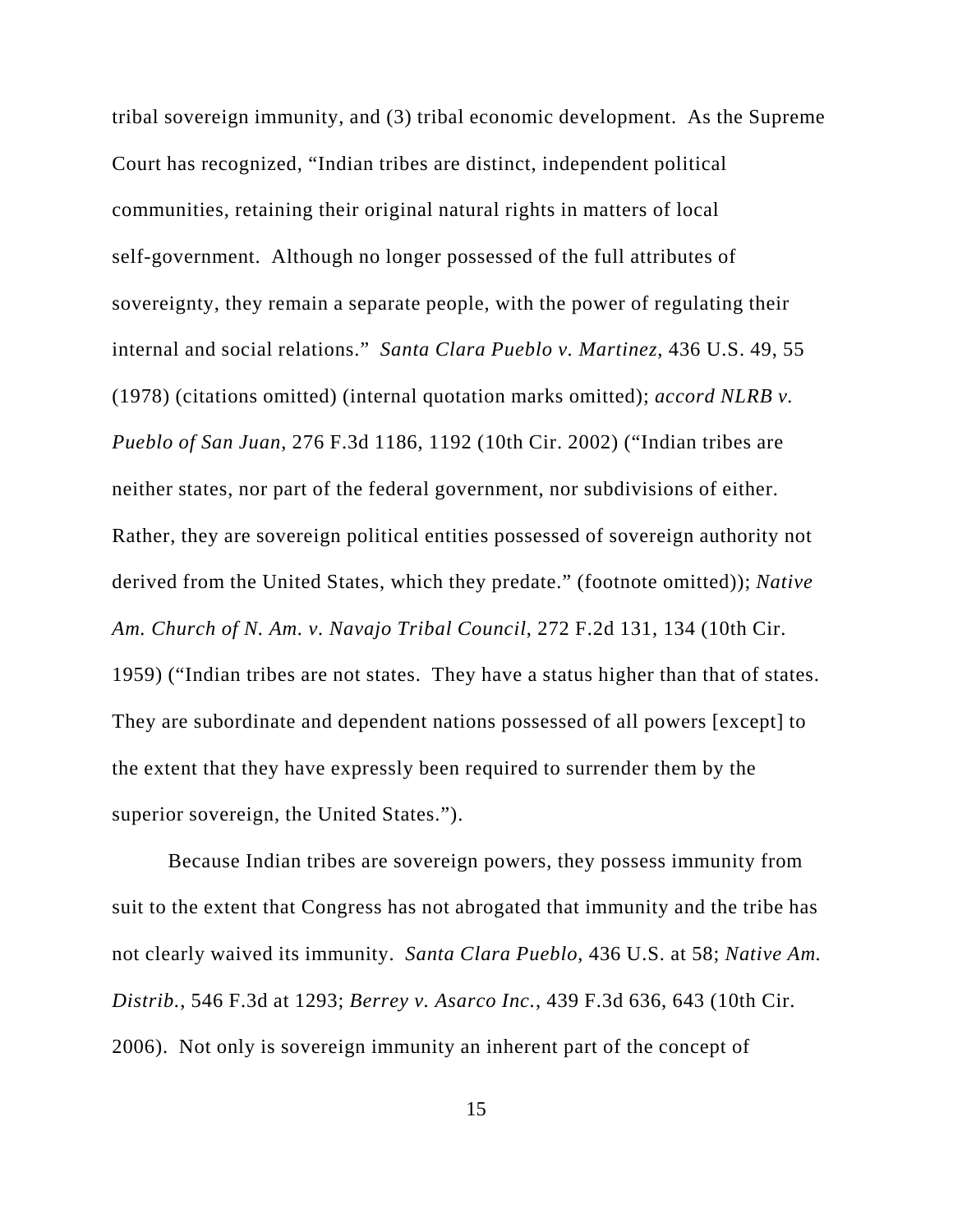sovereignty and what it means to be a sovereign, but "immunity [also] is thought [to be] necessary to promote the federal policies of tribal self[-]determination, economic development, and cultural autonomy." *Am. Indian Agric. Credit Consortium, Inc. v. Standing Rock Sioux Tribe*, 780 F.2d 1374, 1378 (8th Cir. 1985); *accord* Patrice H. Kunesh, *Tribal Self-Determination in the Age of Scarcity*, 54 S.D. L. Rev. 398, 398 (2009) ("Tribal sovereignty and the jurisdictional counterpart of tribal sovereign immunity from suit are the bedrock principles of tribal self-determination."); *see also* Felix S. Cohen, Cohen's Handbook of Federal Indian Law §§ 7.05, 21.02[2] (Nell Jessup Newton et al., eds., 2005 ed.).

Tribal sovereign immunity may extend to subdivisions of a tribe, including those engaged in economic activities, provided that the relationship between the tribe and the entity is sufficiently close to properly permit the entity to share in the tribe's immunity.<sup>7</sup> See Native Am. Distrib., 546 F.3d at 1292; see also, e.g., *Allen v. Gold Country Casino*, 464 F.3d 1044, 1046–47 (9th Cir. 2006); *Ninigret*

 $7$  We recognize that the Supreme Court has expressed reservations about the extension of tribal immunity to economic activities, but we note that the Court has deferred to Congress in this area. *See Kiowa Tribe of Okla. v. Mfg. Techs., Inc.*, 523 U.S. 751, 757–60 (1998); *see also Native Am. Distrib.*, 546 F.3d at 1293 (in discussing *Kiowa Tribe*, stating that "[w]hile the Supreme Court has expressed misgivings about recognizing tribal immunity in the commercial context, the Court has also held that the doctrine 'is settled law' and that it is not the judiciary's place to restrict its application"). And "Congress has consistently reiterated its approval of the immunity doctrine." *Okla. Tax Comm'n v. Citizen Band Potawatomi Indian Tribe of Oklahoma*, 498 U.S. 505, 510 (1991).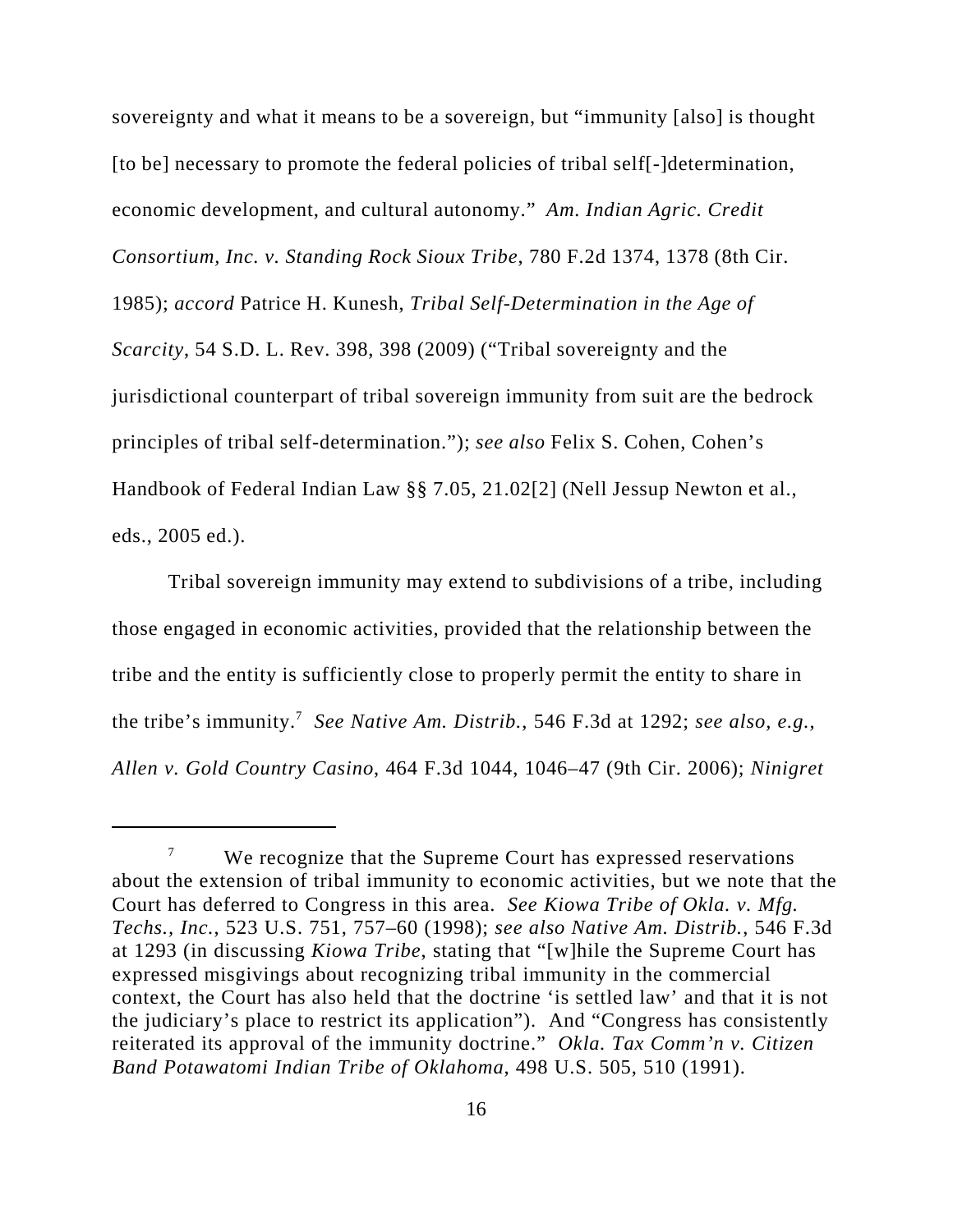*Dev. Corp. v. Narragansett Indian Wetuomuck Hous. Auth.*, 207 F.3d 21, 29 (1st Cir. 2000); *Hagen v. Sisseton-Wahpeton Cmty. Coll.*, 205 F.3d 1040, 1043 (8th Cir. 2000). The broad interpretation of tribal sovereign immunity can trace its origins to "Congress' desire to promote the 'goal of Indian self-government, including its "overriding goal" of encouraging tribal self-sufficiency and economic development,'" *Citizen Band Potawatomi Indian Tribe*, 498 U.S. at 510 (quoting *California v. Cabazon Band of Mission Indians*, 480 U.S. 202, 216 (1987)), as well as to "Executive Branch policies, and judicial opinions," *Prairie Band Potawatomi Nation v. Wagnon*, 476 F.3d 818, 824 n.9 (10th Cir. 2007). As the Ninth Circuit has noted, immunity for subordinate economic entities "directly protects the sovereign Tribe's treasury, which is one of the historic purposes of sovereign immunity in general." *Allen*, 464 F.3d at 1047 (citing *Alden v. Maine*, 527 U.S. 706, 750 (1999)).

One of the ways that Congress has promoted tribal sovereignty through economic development is particularly relevant to this case—the authorization of Indian gaming. *See* 25 U.S.C. § 2702(1) (stating that the purpose behind the Indian Gaming Regulatory Act is "to provide a statutory basis for the operation of gaming by Indian tribes as a means of promoting tribal economic development, self-sufficiency, and strong tribal governments"); *Cabazon Band of Mission Indians*, 480 U.S. at 218–19 ("The Cabazon and Morongo Reservations contain no natural resources which can be exploited. The tribal games at present provide the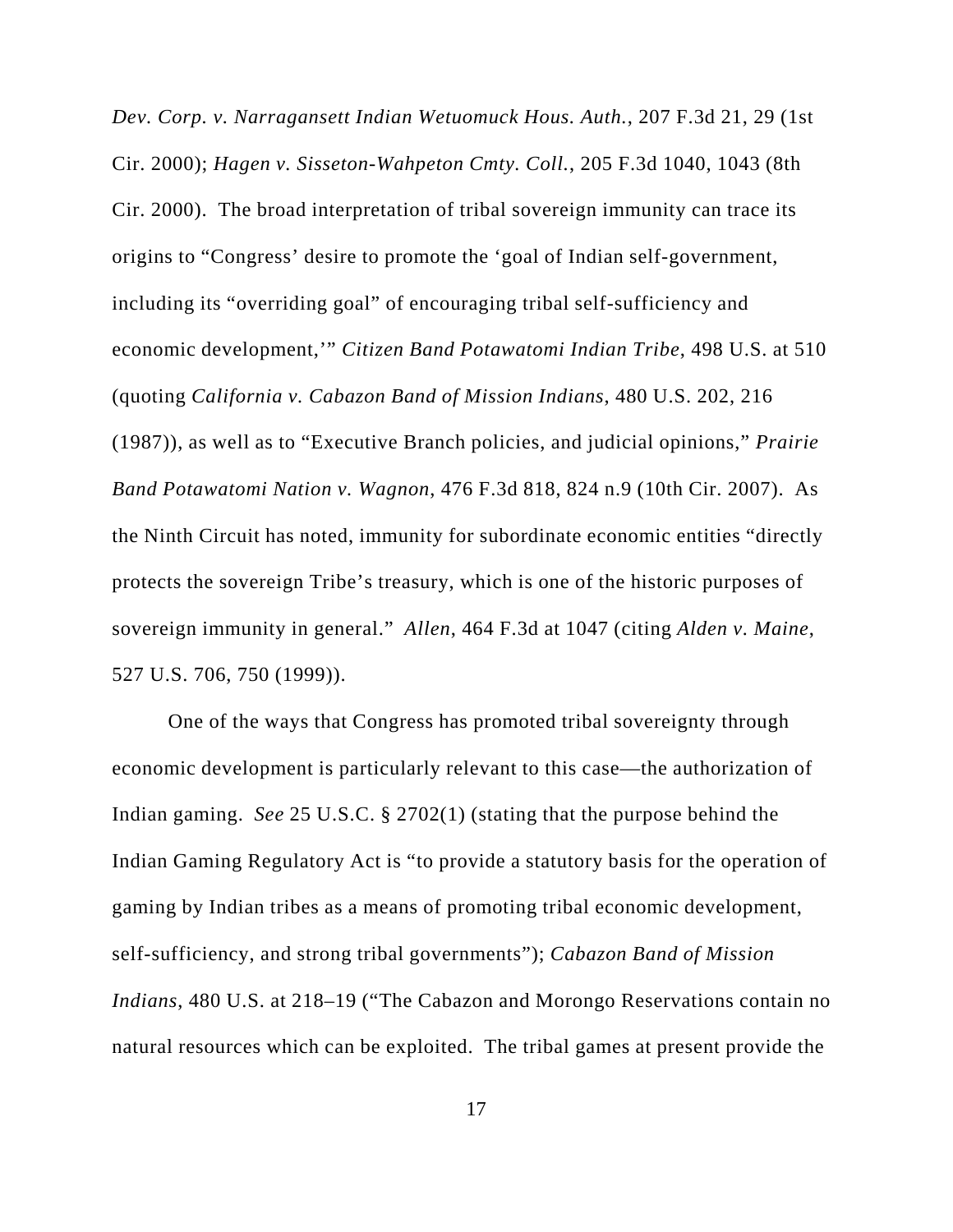sole source of revenues for the operation of the tribal governments and the provision of tribal services. They are also the major sources of employment on the reservations. Self-determination and economic development are not within reach if the Tribes cannot raise revenues and provide employment for their members."); *see also generally* Indian Gaming Regulatory Act, 25 U.S.C. §§ 2701–2721 ("IGRA"); Cohen, *supra*, §§ 12.01–02, 21.01.

A commentator has observed that "[t]ribal governments directly control or participate in commercial activities more frequently than other [types of] governments. . . . [T]he tribal organization may be part of the tribal government and protected by tribal immunity, even though it may have a separate corporate structure." William V. Vetter, *Doing Business with Indians and the Three "S"es: Secretarial Approval, Sovereign Immunity, and Subject Matter Jurisdiction*, 36 Ariz. L. Rev. 169, 174 (1994). That leads to the question presented here: "Does the resulting entity have a distinct, nongovernmental character and therefore is not immune, or is it merely an administrative convenience, *i.e.*, a 'subordinate [tribal] economic organization,' and therefore immune?" *Id*. at 176 (alteration in original). Put differently, we must determine whether the Authority and the Casino are "the kind[s] of tribal entit[ies], analogous to a governmental agency, which should benefit from the defense of sovereign immunity, or whether [they] [are] more like ... commercial business enterprise[s], instituted solely for the purpose of generating profits for [their] private owners." *Gavle v. Little Six,*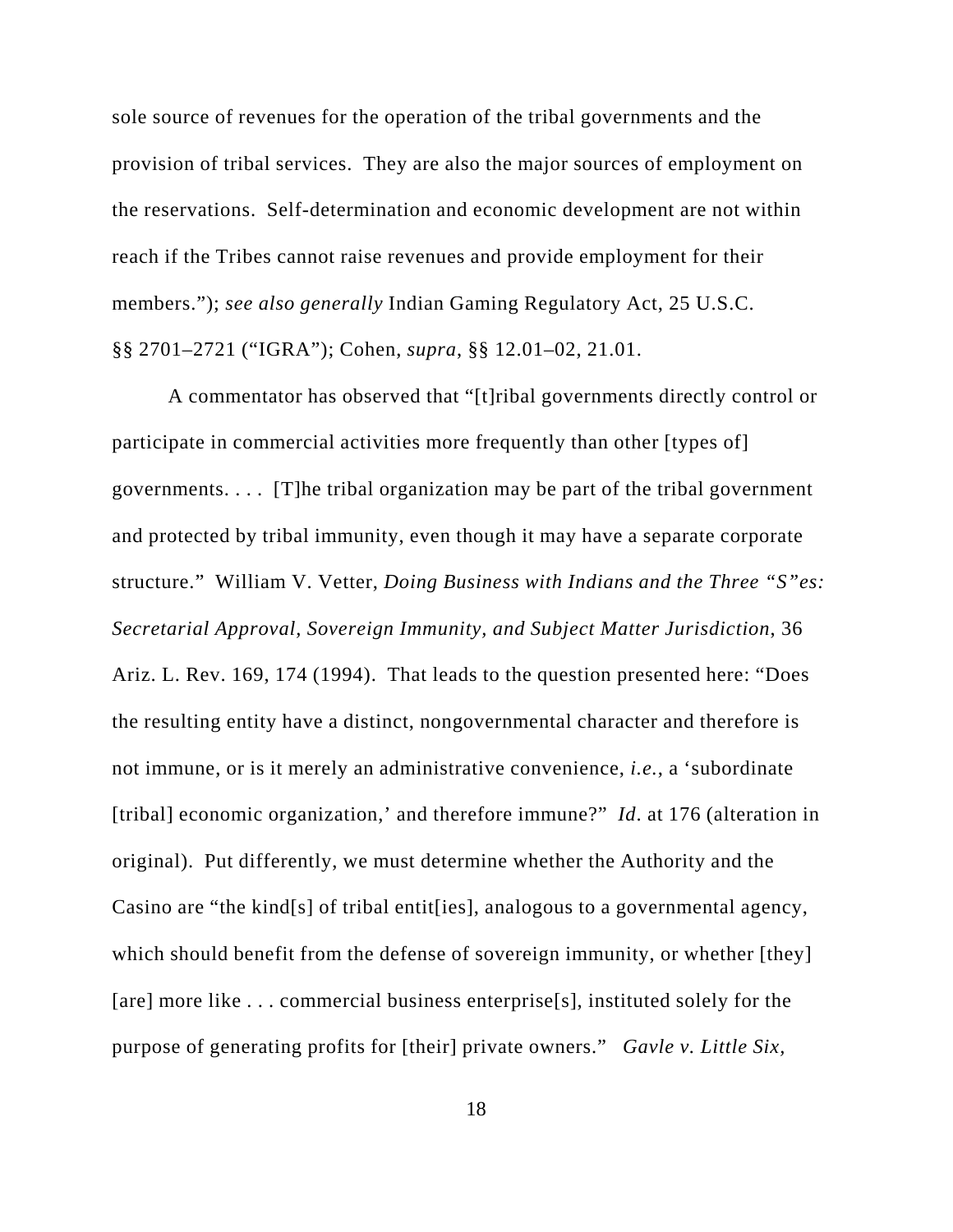*Inc.*, 555 N.W.2d 284, 293 (Minn. 1996).

BMG does not dispute the general principle that subordinate economic entities may share in a tribe's sovereign immunity; rather, BMG contends that, under *Johnson*, the entities in this case may not do so.<sup>8</sup> It argues that the

In advocating against the application of *Native American Distributing* at oral argument, BMG attempted to distinguish between the types of entities created by tribes—on the one hand, those created under tribal law, and, on the other hand, those created under Section 17 of the Indian Reorganization Act, 25 U.S.C. § 477, which authorizes the Secretary of Interior "upon petition by any tribe" to "issue a charter of incorporation to such tribe." *Id.* According to BMG, the Tribe did not avail itself of § 477 here, but rather created the Authority and the Casino under tribal law. On the other hand, it argues that in *Native American Distributing*, where we concluded that the tribe-related entity was immune from suit, the analysis turned on whether the tribe had created a § 477 entity. We are inclined, however, to believe that BMG's argument reflects a misreading of that case, which contains no mention of § 477. We also note that

> Section 17 is not the exclusive means for tribes to incorporate for business or other purposes—*i.e.*, tribes can create corporate entities under their own laws or those of other sovereigns. The principal legal difference is that, while section 17 corporations retain their tribal status—and, accordingly, sovereign immunity in the absence of a "sue and be sued" waiver—the other species of corporations are not imbued automatically with such

(continued...)

<sup>8</sup> However, BMG plainly is not entirely comfortable with the notion that subordinate economic entities may share in a tribe's sovereign immunity. Its reluctance to endorse that principle is demonstrated by its remark that "the Supreme Court has not ruled upon the issue of whether a separate business entity that is directly or indirectly owned by a tribe is subject to tribal immunity." Aplee. Answer Br. & Opening Br. at 19. But BMG's briefing nevertheless focuses on whether the Authority and the Casino can satisfy the *Johnson* test. BMG does not ask us to hold that economic entities can never share in a tribe's immunity from suit. It is just as well; that ship plainly sailed in *Native American Distributing*. We are bound by that precedent.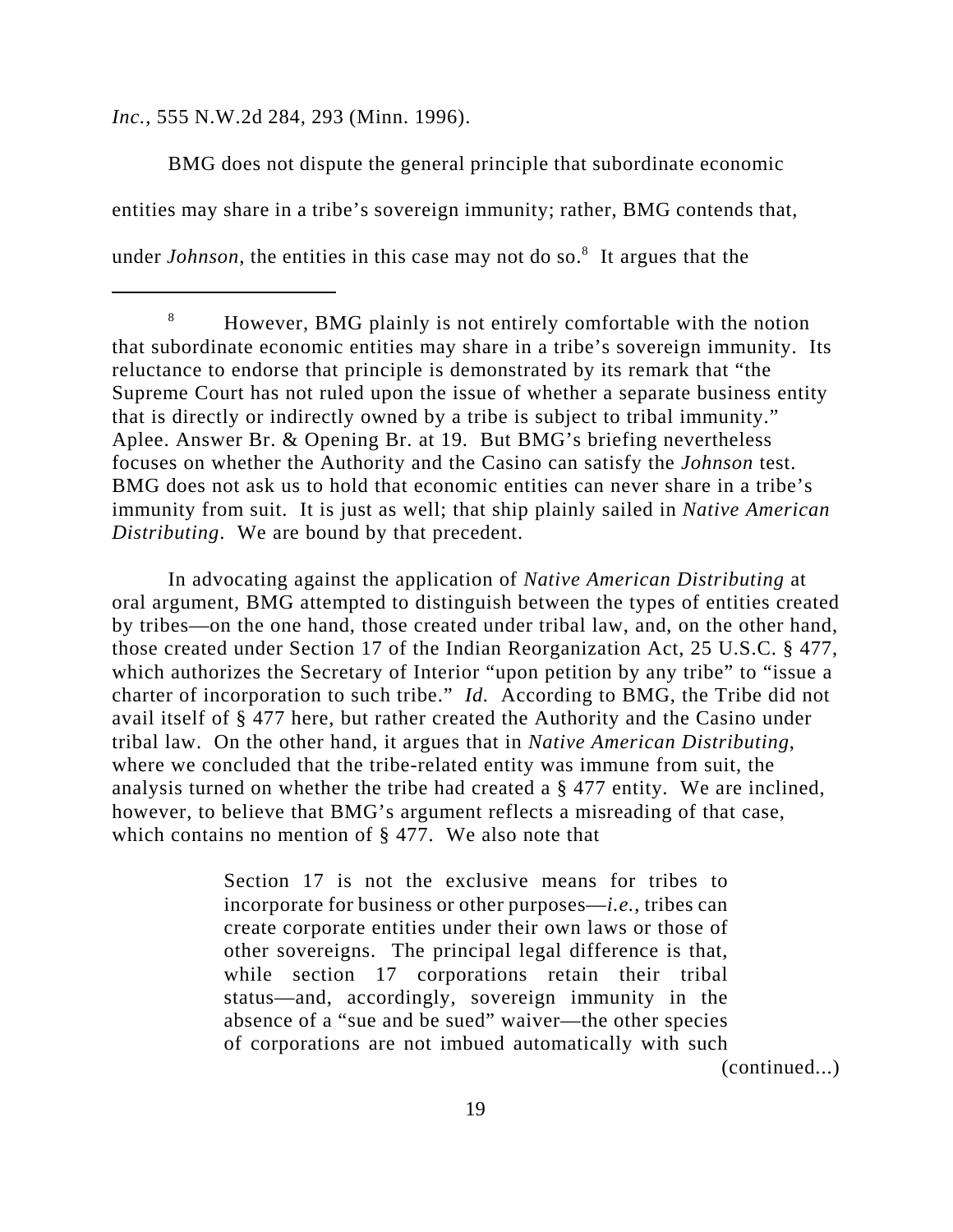Authority and the Casino are independent from the Tribe to such a degree that they cannot share in the Tribe's sovereign immunity. Accordingly, we must first determine the appropriate test to measure the relationship between an Indian tribe and its economic entities, and then decide whether the Authority and the Casino are subordinate economic entities that share in the Tribe's immunity.9

8 (...continued)

status. Courts nonetheless have resorted generally to a multi-factor inquiry, comparable to that employed in section 17 controversies, to decide whether the corporation constitutes an "arm of the tribe" and shares in the tribe's immunity from suit.

Clay Smith, *Tribal Sovereign Immunity: A Primer*, 50 Advoc. 19, 20–21 (May 2007) (footnotes omitted). However, we need not opine definitely on this purported distinguishing factor because BMG has waived this argument by not including it in its opening brief. We do not consider issues raised for the first time at oral argument. *See Corder v. Lewis Palmer Sch. Dist. No. 38*, 566 F.3d 1219, 1235 n.8 (10th Cir.), *cert. denied*, 130 S. Ct. 742 (2009).

<sup>9</sup> We note that the courts that have addressed this issue have utilized different turns of phrase to describe a tribe's economic entities. If the economic entities are held to be sufficiently close to a tribe so as to share in its sovereign immunity, courts have deemed those entities to be, *inter alia*, "an arm of the tribe," *Allen*, 464 F.3d at 1046; "a division of the Tribe," *Native Am. Distrib.*, 546 F.3d at 1293; "a tribal agency," *Dillon v. Yankton Sioux Tribe Hous. Auth.*, 144 F.3d 581, 583 (8th Cir. 1998); and "a sub-entity of the Tribe," *Ramey Constr. Co., Inc. v. Apache Tribe of Mescalero Reservation*, 673 F.2d 315, 320 (10th Cir. 1982). Moreover, the doctrine has its roots in the Arizona state courts, which refer to it as "the subordinate economic organization doctrine." *See, e.g.*, *Dixon v. Picopa Constr. Co.*, 772 P.2d 1104, 1108–12 (Ariz. 1989); *see also* Vetter, *supra*, 36 Ariz. L. Rev. at 177 (referring to "a subordinate tribal organization."). For the sake of consistency, we will refer to an economic entity entitled to tribal sovereign immunity as a "subordinate economic entity."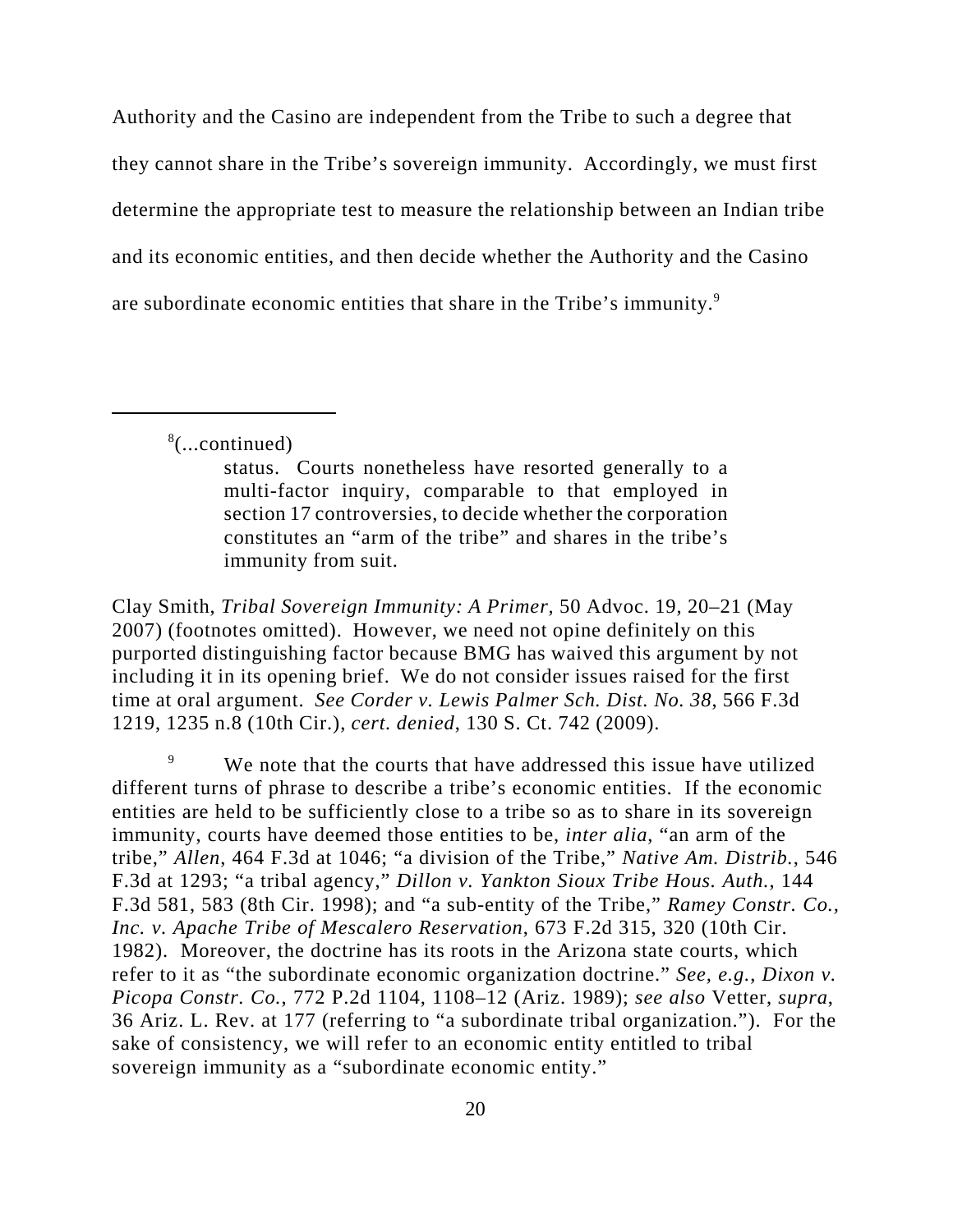## **1. The appropriate test to determine whether an economic entity is entitled to tribal sovereign immunity.**

As we have stated, to measure the closeness of the relationship between the Tribe and the Authority and the Casino, the district court applied a test adopted from an unpublished decision from the United States District Court for the District of Kansas, *Johnson v. Harrah's Kansas Casino Corp*. To understand that standard, we find it necessary to explain the holding in *Johnson* in some detail. In that case, Harrah's Kansas Casino Corporation ("Harrah's") had urged the district court to hold that the plaintiff's claims against it were barred by the doctrine of tribal sovereign immunity. Harrah's operated Harrah's Prairie Band Casino, pursuant to a Management Agreement between Harrah's and the tribe, on property held in trust by the United States for the Prairie Band Potawatomi Nation. *Johnson*, 2006 WL 463138, at \*2. Under that agreement, Harrah's conducted the casino's daily operations and the tribe received the total net revenue from the casino; in return, the tribe paid Harrah's a management fee. *Id*. The *Johnson* court concluded that Harrah's was not a tribal housing authority or a tribal agency and that it therefore needed to determine whether Harrah's "[wa]s a 'subordinate economic organization' of the Tribe." *Id*. at \*4. The court then explained that

> [m]ost courts addressing the issue have considered some or all of the following factors: (1) the announced purpose for which the entity was formed; (2) whether the entity was formed to manage or exploit specific tribal resources;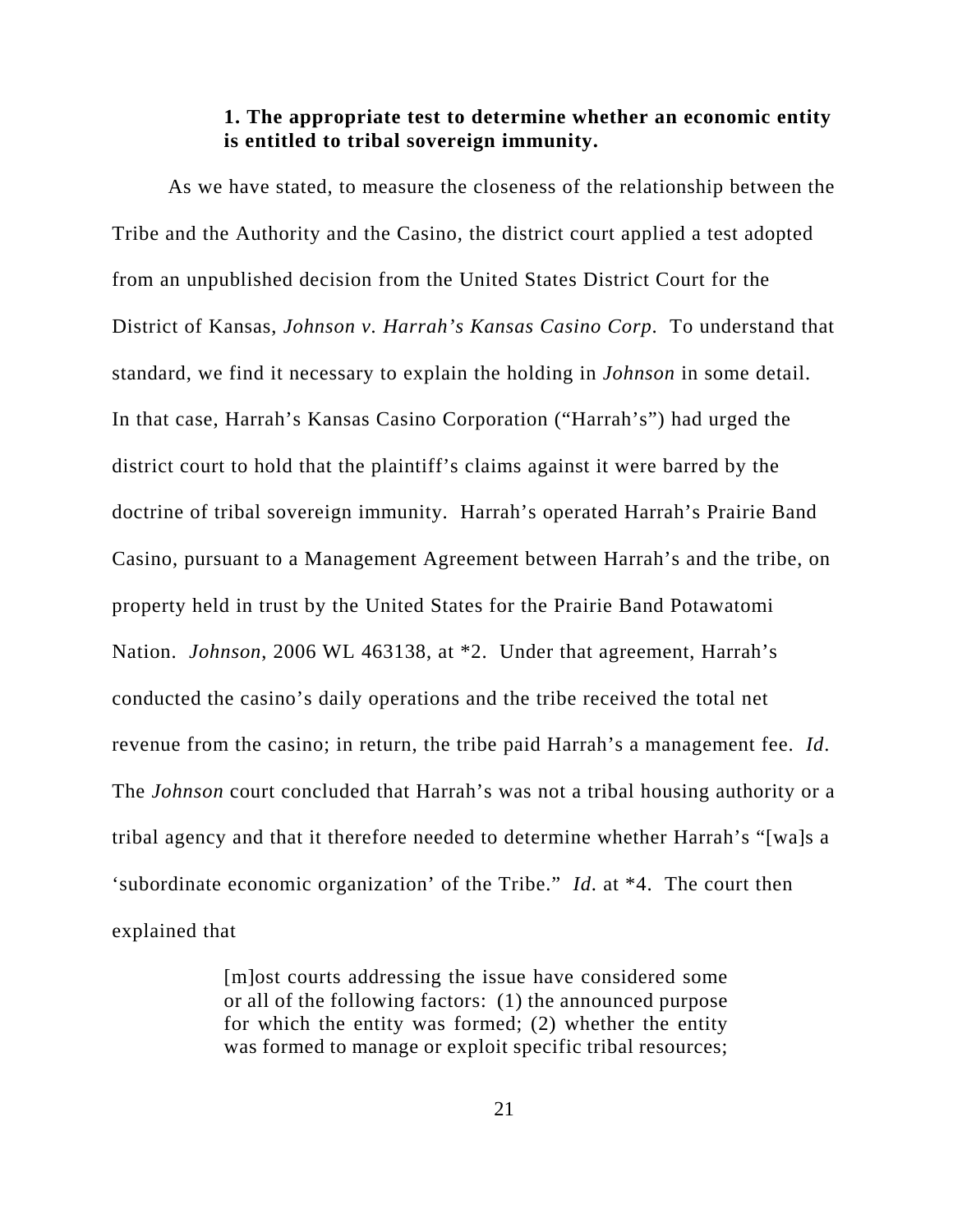(3) whether federal policy designed to protect Indian assets and tribal cultural autonomy is furthered by the extension of sovereign immunity to the entity; (4) whether the entity is organized under the tribe's laws or constitution rather than federal law; (5) whether the entity's purposes are similar to or serve those of the tribal government; (6) whether the entity's governing body is comprised mainly of tribal officials; (7) whether the tribe has legal title or ownership of property used by the entity; (8) whether tribal officials exercise control over the administration or accounting activities of the organization; (9) whether the tribe's governing body has power to dismiss members of the organization's governing body, and (10) whether the entity generates its own revenue, whether a suit against the entity would impact the tribe's fiscal resources, and whether it may bind or obligate tribal funds.

*Id*. The *Johnson* court decided to apply those factors to determine whether the economic entity at issue was entitled to tribal immunity. Significantly, however, it decided to treat the tenth factor, the financial relationship between the entity and the tribe and whether a judgment against the entity would affect tribal assets, as a threshold determination, just as the Supreme Court of Alaska did in *Runyon ex. rel. B.R. v. Association of Village Council Presidents*, 84 P.3d 437 (Alaska

2004). The *Johnson* court agreed with *Runyon*'s determination that

[w]hen considering whether an entity is an arm of the tribe for purposes of tribal sovereign immunity, . . . "the entity's financial relationship with the tribe is . . . of paramount importance—if a judgment against it will not reach the tribe's assets or if it lacks the 'power to bind or obligate the funds of the [tribe],' it is unlikely that the tribe is the real party in interest." On the other hand, ... the entity may be an arm of the tribe if it would be legally responsible for the entity's obligations.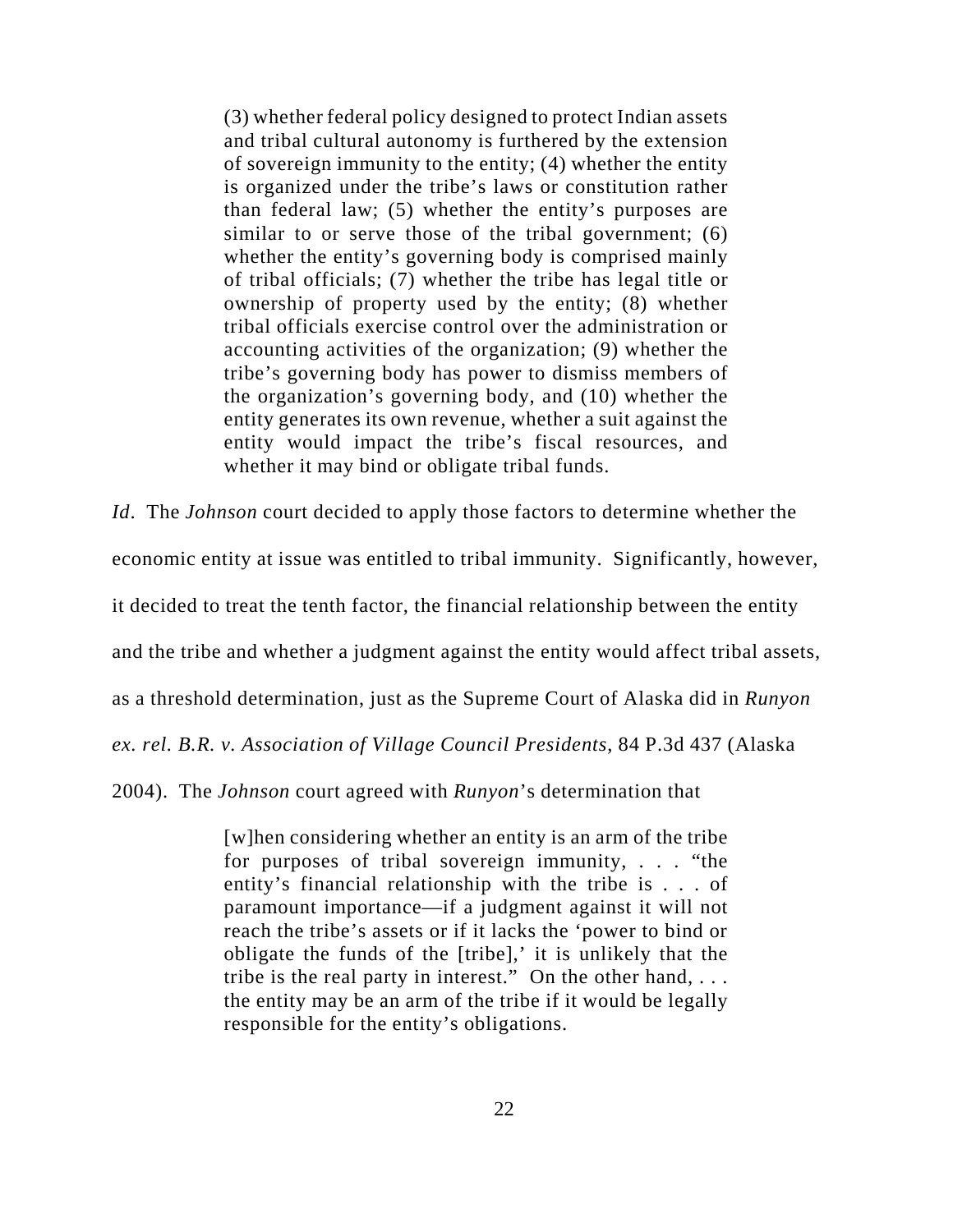*Johnson*, 2006 WL 463138, at \*5 (quoting *Runyon*, 84 P.3d at 440–41).

The district court in *Johnson* therefore first examined "the financial relationship between the Tribe and Harrah's" to determine if Harrah's was entitled to share in the tribe's sovereign immunity. *Id*. "If the Tribe may be financially liable for Harrah's legal obligations, the Court w[ould then] proceed to discuss [the] other factors pertaining to the purpose and control of Harrah's." *Id*. The court concluded that it was not clear whether a judgment against Harrah's would reach the tribe's assets and so proceeded to analyze the remaining factors, ultimately concluding that the balance of the factors "militate[d] against extending tribal sovereign immunity to . . . Harrah's." *Id*. at \*6, \*8.

In applying *Johnson*, the district court in this case concluded that the Authority and the Casino could not satisfy the threshold inquiry; it determined as a dispositive matter that a judgment against the Authority or the Casino would not endanger the Tribe's right to receive profits. On that basis, the court held that those entities were not entitled to tribal sovereign immunity and declined to reach the remaining *Johnson* factors. We conclude that the district court applied the wrong legal standard to determine whether the Authority and the Casino are entitled to tribal sovereign immunity.

Our recent decision in *Native American Distributing* reveals the district court's error. In that case, we were asked to decide whether the Seneca-Cayuga Tobacco Company, or "SCTC," an enterprise of the Seneca-Cayuga Indian Tribe,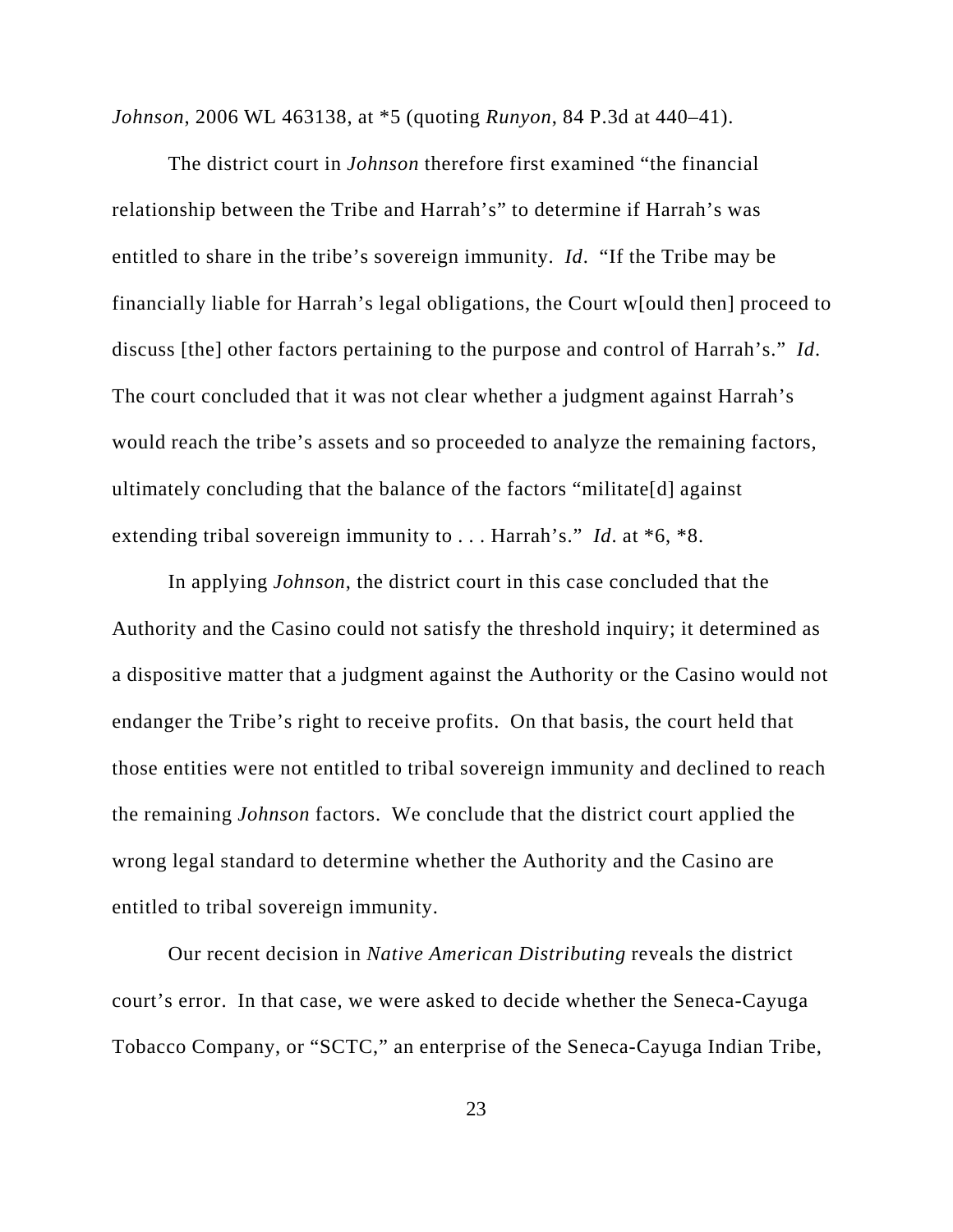was entitled to sovereign immunity. That question in turn depended upon whether SCTC was a division of the tribal corporation, which had waived its immunity from suit, or of the tribe, which had waived its immunity only as to actions of the tribal corporation. *Native Am. Distrib.*, 546 F.3d at 1293. To answer that question, we examined the tribe's business committee resolution that created SCTC.

We determined that "SCTC was a division of the Tribe" based on the following facts: the resolution's invocation of the business committee's powers under the tribal constitution rather than its powers under the corporate charter, thereby "lend[ing] support to the conclusion that SCTC was created by the Tribe acting in its governmental, rather than corporate, capacity"; the resolution's express declaration that SCTC would act as an economic development project to provide economic opportunities and revenue for the tribe, and its statement that SCTC was an essential governmental function of the tribe; and the resolution's inclusion of an express waiver of immunity as to suits brought by a specific management company, indicating that the business committee believed SCTC was a division of the tribe that otherwise was entitled to tribal immunity. *Id*. at 1293–94. We therefore looked to the purpose of the entity, whether it was created under tribal law, and whether the tribe intended for the entity to have tribal immunity.

The most important lesson for our purposes that we glean from *Native*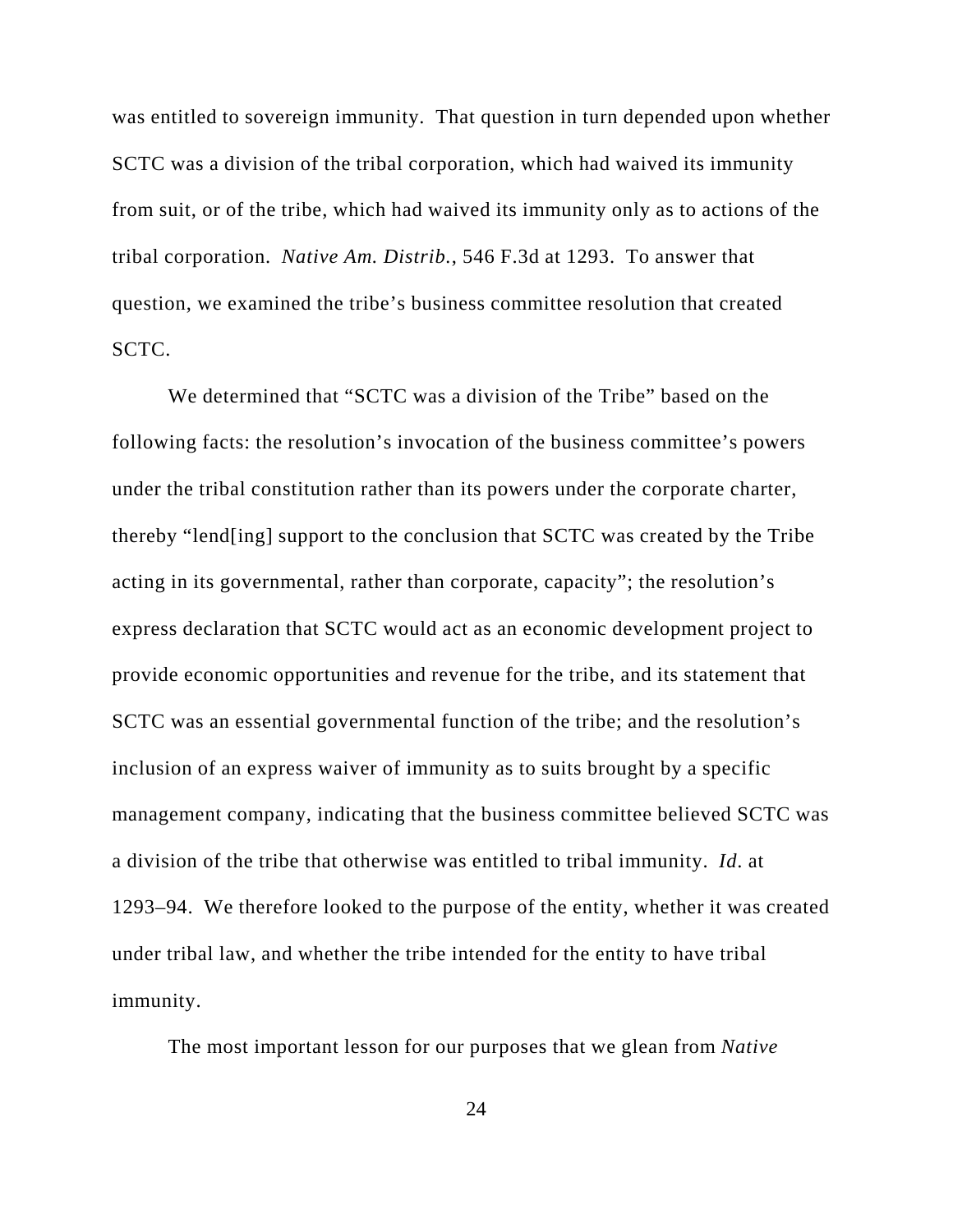*American Distributing* is found in what we did *not* consider—in that case, we did not examine the financial relationship between SCTC and the tribe and whether a judgment against SCTC would reach the tribe's monetary assets, much less designate that factor as a threshold determination. Although we recognize that the financial relationship between a tribe and its economic entities is a relevant measure of the closeness of their relationship, *Native American Distributing* plainly demonstrates that it is *not* a dispositive inquiry. The district court's decision to treat it as such was error.

We therefore must determine the correct legal standard. At this time there is no need to define the *precise* boundaries of the appropriate test to determine if a tribe's economic entity qualifies as a subordinate economic entity entitled to share in a tribe's immunity. In this case, we conclude that the following factors are helpful in informing our inquiry: (1) the method of creation of the economic entities; (2) their purpose; (3) their structure, ownership, and management, including the amount of control the tribe has over the entities; (4) the tribe's intent with respect to the sharing of its sovereign immunity; and (5) the financial relationship between the tribe and the entities.10 *See, e.g.*, *Allen*, 464 F.3d at

 $10$  As the district court in the Western District of Oklahoma commented, "[a]lthough the subordinate economic entity analysis has been widely adopted, its implementation is rarely uniform." *Somerlott v. Cherokee Nation Distribs. Inc.*, No. CIV-08-429-D, 2010 WL 1541574, at \*3 (W.D. Okla. Apr. 16, 2010); *see also Gavle*, 555 N.W.2d at 293 (stating that "the demarcation between those business entities so closely related to tribal governmental interests as to benefit (continued...)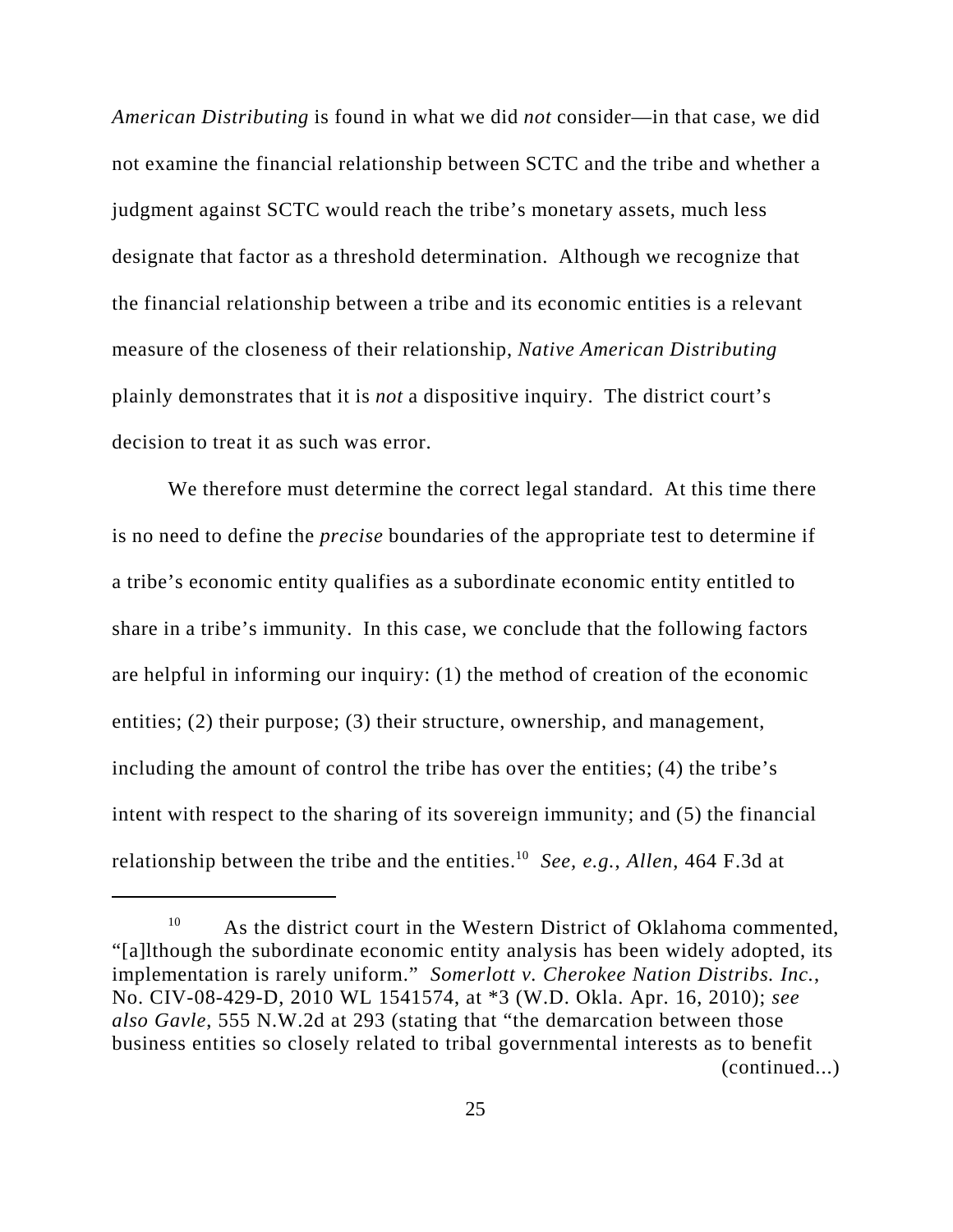1046–47; *Altheimer & Gray v. Sioux Mfg. Corp.*, 983 F.2d 803, 812 (7th Cir. 1993); *Gavle*, 555 N.W.2d at 294–95; *Ransom v. St. Regis Mohawk Educ. & Cmty. Fund, Inc.*, 658 N.E.2d 989, 992–93 (N.Y. 1995); *Dixon*, 772 P.2d at 1109–11; *Trudgeon v. Fantasy Springs Casino*, 84 Cal. Rptr. 2d 65, 67–72 (Cal. Ct. App. 1999); Vetter, *supra*, at 176–79; *cf. Dillon*, 144 F.3d at 583 (evaluating whether tribal housing authority was a corporation created by the tribe and subject to suit). Furthermore, our analysis also is guided by a sixth factor: the policies underlying tribal sovereign immunity and its connection to tribal economic development, and whether those policies are served by granting immunity to the economic entities. *See Dixon*, 772 P.2d at 1111 ("Tribal immunity should only apply when doing so furthers the federal policies behind the immunity doctrine." (citing Note, *Tribal Sovereign Immunity: Searching for Sensible Limits*, 88 Colum. L. Rev. 173, 183, 186 (1988))); *Gavle*, 555 N.W.2d at 294 (courts should determine "whether federal policies intended to promote

 $10$ (...continued)

from the tribe's sovereign immunity and those so far removed as to be treated as mere commercial enterprises is not as clear" and that "'whether tribal sovereign immunity now extends to commercial activities is an important, complex and unresolved question,' which the U.S. Supreme Court has never directly considered" (quoting *In re Greene*, 980 F.2d 590, 600–01 (9th Cir. 1992))). Accordingly, we have looked to the various tests used by federal courts, as well as state courts, and have identified factors we believe to be most helpful in this particular instance. We have *not* concluded that those factors constitute an exhaustive listing or that they will provide a sufficient foundation in every instance for addressing the tribal-immunity question related to subordinate economic entities.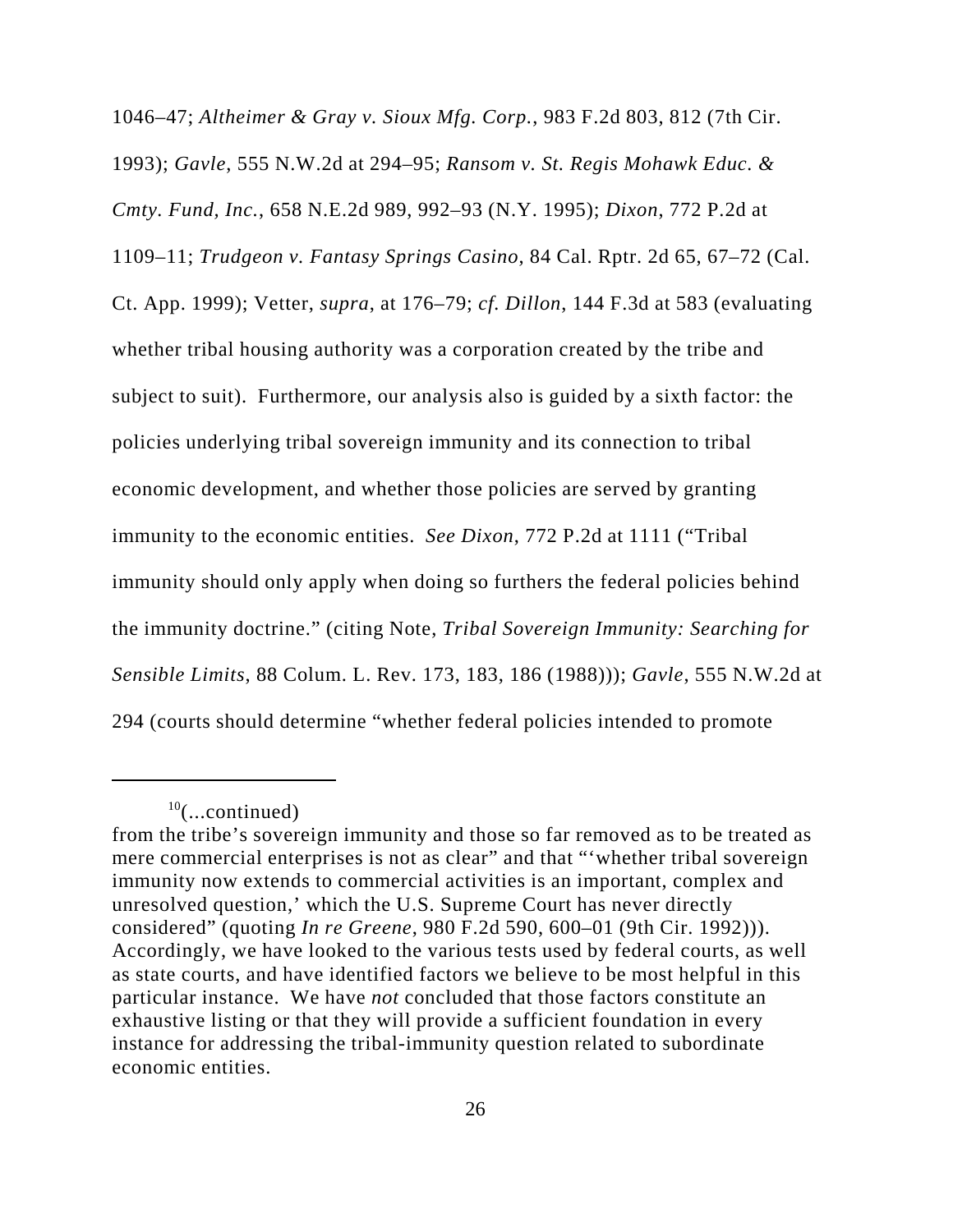Indian tribal autonomy are furthered by the extension of immunity to the business entity"). Those policies include protection of the tribe's monies, *see Cabazon Band of Mission Indians*, 480 U.S. at 218–19; *Allen*, 464 F.3d at 1046–47, as well as "preservation of tribal cultural autonomy, preservation of tribal selfdetermination, and promotion of commercial dealings between Indians and non-Indians," *Dixon*, 772 P.2d at 1111. We will therefore consider these factors in determining whether the Authority and the Casino are subordinate economic entities of the Tribe and entitled to share in the Tribe's sovereign immunity.

# **2. Whether the Authority and the Casino are entitled to share in the Tribe's sovereign immunity.**

## **a. BMG's challenge to the district court's discovery and evidentiary rulings.**

Before we evaluate those factors, we first must address BMG's argument that the district court abused its discretion in denying its request for discovery and in preventing BMG from calling what it deemed to be necessary witnesses. If we were to conclude that the district court did abuse its discretion in limiting jurisdictional discovery, we likely would remand the matter for discovery and further factual development.

BMG moved in the district court for leave to conduct limited discovery on the issue of tribal sovereign immunity. The court denied the motion, expressing its concern that discovery would undermine the purposes behind the immunity doctrine. But the district court did permit the parties to subpoena documents and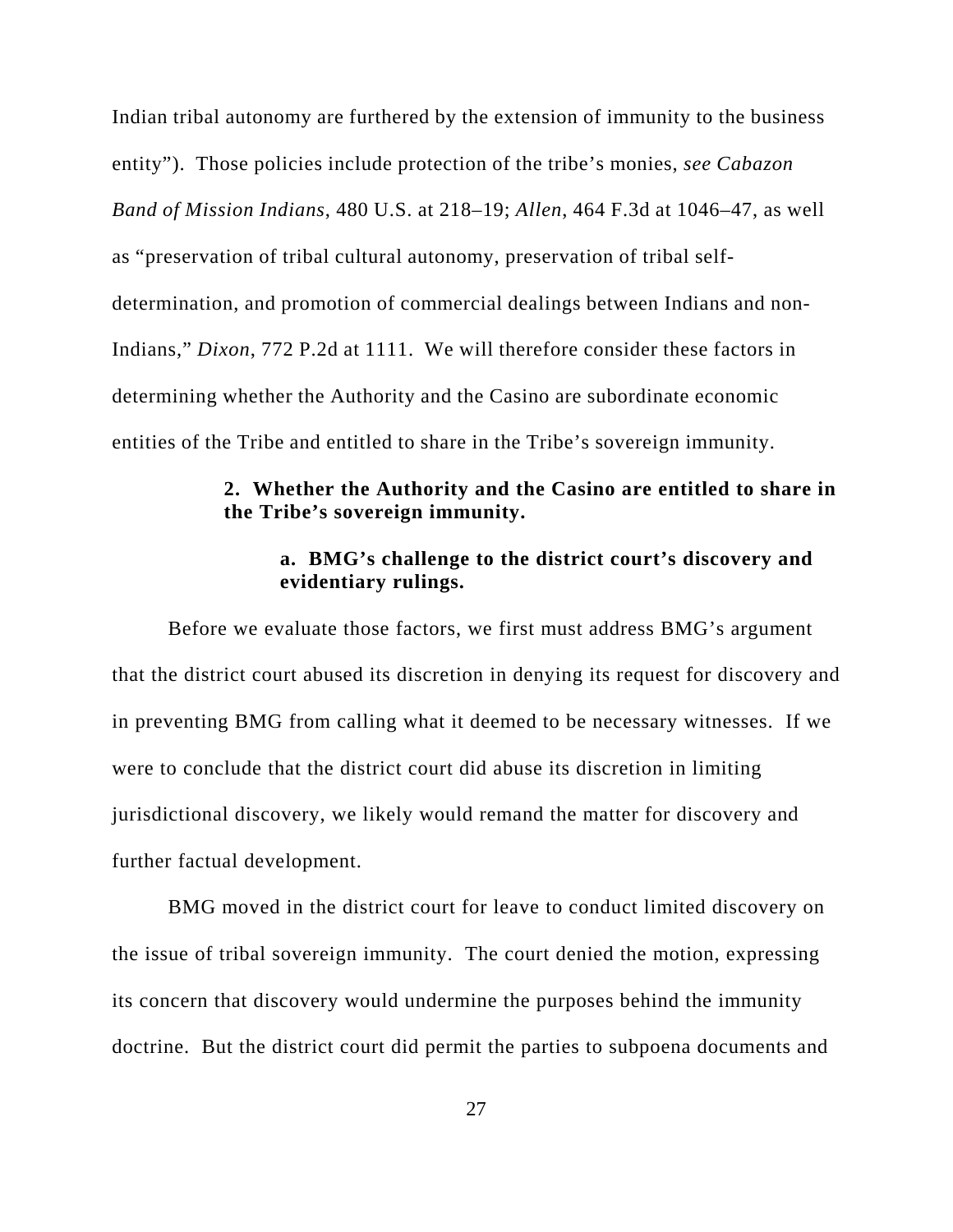witnesses. Consequently, the evidence upon which the district court based its denial of Defendants' motion to dismiss consisted of documents introduced by the Authority and the Casino at the evidentiary hearing (with an admissibility stipulation from BMG), testimony by the tribal chairperson, Dustin Graham, and the stipulated agreed-upon facts filed by the parties. BMG argues that "the denial of discovery prejudiced BMG because . . . BMG could only utilize documents that the [Authority and the Casino] 'cherry picked' in the belief they would support their case." Aplee. Answer Br. & Opening Br. at 54. Additionally, BMG argues it was prejudiced by not being allowed to call as witnesses two individuals it had subpoenaed—Jeff Livingston, the Casino's general manager, and Dixie Jackson, the former chairperson of the Authority. Those witnesses did not appear at the hearing. BMG asserts that Mr. Graham did not have the same amount of knowledge about the Authority and the Casino as the witnesses it would have liked to examine.

Because a 12(b)(1) motion is "a 'speaking motion' and can include references to evidence extraneous to the complaint without converting it to a Rule 56 motion," the district court "ha[d] wide discretion to allow affidavits, documents and even a limited evidentiary hearing to resolve disputed jurisdictional facts under 12(b)(1)." *Wheeler v. Hurdman*, 825 F.2d 257, 259 n.5 (10th Cir. 1987); *accord Zappia Middle E. Constr. Co. Ltd. v. Emirate of Abu Dhabi*, 215 F.3d 247, 253 (2d Cir. 2000). "If . . . the court holds an evidentiary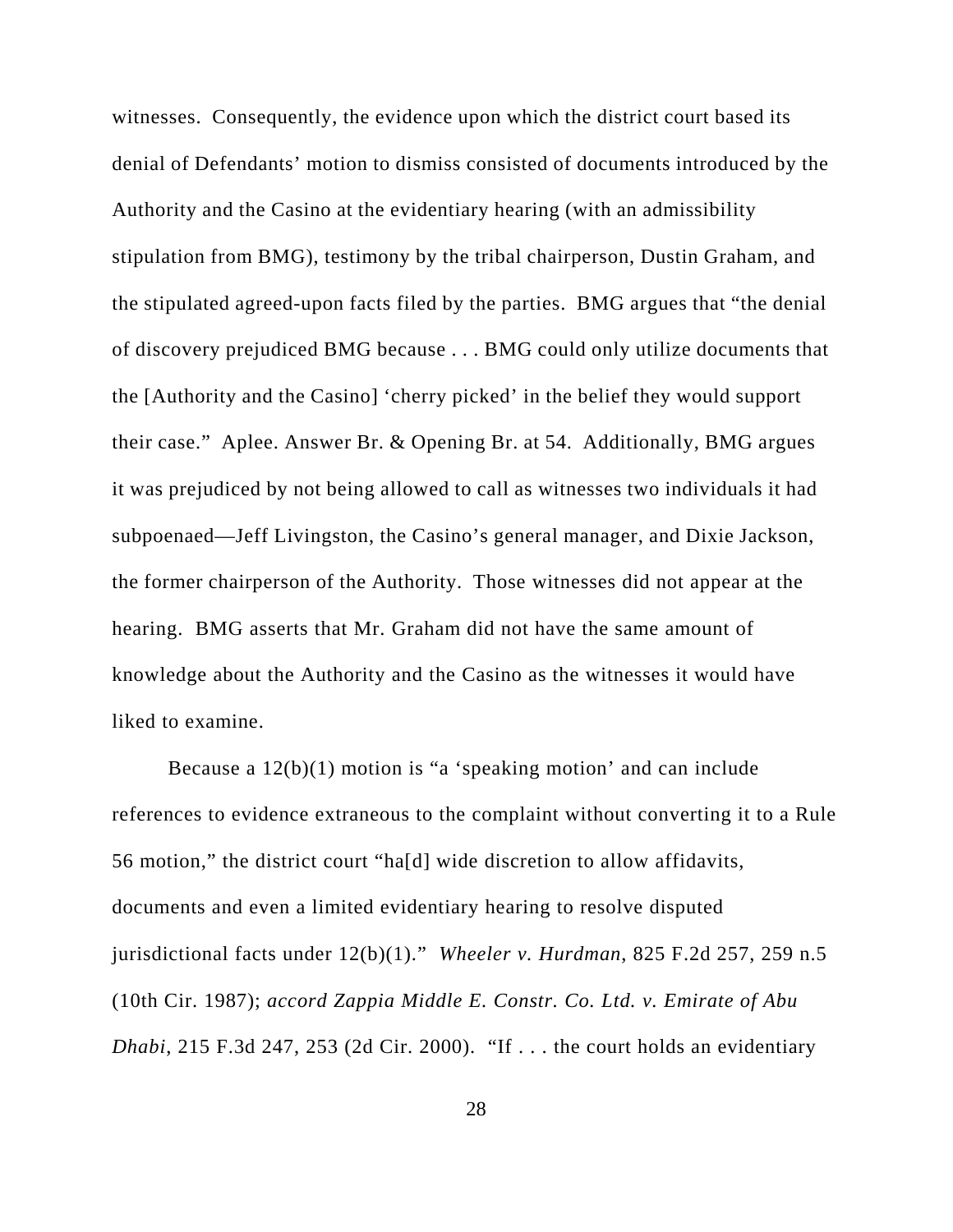hearing to adjudicate the issue of whether the court has jurisdiction . . . , the court determines the credibility of witness testimony, weighs the evidence, and finds the relevant jurisdictional facts." *PVC Windoors, Inc. v. Babbitbay Beach Constr., N.V.*, 598 F.3d 802, 810 (11th Cir. 2010).

As with the court's handling of discovery in other stages of litigation, in the context of a  $12(b)(1)$  motion, "[w]e give the district court much room to shape discovery," *Citizens for Responsibility & Ethics in Wash. v. Office of Admin.*, 566 F.3d 219, 225 (D.C. Cir. 2009), and review the district court's handling of jurisdictional discovery under an abuse-of-discretion standard, *Cheyenne Arapaho Tribes of Okla. v. United States*, 558 F.3d 592, 596 (D.C. Cir. 2009). *See also Trentadue v. F.B.I.*, 572 F.3d 794, 806 (10th Cir. 2009). Similarly, we review the court's evidentiary rulings, including the court's decision to exclude evidence or testimony, for abuse of discretion. *See La Resolana Architects, PA v. Reno, Inc.*, 555 F.3d 1171, 1180–81 (10th Cir. 2009); *Polys v. Trans-Colo. Airlines, Inc.*, 941 F.2d 1404, 1407–08 (10th Cir. 1991). "A district court abuses its discretion where it commits a legal error or relies on clearly erroneous factual findings, or where there is no rational basis in the evidence for its ruling." *Trentadue*, 572 F.3d at 806 (quoting *Breaux v. Am. Family Mut. Ins. Co.*, 554 F.3d 854, 866 (10th Cir. 2009)) (internal quotation marks omitted).

We are not persuaded that the district court abused its discretion in this case. We have held that "a refusal to grant [jurisdictional] discovery constitutes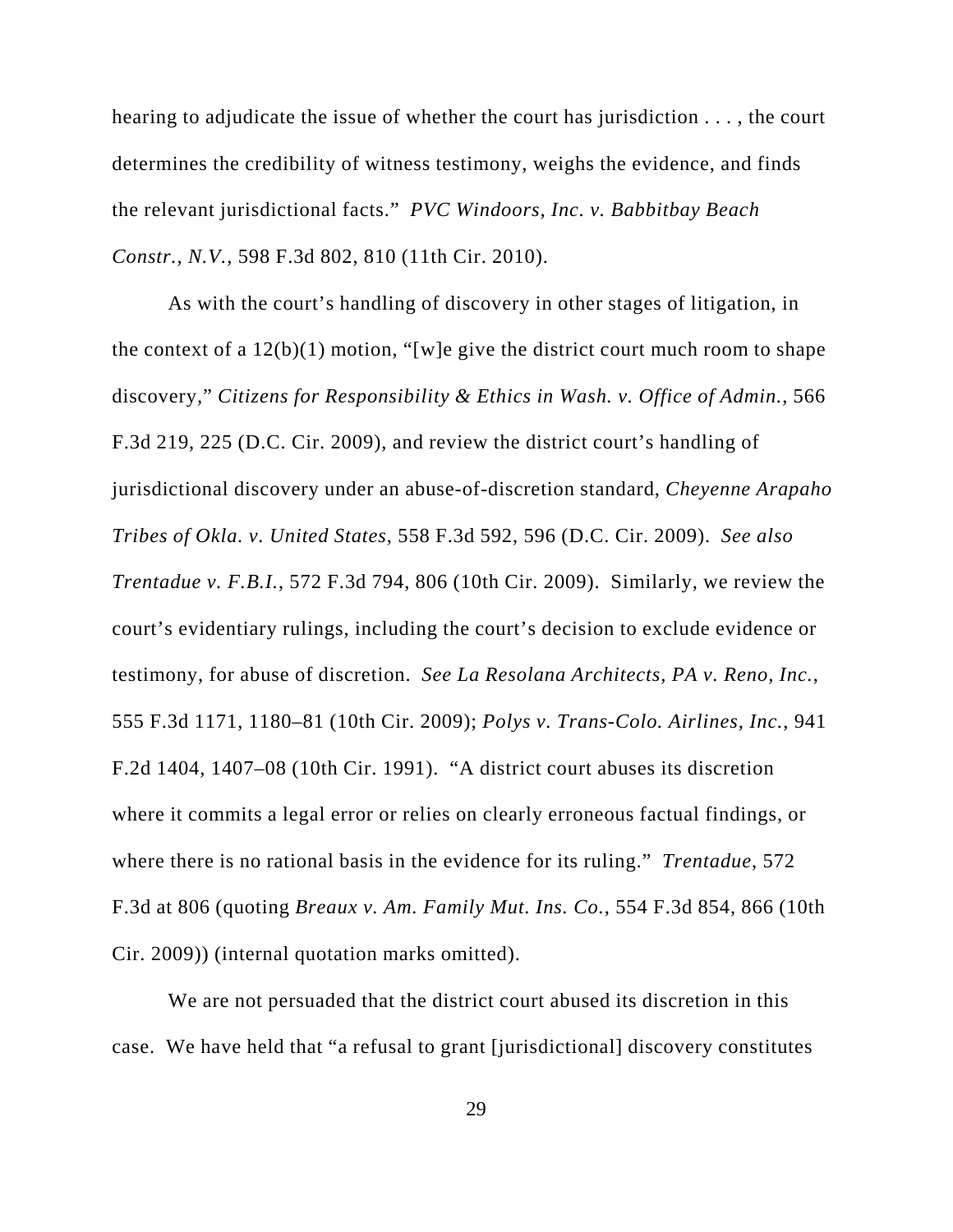an abuse of discretion if the denial results in prejudice to a litigant" and that "[p]rejudice is present where 'pertinent facts bearing on the question of jurisdiction are controverted . . . or where a more satisfactory showing of the facts is necessary.'" *Sizova v. Nat'l Inst. of Standards & Tech.*, 282 F.3d 1320, 1326 (10th Cir. 2002) (quoting *Wells Fargo & Co. v. Wells Fargo Express Co.*, 556 F.3d 406, 430 n.24 (9th Cir. 1977)). BMG has failed to convince us of its legal entitlement to jurisdictional discovery and, more specifically, that it was prejudiced by the district court's denial of its motion for discovery.<sup>11</sup> First, BMG

 $11$  Our research reveals that we previously have placed the burden of demonstrating a legal entitlement to jurisdictional discovery—and the related prejudice flowing from the discovery's denial—on the party seeking the discovery; but we have done so only in unpublished, non-binding cases. *See, e.g.*, *Xie v. Univ. of Utah*, 243 F. App'x 367, 375–76 (10th Cir. 2007) (holding in the Rule 12(b)(1) context that the movant had failed to establish that the court's denial of her request for jurisdictional discovery had prejudiced her); *cf. United States v. Cervantes*, 267 F. App'x 741, 744 n.2 (10th Cir. 2008) (in denying a request for a COA for a § 2255 motion, stating that the petitioner "never renewed his motion [for discovery and an evidentiary hearing], so the responsibility for this outcome lies with him"). We are persuaded by those cases. We also note that placing the burden on the party that has sought jurisdictional discovery is in accord with the general approach of at least three other circuits—the Fifth, Seventh, and Ninth Circuits. *See Freeman v. United States*, 556 F.3d 326, 341–42 (5th Cir.), *cert. denied*, 130 S. Ct. 154 (2009); *Boschetto v. Hansing*, 539 F.3d 1011, 1020 (9th Cir. 2008); *Searls v. Glasser*, 64 F.3d 1061, 1068–69 (7th Cir. 1995). Requiring the party challenging the denial of jurisdictional discovery to prove prejudice is particularly fitting when a party has challenged the district court's subject matter jurisdiction on immunity grounds. In that context, we have concerns about burdening the potentially sovereign party with discovery, as the district court in this case recognized. *Cf. Freeman*, 556 F.3d at 341 (in discussing the burden the Fifth Circuit places on a party seeking discovery on summary judgment to show that discovery is necessary, stating that "[t]his is particularly true where the party seeking discovery is attempting to disprove the applicability (continued...)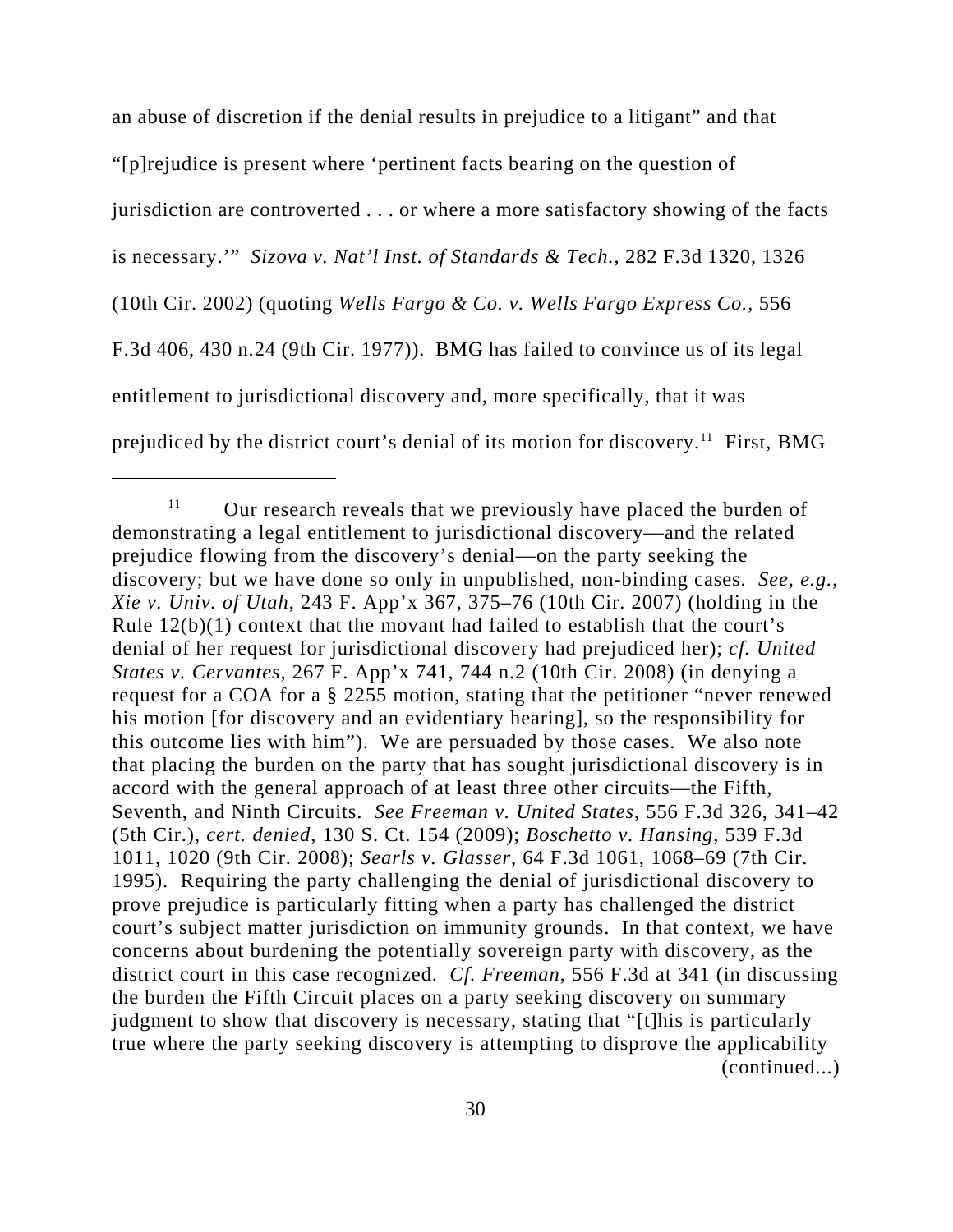did not renew its motion for discovery at the evidentiary hearing. That alone makes us inclined to find that BMG bears the responsibility for any purported evidentiary deficiencies at the hearing and effectively forfeited its challenge. But there is more.

At the evidentiary hearing, BMG stipulated to the admissibility of approximately seventy-one exhibits. Counsel for BMG then essentially conceded that BMG had not been prejudiced by the lack of discovery. Not only did counsel express a desire to go forward with the hearing, but in response to the district court's inquiry about the missing witnesses, counsel stated that, based solely on the evidence presented at the hearing, he was "confident . . . that the Court will see how the documents at hand, in particular one document, . . . establishes this case." Aplee. Supp. App. at 123.

Furthermore, BMG does not tell us what specific documents it would have sought in discovery. Nor does BMG offer any support for its claim that the Authority and the Casino "cherry picked" documents they believed were

 $11$ (...continued)

of an immunity-derived bar to suit because immunity is intended to shield the defendant from the burdens of defending the suit, including the burdens of discovery"); *Arriba Ltd. v. Petroleos Mexicanos*, 962 F.2d 528, 534 (5th Cir. 1992) (discussing tension between discovery and protecting a sovereign's legitimate claim to suit and stating that "[a]t the very least, discovery should be ordered circumspectly and only to verify allegations of specific facts crucial to an immunity determination"); *cf. also Mitchell v. Forsyth*, 472 U.S. 511, 526 (1985) (noting that one purpose of resolving qualified immunity early in the litigation is "to avoid subjecting government officials . . . to the burdens of broad-reaching discovery" (alteration omitted) (internal quotation marks omitted)).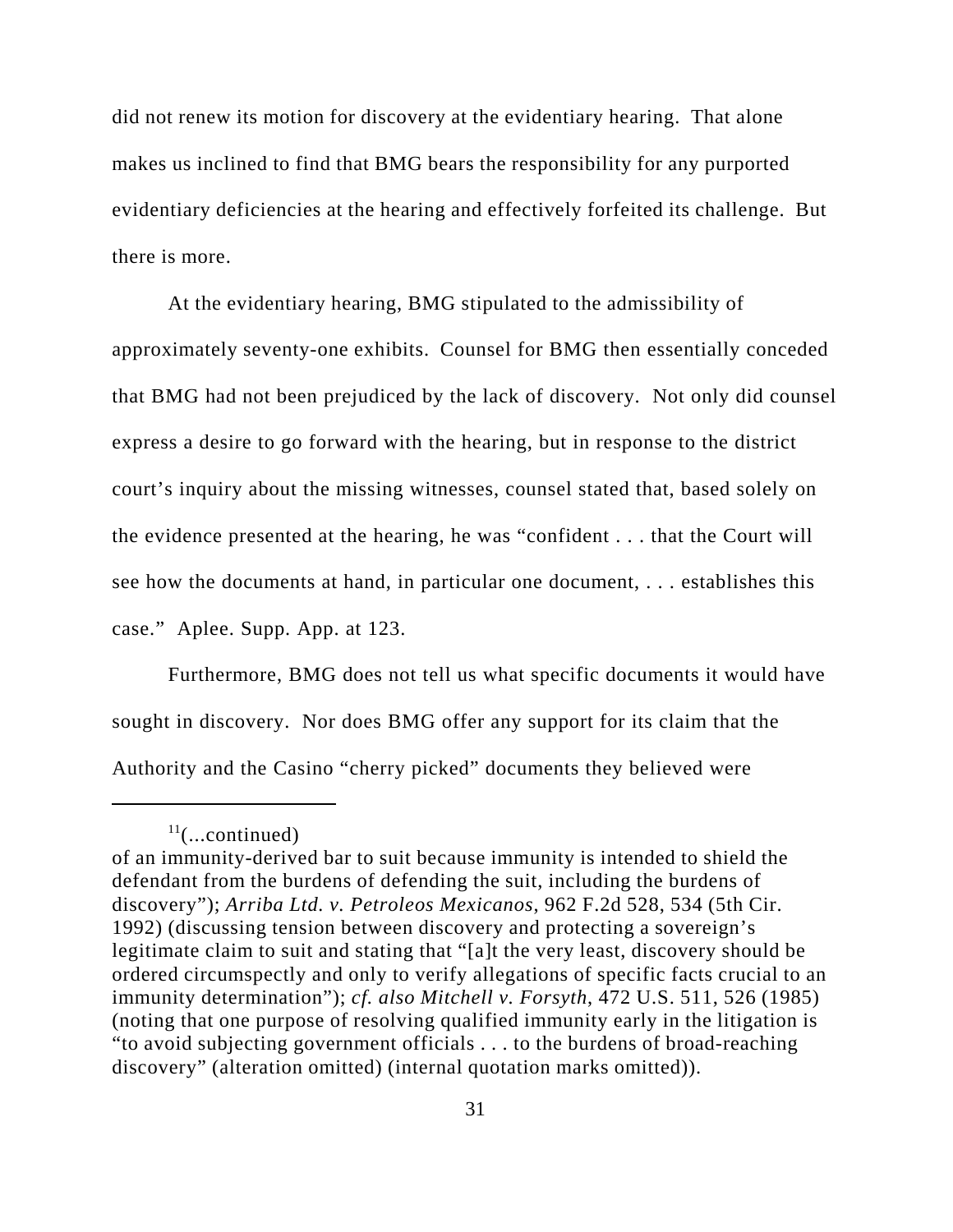favorable to their claim of tribal immunity. *See Freeman*, 556 F.3d at 342 ("The party seeking discovery typically . . . alleg[es] the 'specific facts crucial to immunity which demonstrate[] a need for discovery.'" (second alteration in original) (quoting *Kelly v. Syria Shell Petroleum Co. B.V.*, 213 F.3d 841, 852 (5th Cir. 2000))); *Boschetto*, 539 F.3d at 1020 (holding that the district court's denial of a request for jurisdictional discovery was not an abuse of discretion where the request "was based on little more than a hunch that it might yield jurisdictionally relevant facts"); *cf. Garcia v. U.S. Air Force*, 533 F.3d 1170, 1179 (10th Cir. 2008) ("A party may not invoke Rule 56(f) 'by simply stating that discovery is incomplete but must state with specificity how the additional material will rebut the summary judgment motion.'" (quoting *Libertarian Party of N.M. v. Herrera*, 506 F.3d 1303, 1308–09 (10th Cir. 2007))). Indeed, BMG's conclusory assertion that jurisdictional discovery was necessary seems almost like an attempt to "use discovery as a fishing expedition" rather than to obtain needed documents to defeat the tribal immunity claim. *Anthony v. United States*, 667 F.2d 870, 880 (10th Cir. 1981).

We also fail to see how the district court abused its discretion in effectively preventing BMG from examining certain witnesses.<sup>12</sup> At the evidentiary hearing,

 $12$  It is not entirely clear from the record whether the district court took an affirmative action that amounted to a ruling that BMG was not permitted to call Mr. Livingston and Ms. Jackson. BMG's counsel objected to the witnesses' absence, and the district court permitted him to make a proffer as to their (continued...)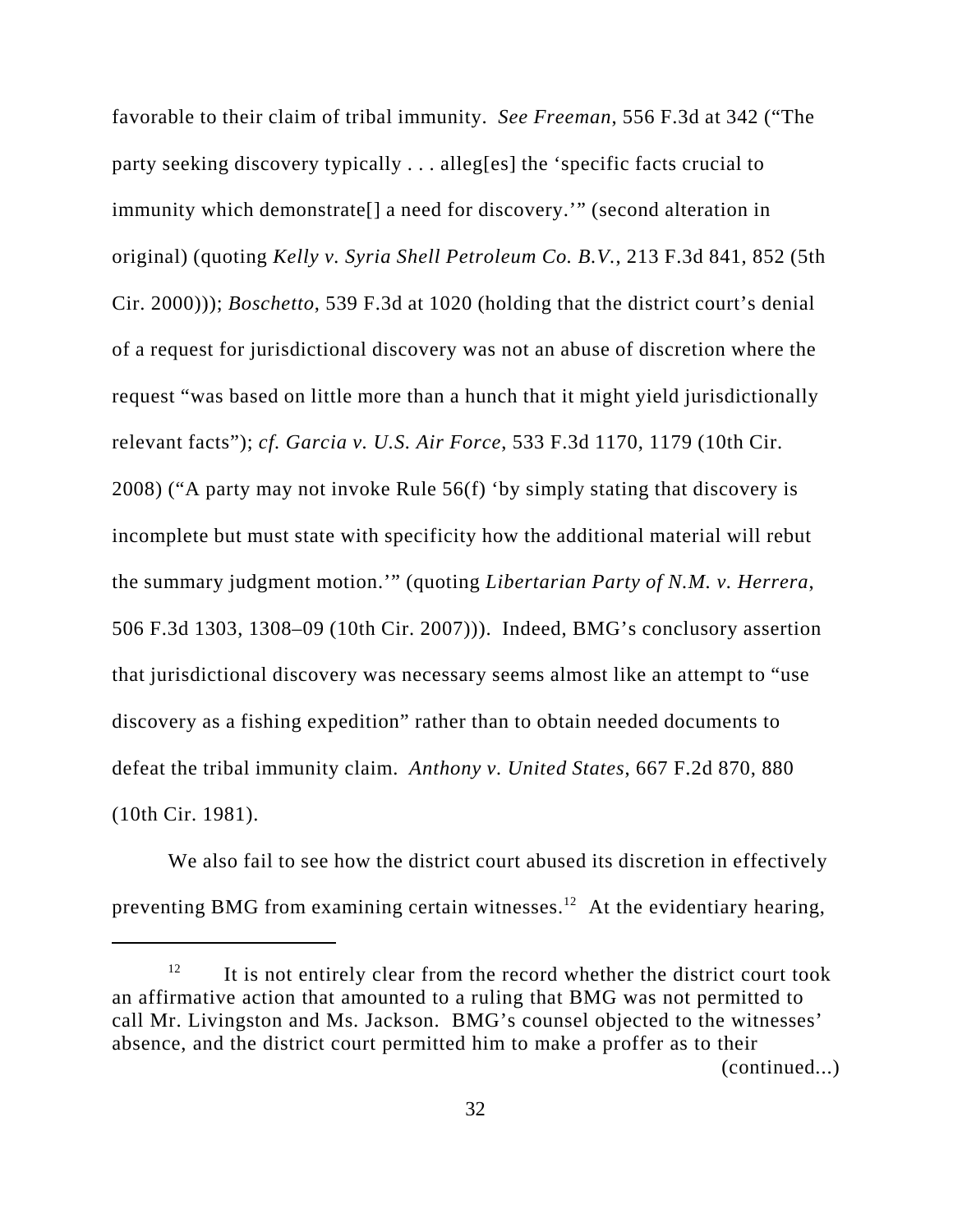when asked to make a proffer as to what those witnesses' testimony would have been, counsel was unable to explain how Mr. Livingston's or Ms. Jackson's testimony would have differed from Mr. Graham's. *Cf. Polys*, 941 F.2d at 1406–11 (finding that the district court did not err in excluding deposition testimony because plaintiffs did not make an offer of proof). And BMG does not explain on appeal what the value of the missing witnesses' testimony would have been, particularly in light of the fact that BMG had the opportunity to examine a higher-ranked tribal official, the tribal Chairperson. BMG offers no support for its conclusory assertion that Mr. Graham was not as knowledgeable as the missing witnesses about the Authority and the Casino. Because we conclude that the district court did not abuse its discretion in its denial of jurisdictional discovery, we will therefore proceed to determine whether the facts support the Authority and the Casino's claim that they are subordinate economic entities entitled to tribal sovereign immunity.

 $12$ (...continued)

probable testimony. Counsel stated that he "c[ould ]not say how Mr. Livingston would testify differently [than] Mr. Graham." Aplee. Supp. App. at 149. The court never made an explicit ruling, but we conclude that the court must have decided tacitly that it would not allow BMG to call those witnesses at a later date because it then heard closing arguments and issued a ruling without comment. We will therefore analyze BMG's challenge under the assumption that the district court denied BMG the opportunity to call those witnesses.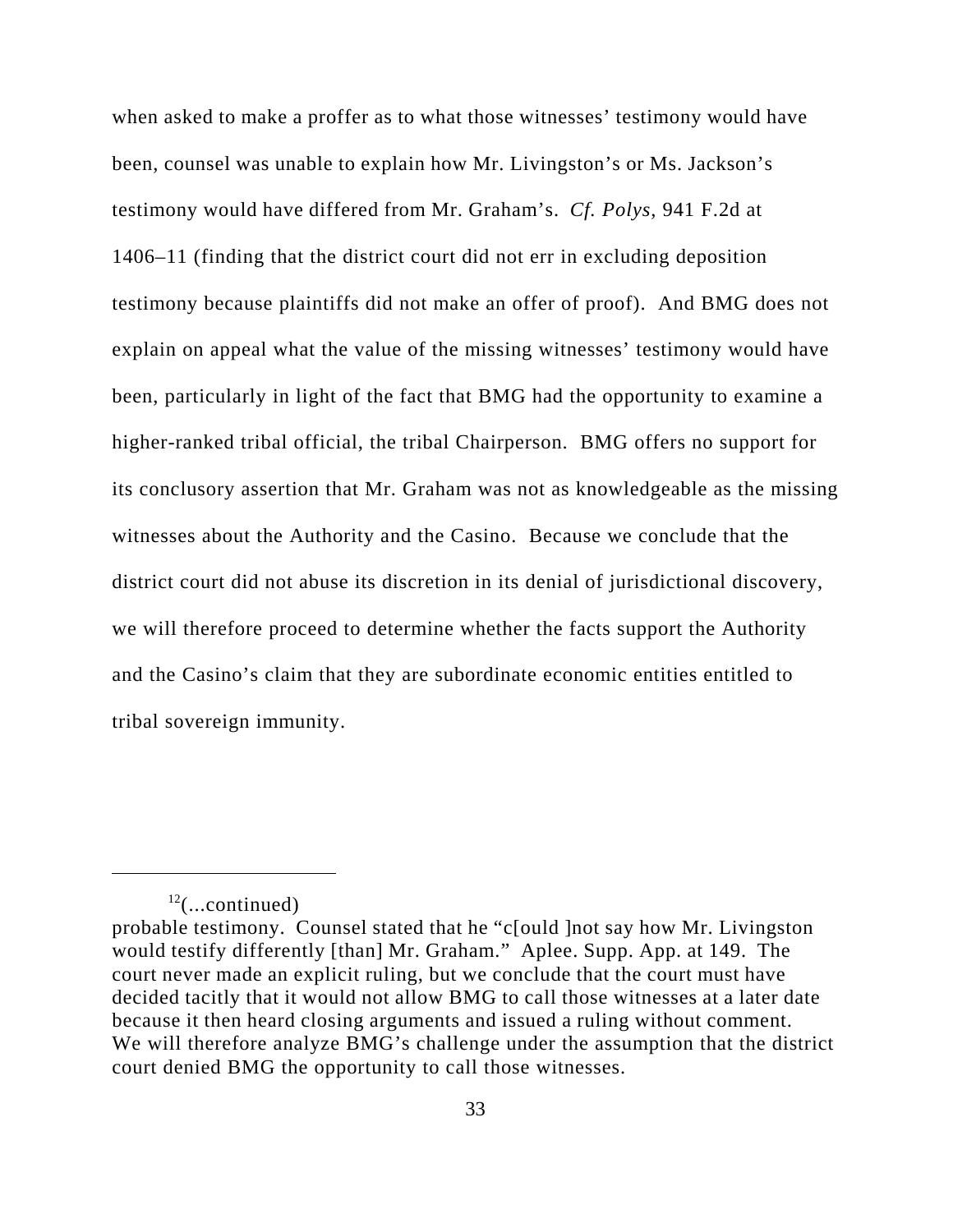# **b. Whether the Authority and the Casino are subordinate economic entities that share in the Tribe's sovereign immunity.**

As we have stated, we will review the record in light of the following factors: (1) the method of the Authority and the Casino's creation; (2) their purpose; (3) their structure, ownership, and management, including the amount of control the Tribe has over the entities; (4) whether the Tribe intended for them to have tribal sovereign immunity; (5) the financial relationship between the Tribe and the Authority and the Casino; and (6) whether the purposes of tribal sovereign immunity are served by granting them immunity.<sup>13</sup>

We also note that in evaluating these factors, we need not decide whether the Authority and the Casino are located on Indian lands. BMG vigorously argues that they are not, contending that their purported location outside of Indian land undermines their claim that their operations further tribal economic development and self-determination. *See* Aplee. Answer & Opening Br. at 29 ("While the Resort Parties argue that granting immunity will promote 'tribal economic development, self sufficiency, and strong tribal governments,' they do not address how compelling a separate business entity that operates outside of 'Indian Lands' to comply with U.S. copyright and trademark laws will weaken its government, cause it to be less self-sufficient, or will impact its economic development." (quoting Aplts. Opening Br. at 12)). However, this factor did not appear to be a significant one to the *Native American Distributing* court; it did not discuss (continued...)

 $13$  Although the district court did not evaluate all of these factors because it erroneously concluded that the financial relationship between the Tribe and the Authority and the Casino was dispositive, we do not choose to remand this case for the district court to weigh them in the first instance. Because these factors were part of the *Johnson* test, the district court received evidence sufficient for us to evaluate these factors on appeal. Moreover, because the balance of the factors weighs so strongly in favor of immunity—as we discuss *infra*—it would be an imprudent allocation of judicial resources to remand this matter.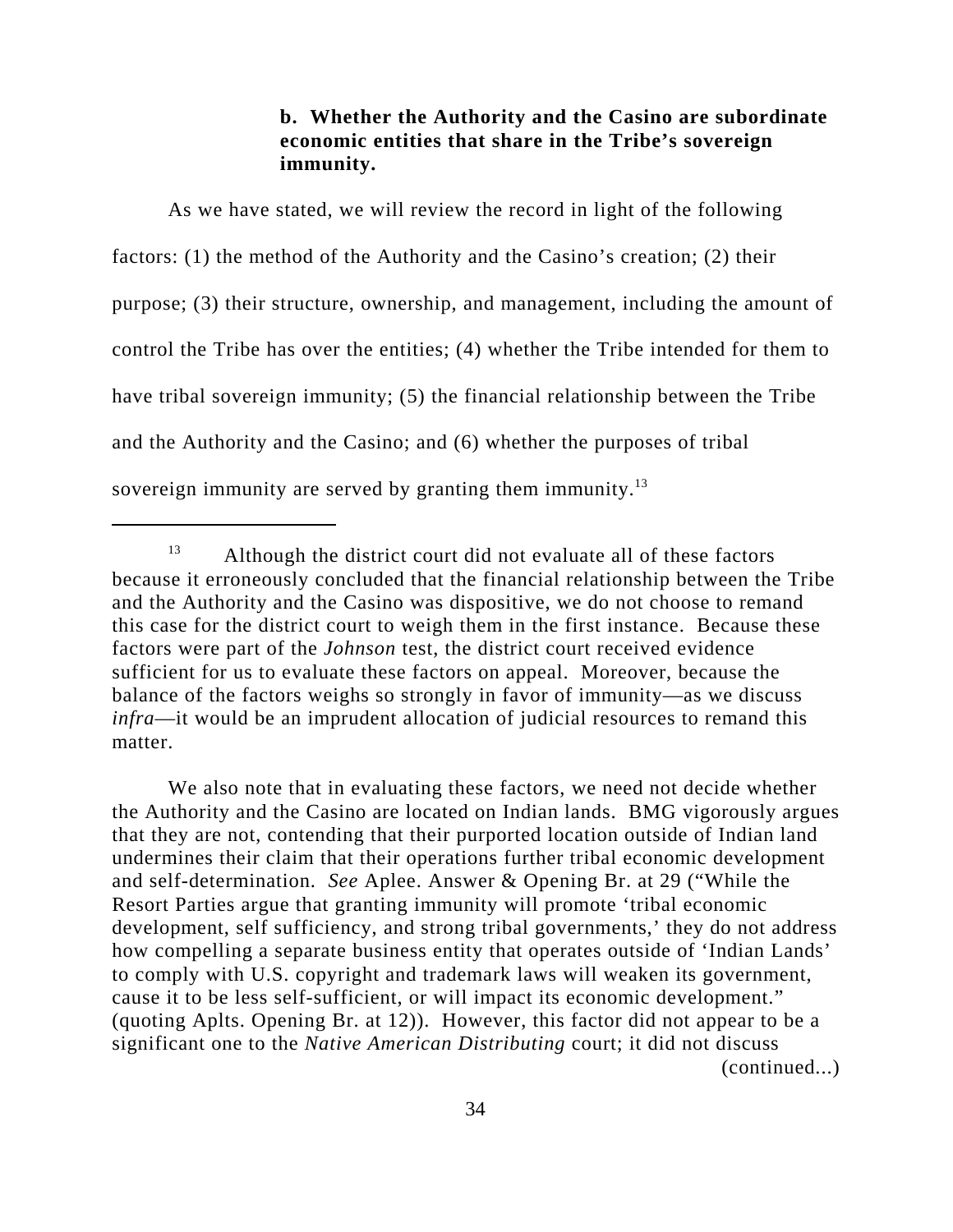The first factor, the method of creation of the Authority and the Casino, weighs in favor of the conclusion that these entities are entitled to tribal sovereign immunity. The parties stipulated that the Tribe created the Authority under tribal law.It is also evident from our review of the tribal resolution creating the Authority that the Tribe created those entities under its constitution. As in *Native American Distributing*, "[t]his lends support to the conclusion that [the Authority] was created by the Tribe acting in its governmental . . . capacity." 546 F.3d at 1294. We also find the Tribe's own descriptions of the Authority to be significant. The resolution described the Authority as "a body corporate and politic and an instrumentality of the Tribal Government and an authorized agency of the Tribe." Aplts. App. at 126. That same language was used in the ordinance establishing and governing the Authority, which originally provided that the "Authority is and shall be considered a body corporate and politic and instrumentality of the Picayune Rancheria of Chukchansi Indians . . . and shall be deemed an authorized agency of the Tribe." *Id*. at 129. That provision was later

 $13$ (...continued)

whether SCTC was located on Indian lands. Consequently, we do not feel obliged to give it independent consideration in our tribal immunity analysis here. Furthermore, even if the Authority and the Casino were not located on Indian land, we suspect that this fact would not avail BMG in the tribal immunity analysis. *See Kiowa Tribe of Okla.*, 523 U.S. at 758 (rejecting the invitation to "confine it [i.e., the doctrine of tribal sovereign immunity] *to reservations* or to noncommercial activities" (emphasis added)); Cohen, *supra*, § 21.02[2] at 1285 ("Tribal sovereign immunity extends to *off-reservation activities* of the tribe and applies to both governmental and commercial activities." (emphasis added)).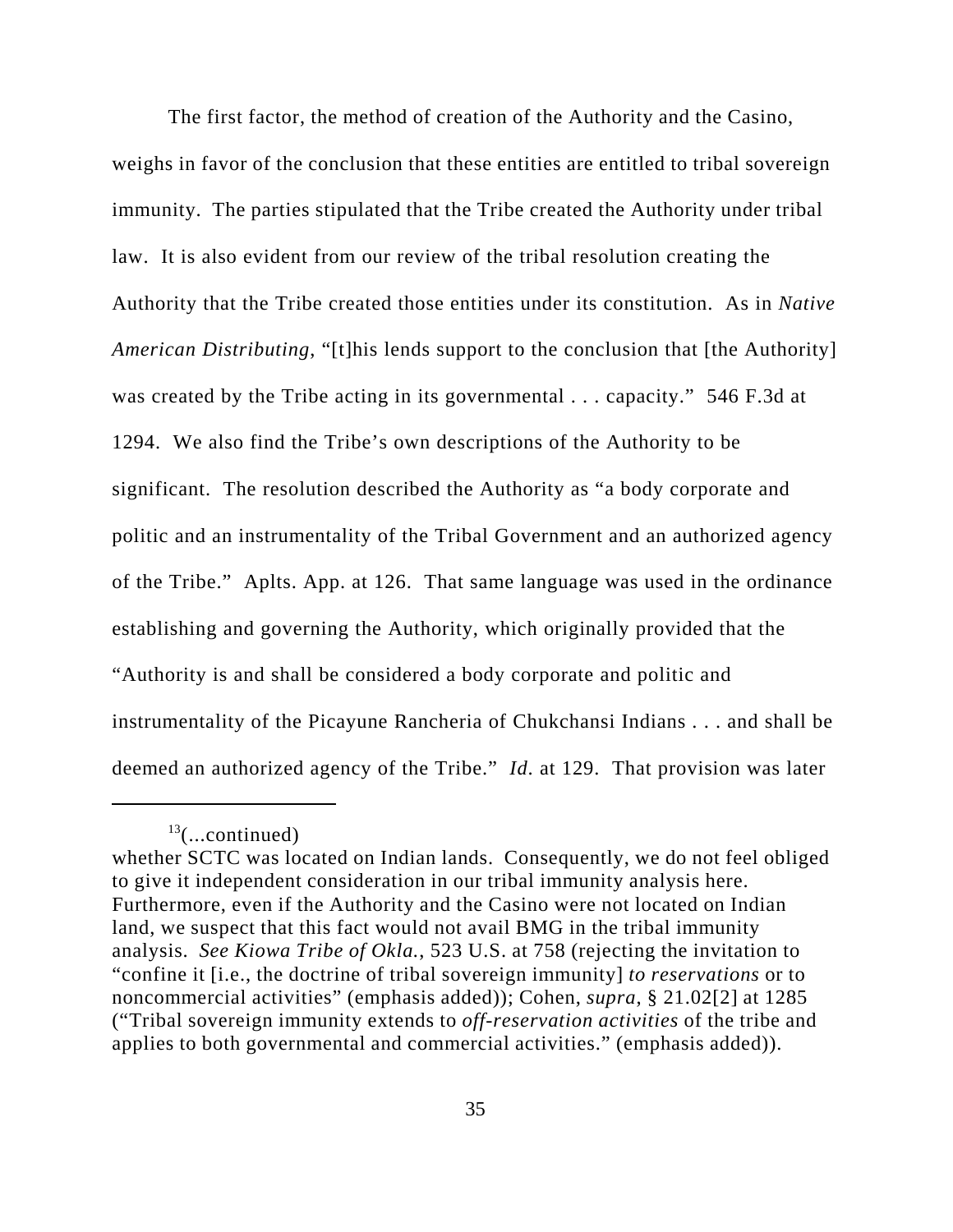amended to describe the Authority as "a wholly owned unincorporated enterprise of the Tribe [which] shall be deemed an authorized agency of the Picayune Rancheria of Chukchansi Indians." *Id.* at 135. We agree with the Authority and the Casino that the change in terminology seems intended to remove the reference to them as "corporate" entities and, consequently, to emphasize that they are subordinate entities of the Tribe and not separate corporations. And the categorization of the Authority as "a wholly owned . . . enterprise of the Tribe" naturally suggests that the Authority enjoys a close relationship to the Tribe.

The second factor also weighs strongly in favor of immunity because the Authority and the Casino were created for the financial benefit of the Tribe and to enable it to engage in various governmental functions. The resolution states that "the Tribal Council has determined that it is in the best interests of the members of the Tribe for the Tribe to conduct Class II and Class III gaming."14 Aplts. App.

<sup>&</sup>lt;sup>14</sup> We acknowledge that the IGRA provides for the creation and operation of Indian casinos to promote "tribal economic development, self-sufficiency, and strong tribal governments." 25 U.S.C. § 2702(1). Moreover, one of the principal purposes of the IGRA is "to ensure that the Indian tribe is the primary beneficiary of the gaming operation." *Id.* § 2702(2). But we decline to adopt a blanket rule proposed by the Authority and the Casino that "the IGRA dictates that the Authority and the Casino must be considered tribal entities protected from suit under the doctrine of tribal immunity." Aplts. Opening Br. at 14. The purposes of Indian gaming certainly are relevant to our analysis, and the fact that gaming is both generally intended to benefit the tribe and is in this case used to fund the Tribe's governmental functions weighs in favor of immunity. *See Gavle*, 555 N.W.2d at 295 (recognizing "the unique role that Indian gaming serves in the economic life of here-to-fore impoverished Indian communities across this country"). But it is equally true that some casinos are run by (continued...)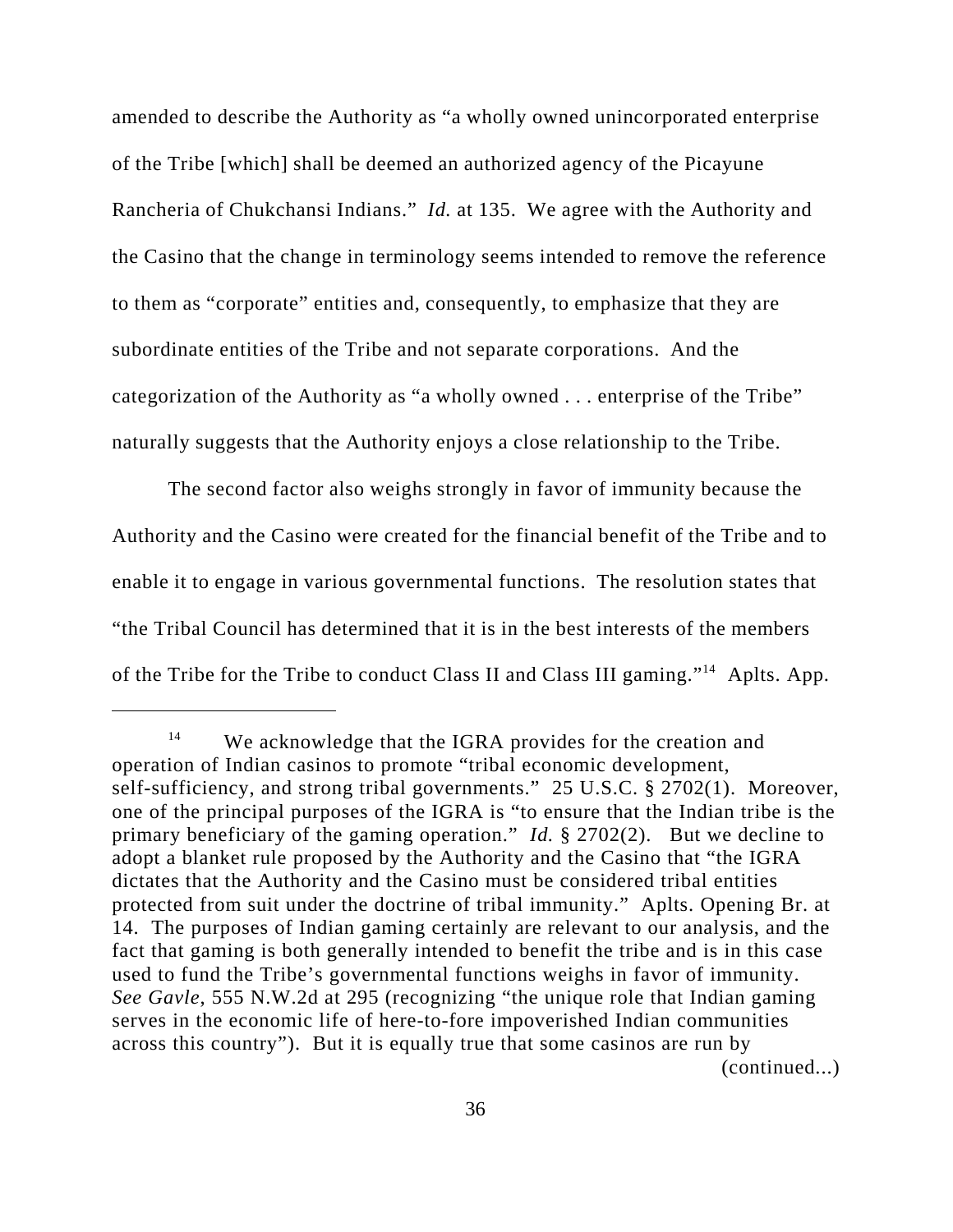at 126. It also states that "the Tribal Council has determined that it is in the best interest of the Tribe and its members to create a Tribal Economic Development Authority as a body corporate and politic and an instrumentality of the Tribal Government and an authorized agency of the Tribe to develop and own the Casino . . . and to manage all assets and revenues" of the Casino. *Id.* Similarly, the tribal ordinance states that the "Authority . . . is created by the Tribal Council to act on behalf of the Tribe . . . for the following purposes," including "further[ing] the economic prosperity of the Tribe." *Id.* at 128.

The allocation of revenue from the Casino clearly benefits the Tribe: 50% goes to tribal governmental functions, including programs such as education, health care, cultural preservation, child care, judicial systems, and law enforcement; 15% is allocated for tribal economic development and is intended to enable the Tribe to diversify in order "to reduce the Tribe's dependancy on revenues from a Gaming Facility"; 10% goes to a tribal trust fund, which "guarantee[s] for the future a basic level of economic security for Tribal families"; and 25% is distributed among each eligible member of the tribe as per

 $14$ (...continued)

management companies, as in *Johnson*, and we are unable to say that in every case, Indian gaming under the IGRA would automatically mean that all economic entities associated with gaming would be sufficiently closely related to the Tribe to share in its sovereign immunity. Although *Native American Distributing* did not involve Indian gaming, that decision nevertheless demonstrates that a multifactor analysis, rather than a per se rule, is best suited to our examination of the sometimes-complicated relationship between an Indian tribe and its economic entities.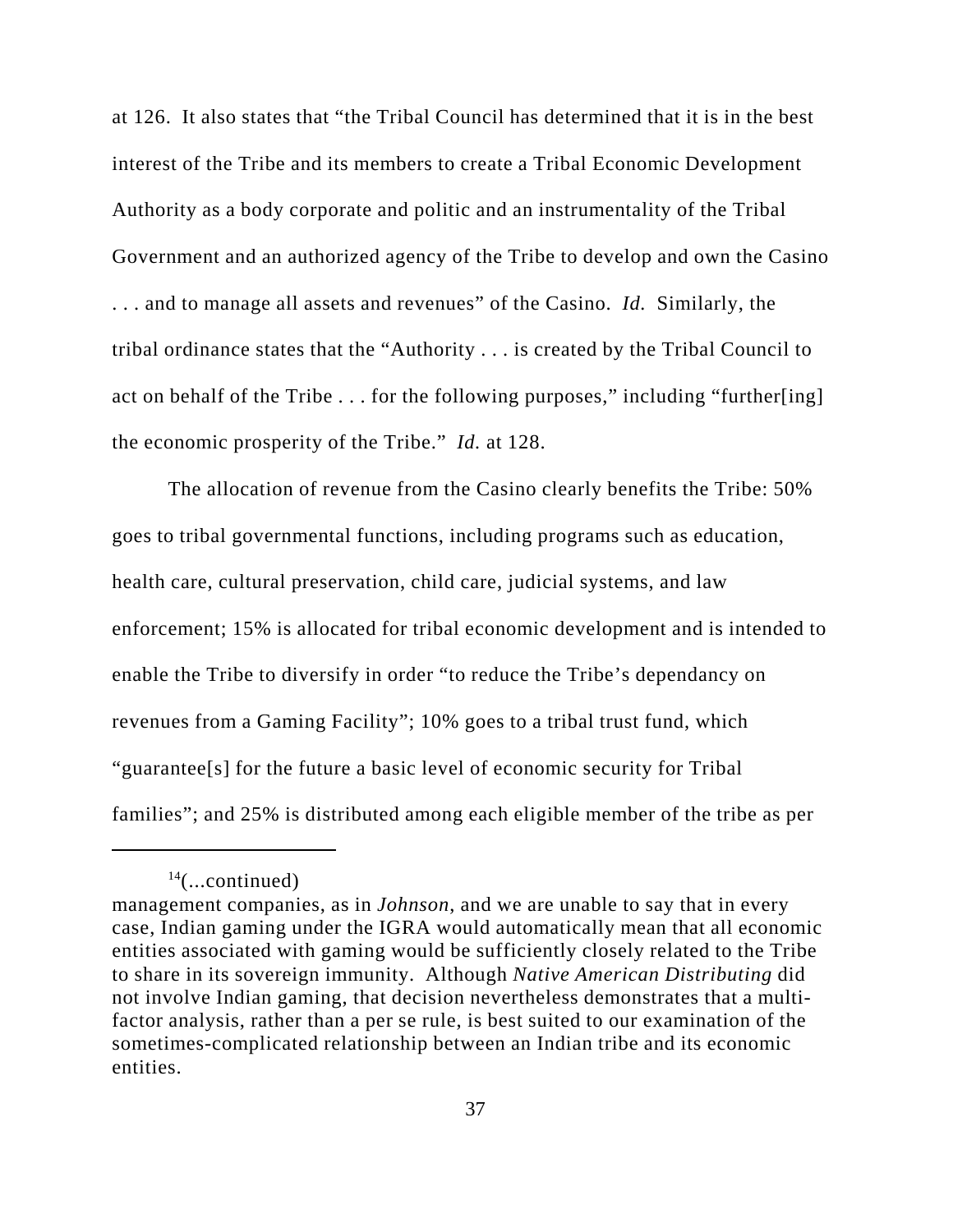capita payments. *Id.* at 152–53 (Gaming Revenue Allocation Ordinance, adopted Aug. 16, 2007).

In a letter to the Bureau of Indian Affairs dated August 20, 2007, Mr. Graham reiterated that "we believe self-sufficiency is once again within our reach"; he stated that the Tribe would use the Casino's revenue to "encourag[e] our young people to improve their own capacities through education," and indicated that the Tribe "plan[ned] to provide extra care and benefits to our youth and our elders through Tribal programs." Aplts. App. at 146–47. Similarly, a Memorandum of Understanding between the Tribe and the County of Madera, California, states that "the purpose of the [Casino] is to promote the Tribal economic development, self-sufficiency, self-determination, strong Tribal government, and the ability to provide services and benefits to Tribal members." Aplee. Supp. App. at 55. The gaming compact between the Tribe and the State of California contains similar statements about the purpose of the Tribe's engagement in gaming.

 The third factor in our analysis, the structure, ownership, and management of the Authority and the Casino, weighs both for and against a finding of immunity. The seven members of the Board of Directors of the Authority are members of the Tribe who also are sitting members of the Tribal Council, which makes the Tribe's Council identical to the Authority's Board.The Chairperson of the Tribe also acts as the Chairperson of the Authority. But the Chief Financial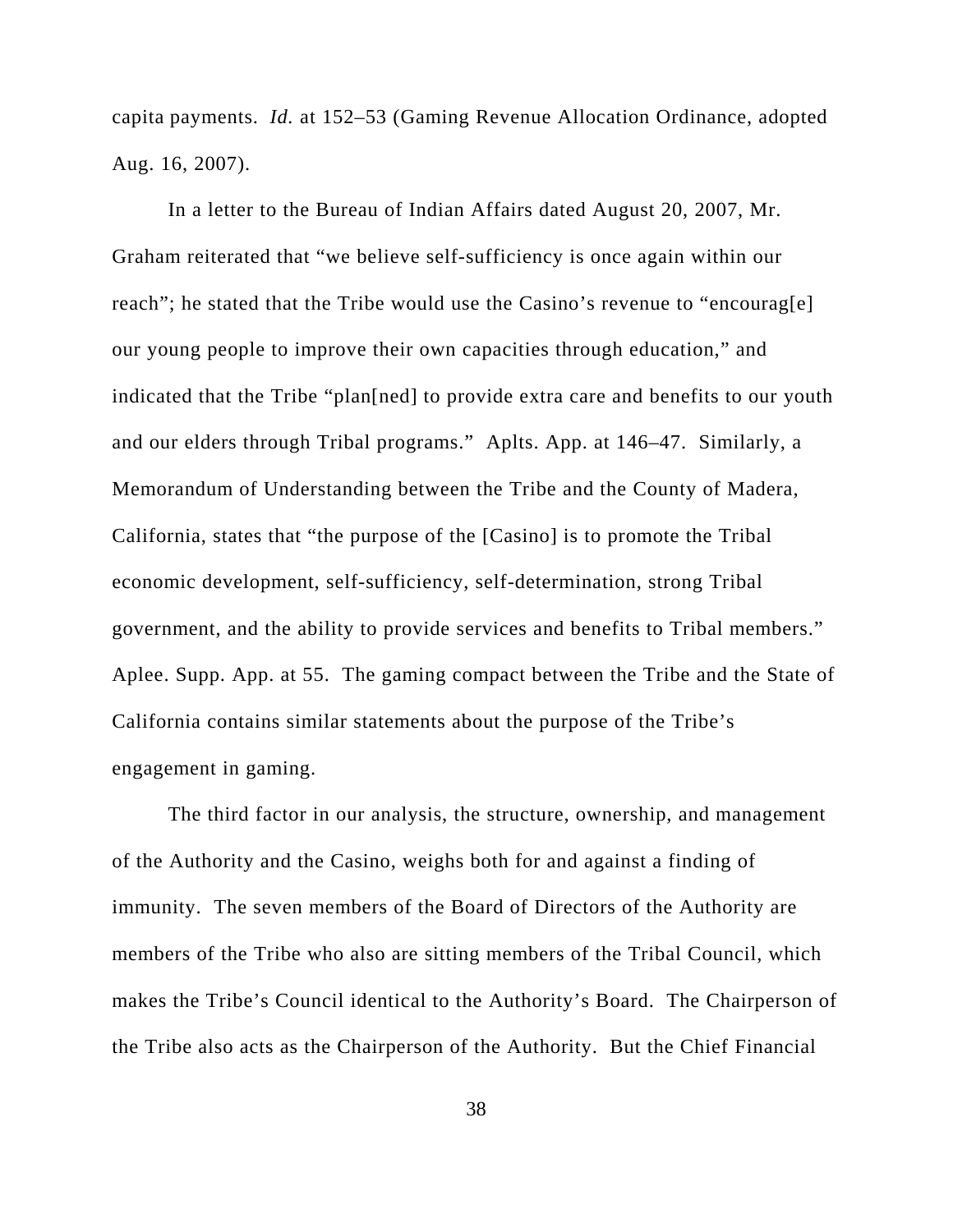Officer of the Authority, the General Manager of the Casino, and the Chief Financial Officer of the Casino are not tribal members. Moreover, the Casino has fifteen directors, twelve of whom are not Tribal members.

As for the fourth factor, we conclude that the Tribe clearly intended for the Authority to have tribal sovereign immunity.<sup>15</sup> The tribal ordinance governing the Authority states that the Authority is empowered "[i]n connection with any contractual obligation of the Authority, to waive the Authority's sovereign immunity from suit, to consent to the jurisdiction of any court over the Tribe, or to consent to the levy of any judgment, [or] lien attachment upon any property or income of the Authority." Aplts. App. at 130. The ordinance continues, in a provision labeled "Sovereign Immunity,"

> [a]s a body corporate and politic and instrumentality and authorized agency of the Tribe, the Authority shall be clothed by federal and tribal law with all the privileges and immunities of the Tribe, including sovereign immunity from suit in any state, federal, or tribal court. Nothing contained in this Section shall be deemed or construed to be a waiver of sovereign immunity by

 $15$  It is less clear to us that the Tribe intended for the Casino also to have immunity. But because the Casino is wholly owned by the Authority, it is logical to assume that if the Tribe intended for the Authority to have immunity from suit, it also intended for the Casino to have immunity. Otherwise, a suit against the Casino would be fruitless—the Authority owns all of the Casino's assets and can choose not to waive its own immunity*.* In their briefs, the Authority and the Casino almost exclusively discuss the Authority and appear to assume that the Casino may be treated similarly to or as a derivative creature of the Authority. Even BMG acknowledges that "[i]t is uncertain if the [Casino] is a separate entity from the Authority." Aplee. Answer & Opening Br. at 13. When asked whether the two were separate, Mr. Graham testified "[p]robably not." Aplee. Supp. App. at 144.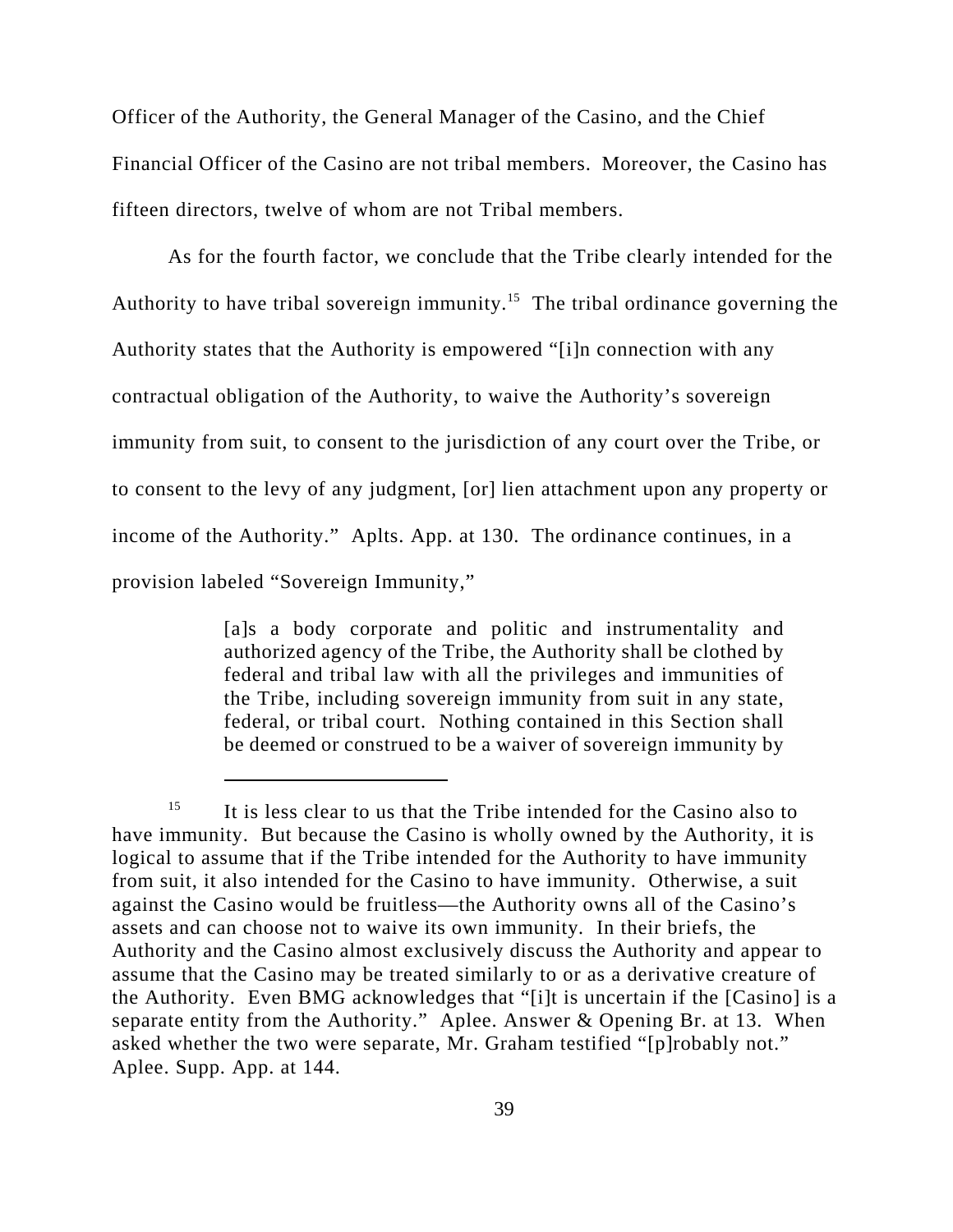the Authority from suit, which may be waived only in accordance with this Section.

*Id.* at 131. That provision was later amended to describe the Tribe as "a wholly owned unincorporated enterprise and agency of the Tribe," but the rest of the language remains the same. *Id.* at 135. The ordinance explicitly waives the Authority's sovereign immunity "in accordance with the terms of the Project and Financing Documents," but as to other instances, it provides that

> [t]he Authority may waive its sovereign immunity when necessary, in the best business judgment of the Board of Directors, to secure a substantial advantage or benefit for the Authority or the Tribe. Any waiver of sovereign immunity shall be specific and limited as to (i) duration, (ii) the grantee, (iii) the scope of the waiver, (iv) nature and description of the property or funds, if any, of the Authority, available to satisfy any order or judgment, (v) a particular court or courts having jurisdiction over the Authority, and (vi) the law that shall be applicable thereto. Any express waiver of sovereign immunity by resolution or contract of the Authority shall not be deemed a waiver of the sovereign immunity of the Tribe.

*Id*. at 131. Accordingly, much like in *Native American Distributing*, the Tribe "clearly expressed its belief that [the Authority] was a division of the Tribe that was entitled to its immunity from suit." 546 F.3d at 1294.

We also find that the fifth factor, the financial relationship between the

Tribe and the entities, weighs in favor of tribal sovereign immunity.

Significantly, we note that BMG appears to acknowledge that the district court's

determination that the Authority was obligated to pay the Tribe a minimum

payment of \$1 million per month was error. *See* Aplee. Answer Br. & Opening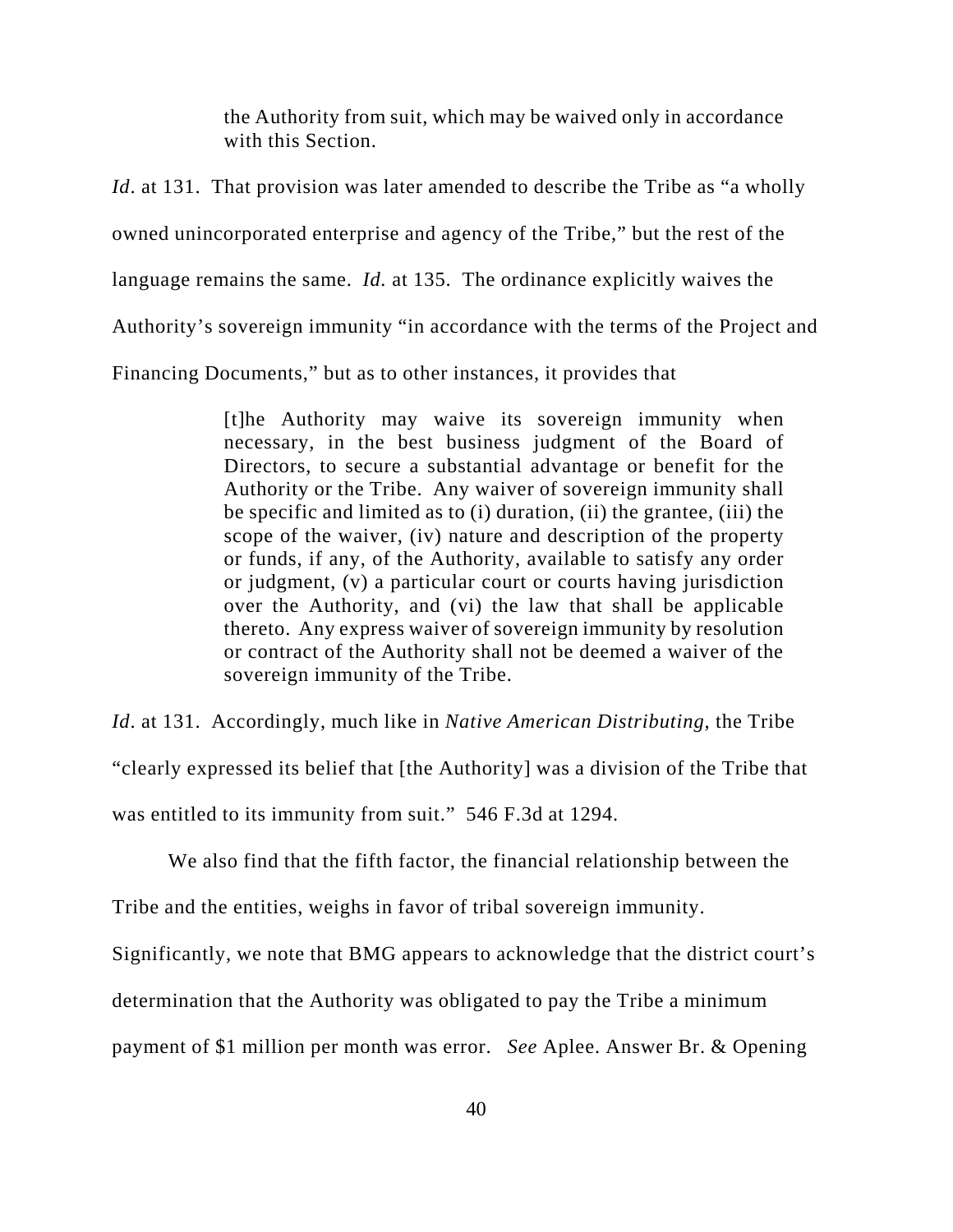Br. at 12–13, 26 ("It is also important to note that there is no mandatory \$1,000,000 payment."). That minimum payment was a key fact that the district court relied upon in its analysis.

In denying the Authority and the Casino's motion to dismiss, the district court stated that "the Authority is obligated to pay over to the Tribe at least \$1 million per month, regardless of its actual revenues." Aplts. App. at 46. Therefore, the court reasoned, "should the actual profits fall short, the Authority will borrow or run a deficit to ensure that the Tribe receives that which it is entitled to," *id*. at 47, and, as a consequence, "the judgment would neither deprive the Tribe of its asset—the right to receive profits—nor its guaranteed minimum payment," *id*. at 48.

However, Mr. Graham testified at the evidentiary hearing that if the Authority did not have the funds to cover the payment due to a decrease in Casino revenue, that payment "wouldn't happen." Aplee. Supp. App. at 147–48. Furthermore, an auditor's report explains the "minimum guaranteed monthly payment" as follows: "[T]he monthly payments to the Tribe from the Casino *may* be *up to* \$1,000,000 per month cumulatively . . . ." *Id*. at 85 (emphasis added). Moreover, "the Authority introduced exhibits at the Evidentiary Hearing that reveal that it has previously failed to pay the Tribe the alleged mandatory \$1,000,000 monthly payment for a number of months without any adverse consequences." Aplee. Answer Br. & Opening Br. at 26 (citing Aplee. Supp.

41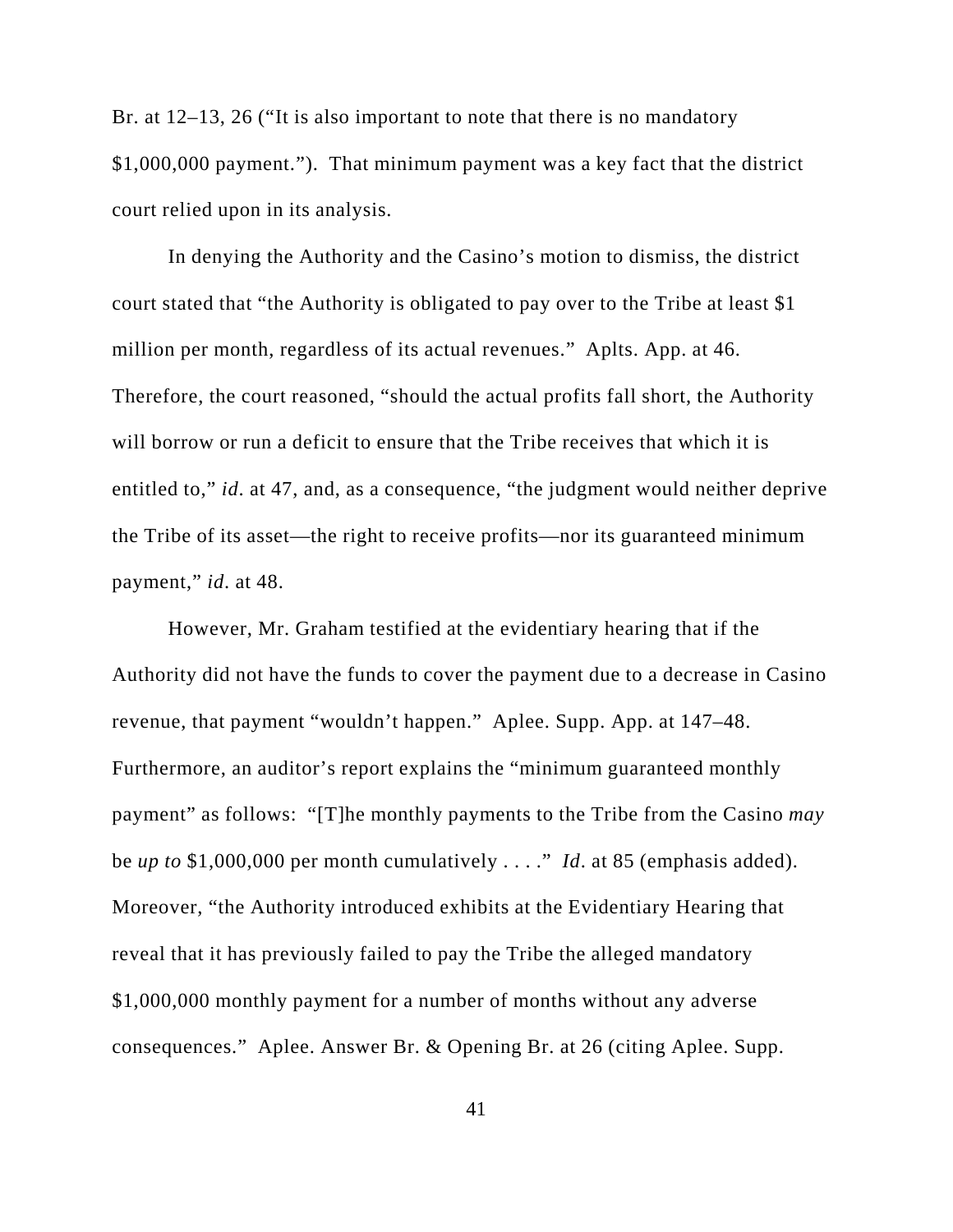App. at 53). Thus, we conclude from our review of the record that the district court's finding concerning the minimum payment was clearly erroneous.

Keeping that error in mind, the evidence reveals that the Tribe depends heavily on the Casino for revenue to fund its governmental functions, its support of tribal members, and its search for other economic development opportunities. One hundred percent of the Casino's revenue goes to the Authority and then to the Tribe. Therefore, as Mr. Graham testified, any reduction in the Casino's revenue that could result from an adverse judgment against it would therefore reduce the Tribe's income.

And, finally, we conclude that the sixth factor, the overall purposes of tribal sovereign immunity, is served by a conclusion that the Authority and the Casino have such immunity. They are so closely related to the Tribe that their "activities are properly deemed to be those of the tribe." *Allen*, 464 F.3d at 1046. The Authority and the Casino plainly promote and fund the Tribe's selfdetermination through revenue generation and the funding of diversified economic development. *See, e.g.*, *Cabazon Band of Mission Indians*, 480 U.S. at 218–19; *Allen*, 464 F.3d at 1046–47; *Gavle*, 555 N.W.2d at 294–95; *Trudgeon*, 84 Cal. Rptr. 2d at 70. Not only has "Congress . . . expressed a strong policy in favor of encouraging tribal economic development," Note, *Tribal Sovereign Immunity: Searching for Sensible Limits*, *supra*, at 186, but extending immunity to the Authority and the Casino "directly protects the sovereign Tribe's treasury,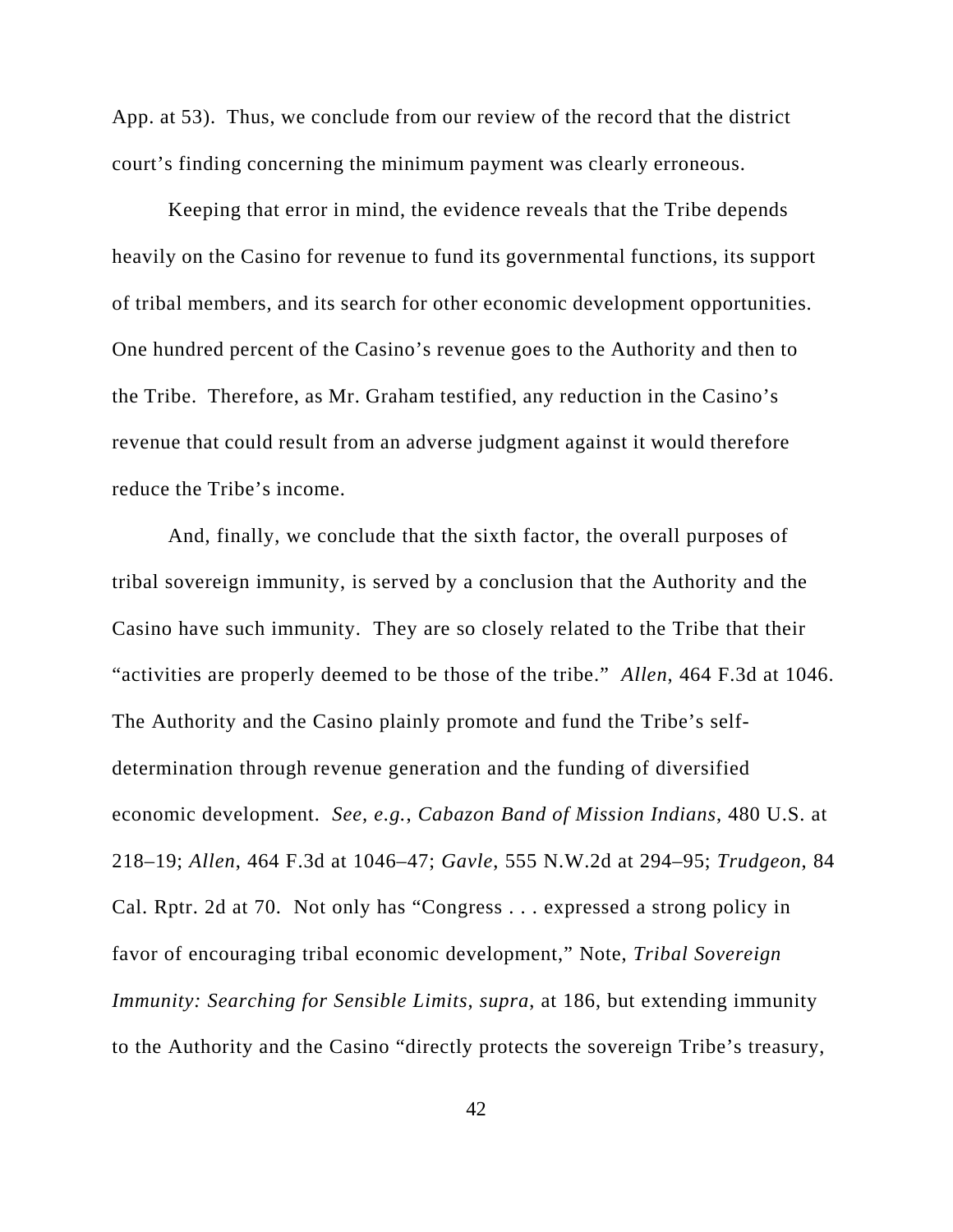which is one of the historic purposes of sovereign immunity in general," *Allen*, 464 F.3d at 1047. In comparison, "[c]ases which have not extended immunity to tribal enterprises typically have involved enterprises formed 'solely for business purposes and without any declared objective of promoting the [tribe's] general tribal or economic development.'" *Trudgeon*, 84 Cal. Rptr. 2d at 70 (alteration in the original) (quoting *Dixon*, 772 P.2d at 1110).

After considering these factors, it is patent to us that the Authority and the Casino are so closely related to the Tribe that they should share in the Tribe's sovereign immunity. Under these circumstances, we must conclude that the district court clearly erred in finding that the Authority and the Casino were not subordinate economic entities entitled to tribal sovereign immunity.<sup>16</sup> We

<sup>&</sup>lt;sup>16</sup> We are not persuaded otherwise by the portions of the ordinance that the district court found so compelling. For example, the district court discussed the provision in the ordinance that states that the Authority shall be exempt from taxes "to the same extent as the Tribe, and for such purposes shall not be deemed to be an entity or enterprise taxable separate from the Tribe." Aplts. App. at 138. That provision goes on to say that "[f]or all other purposes of the [Casino], its ownership and operation, the Authority shall be considered a separate entity." *Id*. at 139. The district court also relied upon liability-limiting language in the ordinance, which reads: "For the purposes of all liabilities and obligations incurred in the name of the Authority or arising from the Authority's ownership or operation of the [Casino], the Authority shall constitute a separate entity, and no other Tribal Party shall be obligated thereon except as such party may otherwise expressly agree." *Id.* Those provisions merely demonstrate that the Authority and the Casino are not the Tribe itself, but are separate entities. Other provisions demonstrate that fact, as well—for example, the ordinance provides that the Authority's waiver of sovereign immunity waives it only as to the Authority and does not necessarily waive the Tribe's immunity. *See id.* at 131 ("Any express waiver of sovereign immunity by resolution or contract of the (continued...)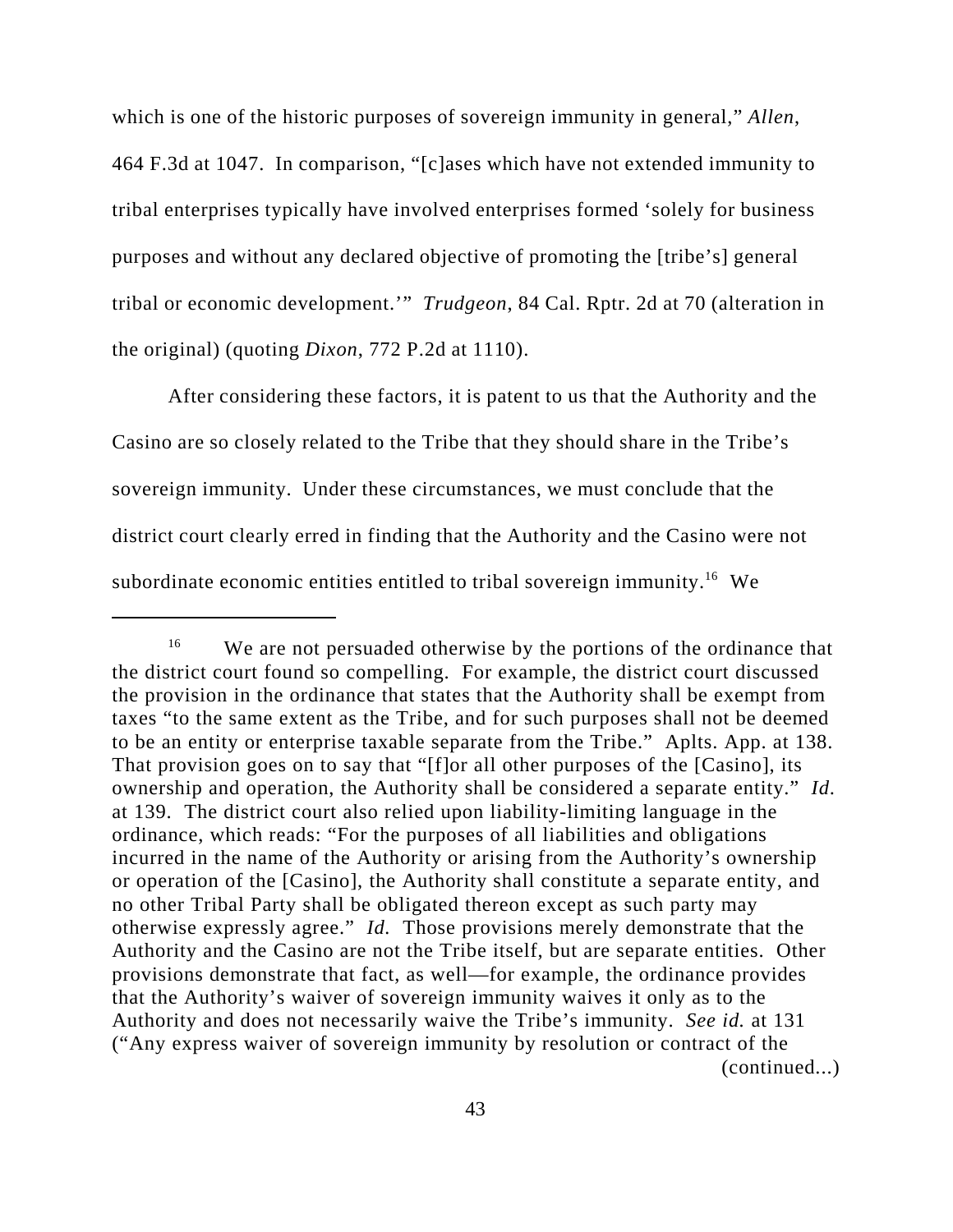consequently reverse the district court's denial of the motion to dismiss; the Authority and the Casino (and thus Mr. Stanley) are protected from suit by tribal sovereign immunity.

Therefore unless they have waived their immunity,<sup>17</sup> the complaint against the Authority, the Casino, and Mr. Stanley should be dismissed for lack of subject matter jurisdiction. Because the district court concluded that the Authority and the Casino were not entitled to tribal sovereign immunity, it did not address BMG's alternative argument—*viz.*, that those entities had waived whatever immunity they possessed by entering into BMG's licensing agreements containing forum-selection clauses. We conclude that the most prudent course is to remand the case for the district court to address waiver in the first instance. *See*

We also are not convinced by BMG's contention that the Authority and Casino's insurance policies protect the Tribe from being financially responsible for, or harmed by, an adverse judgment against them, and weigh against a finding of immunity. Even if the insurance policies would provide coverage in this instance, which is far from certain, we would nevertheless conclude that this fact does not outweigh the balance of the other factors in favor of immunity.

 $16$ (...continued)

Authority shall not be deemed a waiver of the sovereign immunity of the Tribe."). But that does not change our sovereign immunity analysis. The Authority and the Casino may, as subordinate economic entities, share in the Tribe's immunity without being the same as, or indistinguishable from, the Tribe. If that were not true, there would be no need for the subordinate economic enterprise doctrine. Even if we assume *arguendo* that those provisions should weigh against a finding of immunity in our analysis, they cannot outweigh the balance of factors that weigh in favor of immunity.

 $17$  BMG does not contend that Congress has abrogated the immunity of these entities.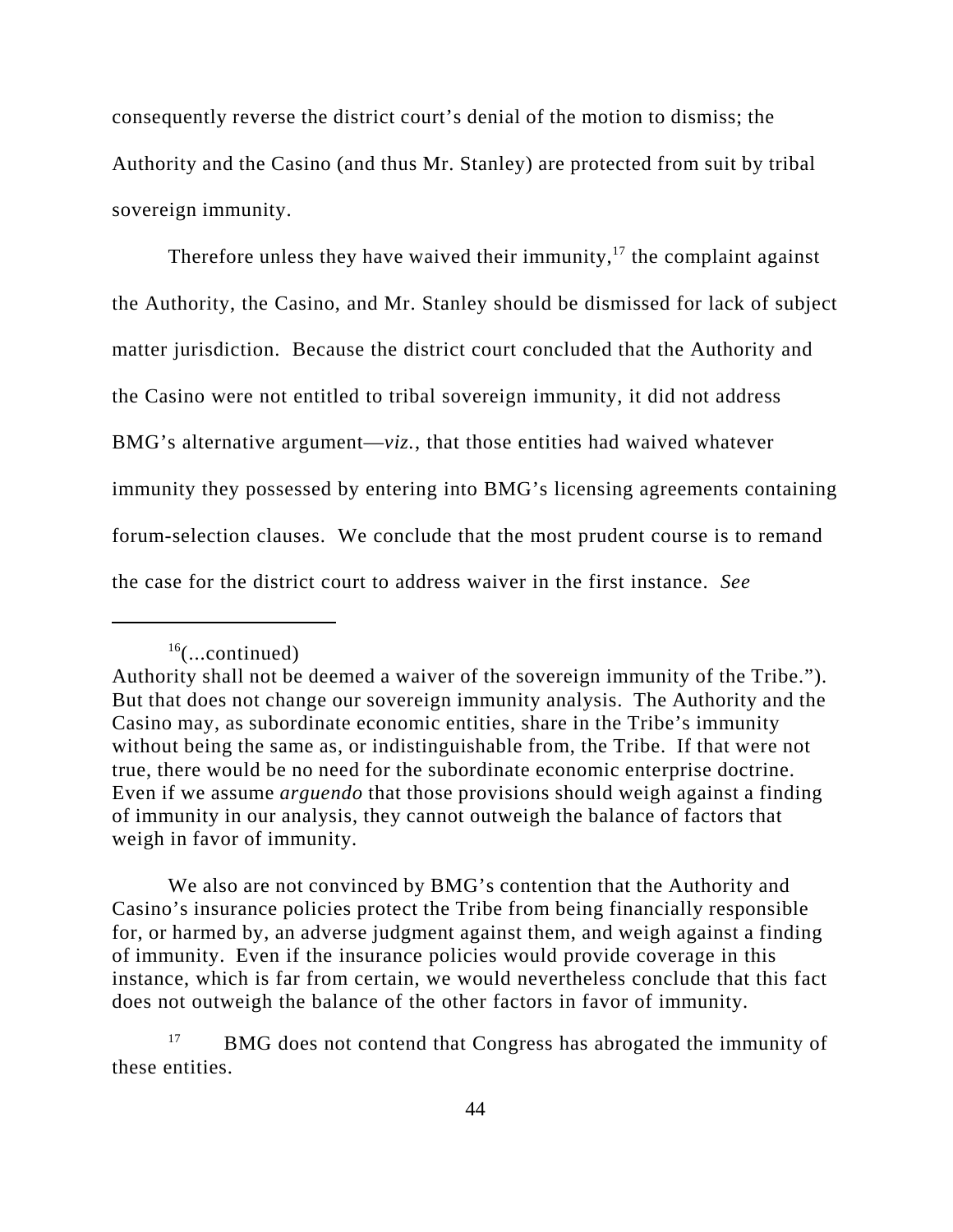*Apartment Inv. & Mgmt. Co. (AIMCO) v. Nutmeg Ins. Co.*, 593 F.3d 1188, 1198 (10th Cir. 2010) (recognizing that the "better practice" is to remand issues raised but not ruled on by the district court in the first instance).

#### **II. BMG's "Protective" Cross-Appeal**

BMG also raised the issue of waiver in what it calls a "protective" crossappeal. Specifically, BMG cross-appealed "to preserve, as an additional or alternative basis for affirming that portion of the District Court's order of August 6, 2008[,] finding that Appellants could not invoke tribal sovereign immunity, the issue that Appellants also waived any claim of tribal sovereign immunity by executing the two license agreements with Breakthrough Management." Aplee./Cross-Aplt. Mem. Br. Jurisdiction, Attach. BMG0093 (Notice of Protective Cross-Appeal, filed Sept. 3, 2008). BMG argues that this court should exercise pendent appellate jurisdiction over its cross-appeal because the issue of waiver is "inextricably intertwined" with the Appellants's interlocutory appeals. Aplee./Cross-Aplt. Mem. Br. Jurisdiction at 18–19. BMG contends that there is a single issue at stake: "whether Appellants are entitled to assert tribal sovereign immunity as a defense." *Id*. at 18.

BMG states in the alternative that "[e]ven if the claims . . . *were not* 'inextricably intertwined,' pendent jurisdiction still would be appropriate here, because review of the cross-appeal is necessary to ensure meaningful review of Appellants' claims of tribal sovereign immunity." *Id*. at 19. BMG maintains that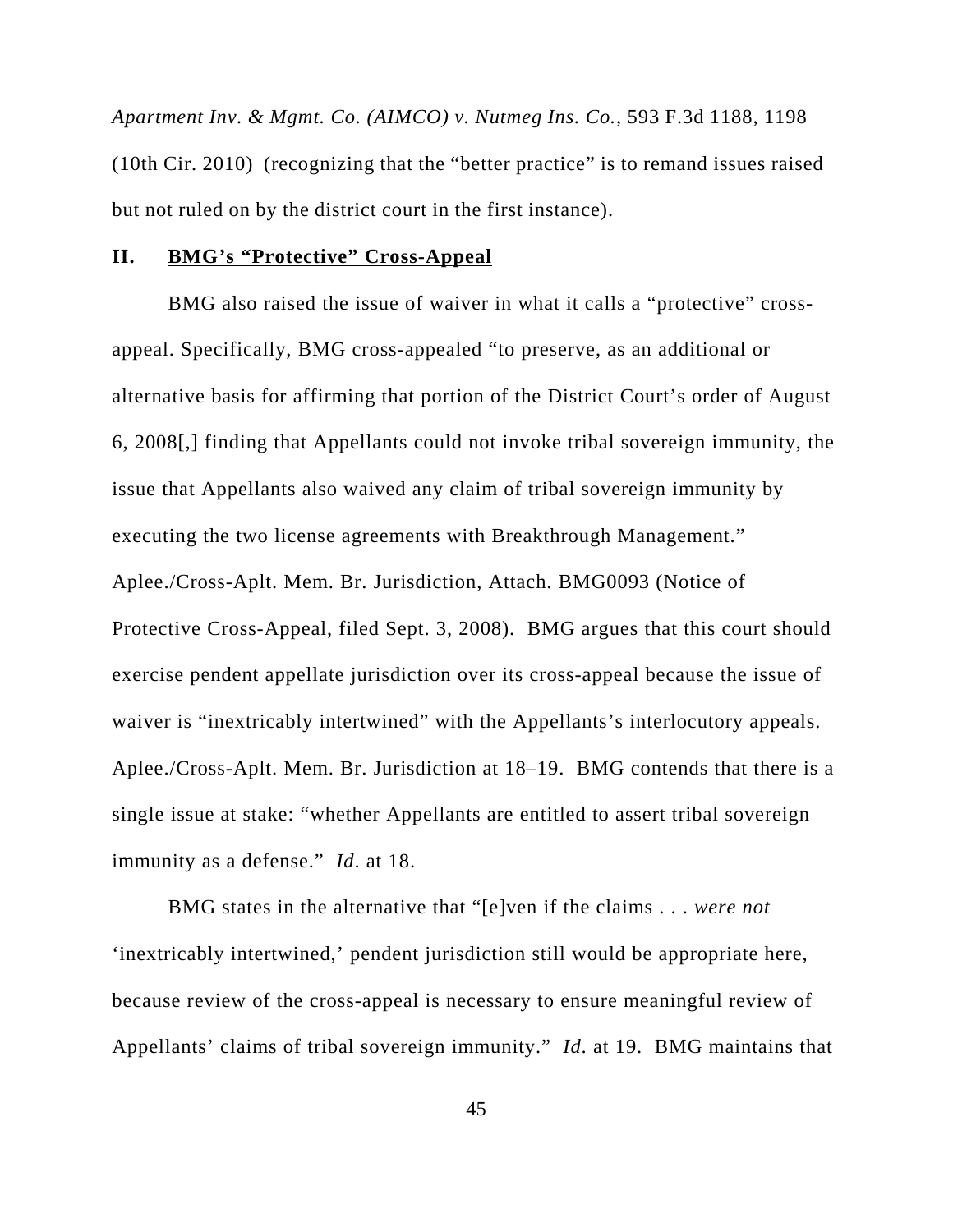if its argument regarding waiver is later found to be correct on subsequent appeal, that would render this court's review of the instant appeal meaningless. *Id*. BMG also contends that the only way it could raise the issue of waiver is through a cross-appeal because it "asks the Court to affirm on grounds that might enlarge the rights afforded the prevailing party" (i.e., the Tribe may be affected by this court's ruling that the parties to this appeal had waived any sovereign immunity they possessed). *Id*. at 13,16.

We are unpersuaded. We conclude that it would be improper for us to exercise pendent jurisdiction over BMG's cross-appeal. "We have recognized that the exercise of pendent appellate jurisdiction 'is generally disfavored.'" *Timpanogos Tribe v. Conway*, 286 F.3d 1195, 1200 (10th Cir. 2002) (quoting *Armijo ex. rel. Chavez v. Wagon Mound Pub. Schs.*, 159 F.3d 1253, 1264 (10th Cir. 1998)). "This court has stated it will take pendant [sic] jurisdiction over an interlocutory appeal only where the otherwise nonappealable decision is inextricably intertwined with the appealable decision, or where review of the nonappealable decision is necessary to ensure meaningful review of the appealable one." *Tarrant Reg'l Water Dist. v. Sevenoaks*, 545 F.3d 906, 915 (10th Cir. 2008) (quoting *Timpanogos Tribe*, 286 F.3d at 1200) (internal quotation marks omitted); *see United Transp. Union Local 1745 v. City of Albuquerque*, 178 F.3d 1109, 1114 (10th Cir. 1999) (noting that the exercise of pendent jurisdiction is discretionary and should be used sparingly); *Armijo*, 159 F.3d at 1264 (same).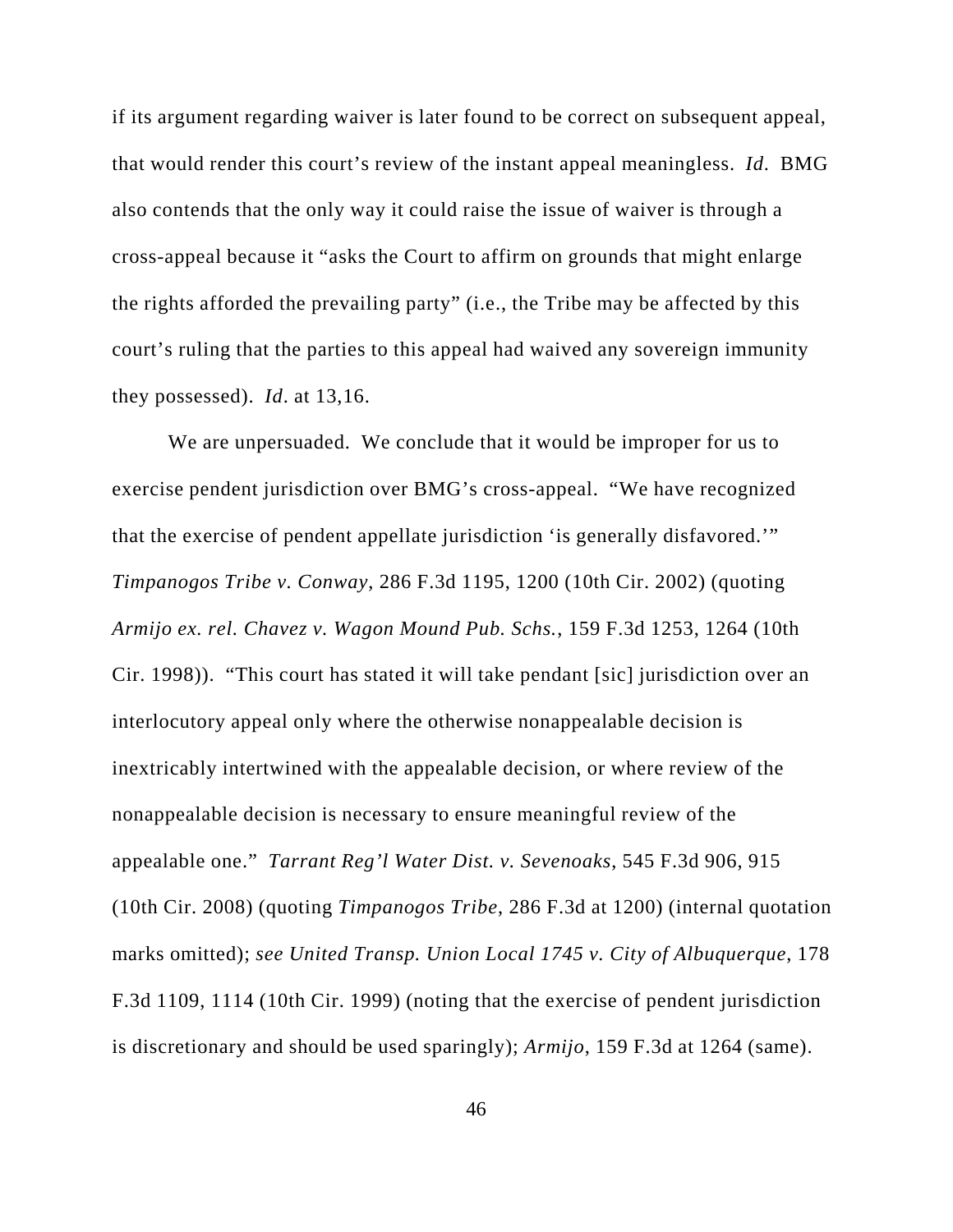Issues are inextricably intertwined if "the pendent claim is coterminous with, or subsumed in, the claim before the court on interlocutory appeal—that is, when the appellate resolution of the collateral appeal *necessarily* resolves the pendent claim as well." *Moore v. City of Wynnewood*, 57 F.3d 924, 930 (10th Cir. 1995); *see Malik v. Arapahoe Cnty. Dept. of Social Servs.*, 191 F.3d 1306, 1317 (10th Cir. 1999) ("Accordingly, our application of the 'inextricably intertwined' standard for exercising pendent jurisdiction over interlocutory appeals must be narrowly focused on those claims the review of which would *not* require the consideration of legal or factual matters distinct from those raised by the claims over which we unquestionably have jurisdiction." (emphasis added)).

As clearly evident from our decision to remand the issue of waiver to the district court, *supra*, we do not view the waiver issue as being inextricably intertwined with the question of whether the Authority and the Casino share in the Tribe's sovereign immunity. Our decision concerning the latter issue does not "necessarily resolve[] the pendent [waiver] claim as well." *Moore*, 537 F.3d at 930. The immunity and waiver issues are distinct. *See Sac & Fox Nation v. Hanson*, 47 F.3d 1061, 1064 (10th Cir. 1995) ("[I]f the Nation was entitled to sovereign immunity, it did not waive its immunity from suit. We must therefore address the predicate question of whether the Nation had sovereign immunity in the first instance."); *see also Gonzalez v. 7th St. Casino*, No. 09-2674-CM, 2010 WL 1875734, at  $*2$  (D. Kan. May 5, 2010) ("Whether an entity is entitled to tribal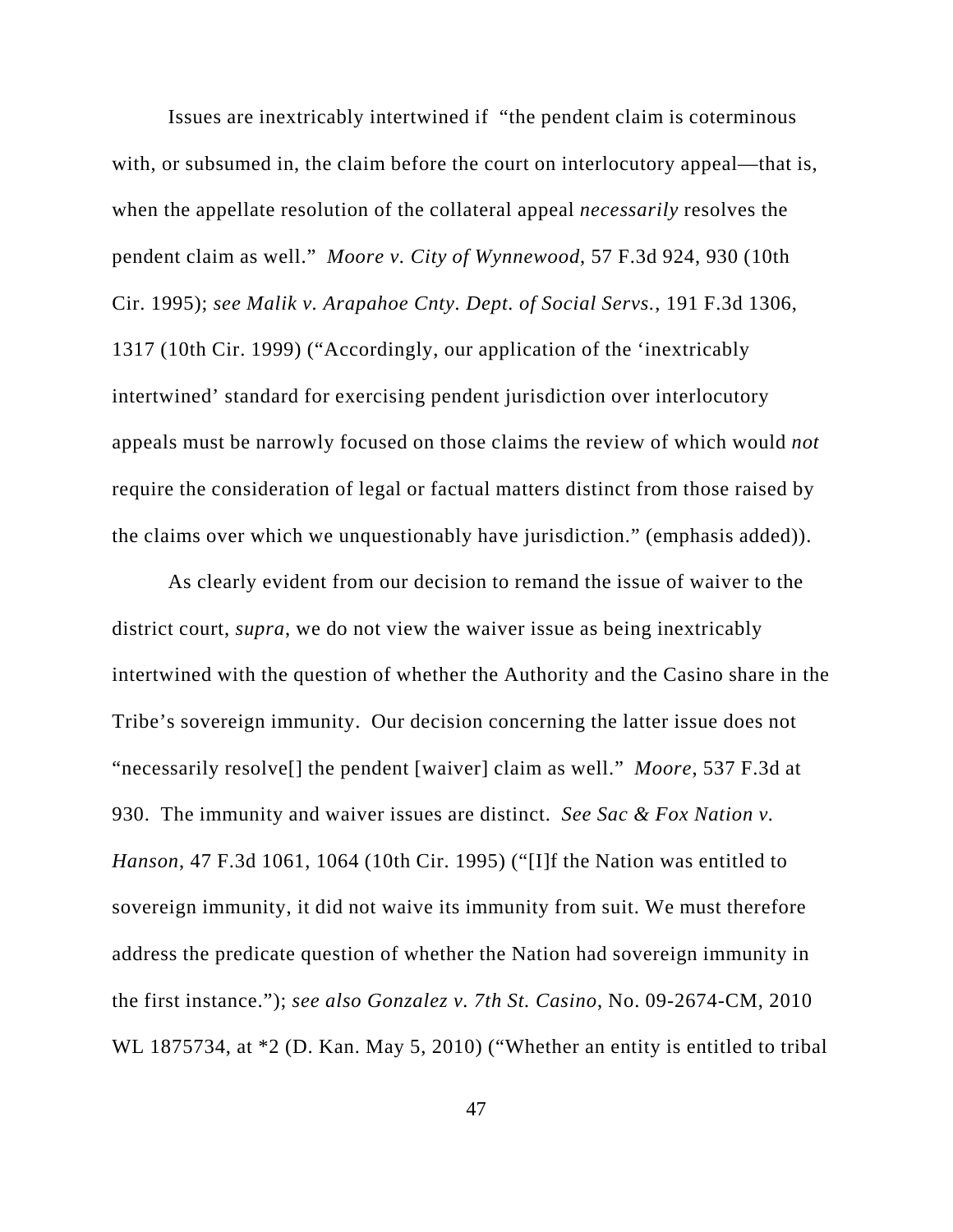sovereign immunity to begin with is a separate issue from whether immunity has been waived."); *Bales v. Chickasaw Nation Indus.*, 606 F. Supp. 2d 1299,

1305–06 (D.N.M. 2009) (as to that case, noting that "waiver is not an issue but rather the issue is whether there is tribal sovereign immunity to begin with"). Our resolution of the former issue (i.e., the availability of tribal sovereign immunity) involves consideration of the relationship between the Tribe and the Authority and the Casino, whereas our resolution of the latter (i.e., waiver of any tribal sovereign immunity) calls for consideration of the effect of the forum-selection clauses of the license agreements. *See* Aplts./Cross-Aplees. Mem. Br. Jurisdiction at 10 ("[T]he appeal only requires the Court to examine the relationship between Appellants and the Tribe. The effect, if any, of BMG's license agreement is a separate claim under a separate legal theory."). Furthermore, our decision concerning sovereign immunity will stand as meaningful precedent involving complicated Indian-law issues, irrespective of the ultimate conclusion concerning waiver before the district court or in any subsequent appeal.

BMG is free to litigate the waiver issue before the district court and to appeal from an adverse ruling on this issue. BMG's suggestion that it must raise this issue on cross-appeal because of the possible impact of a waiver ruling on the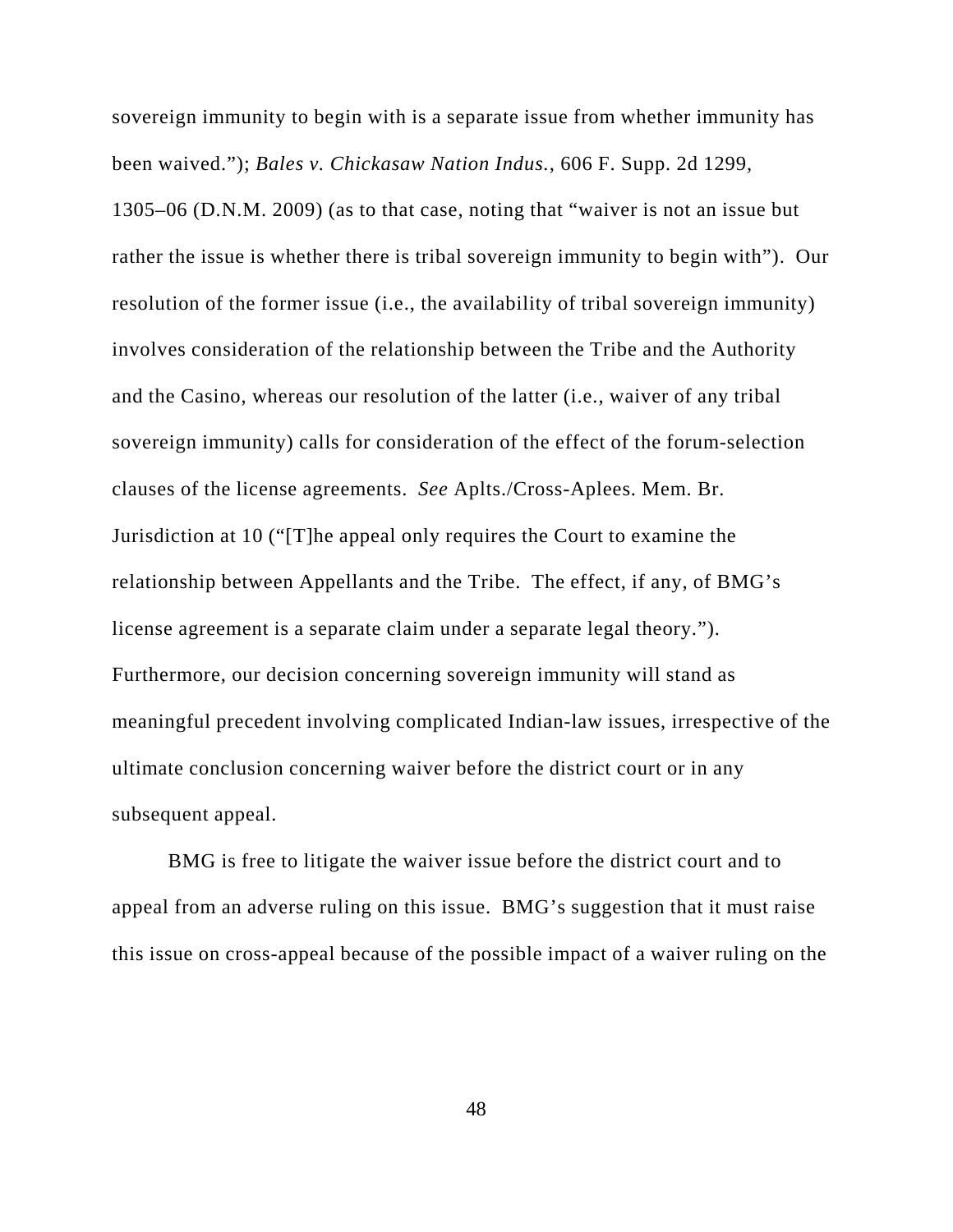Tribe's claim of immunity is misguided.<sup>18</sup> A cross-appeal ordinarily would be appropriate where a litigant seeks to enlarge his rights conferred by the original judgment or to lessen the rights of his adversary under that judgment. *United States v. Am. Ry. Exp. Co.*, 265 U.S. 425, 435 (1924) ("[T]he appellee may not

<sup>18</sup> In making this argument, BMG relies upon our decision in *Housing Authority of Kaw Tribe of Indians of Oklahoma v. City of Ponca City*, 952 F.2d 1183 (10th Cir. 1991). Specifically, BMG contends that "the Tenth Circuit has warned that filing a cross-appeal is necessary when resolution of an issue potentially diminishes the rights of absent third parties." Aplee./Cross-Aplt. Mem. Br. Jurisdiction at 20. *Housing Authority of Kaw Tribe*, however, is distinguishable. There, we rejected the city defendant's contention that we should affirm on the alternative ground of res judicata because the city failed to file a cross-appeal. In particular, we stated: "Were we to affirm the original judgment on the basis of res judicata, other potential plaintiffs having some relationship with the Authority might unfairly be precluded from bringing claims against Ponca City." *Hous. Auth. of Kaw Tribe*, 952 F.2d at 1195. It is significant, however, that the alternate ground for affirmance advanced in *Housing Authority of Kaw Tribe* was res judicata. As the Supreme Court decision that we relied upon there indicates, "[u]nder res judicata, a final judgment on the merits bars further claims by parties *or their privies* based on the same cause of action." *Montana v. United States*, 440 U.S. 147, 153 (1979) (emphasis added). If we were to affirm the district court's sovereign immunity order under a waiver rationale, the Tribe—not subject to the terms of that order nor a party to this appeal—would not necessarily and unfairly have its rights lessened by operation of law, as apparently could have been the situation with the potential future litigants in *Housing Authority of Kaw Tribe*. Relatedly, BMG's rights would not be enlarged necessarily by operation of law by an affirmance on a waiver rationale. Accordingly, *Housing Authority of Kaw Tribe* is distinguishable. Be that as it may, perhaps more importantly, we have concluded that the waiver issue is not inextricably intertwined with the tribal immunity issue raised in the principal (interlocutory) appeal. Therefore, even if BMG could cogently argue that the waiver issue needed to be raised in a cross-appeal because it might enlarge its rights, we have determined that it would not be appropriate for us to exercise pendent jurisdiction over any cross-appeal involving the waiver issue because that issue is not inextricably intertwined.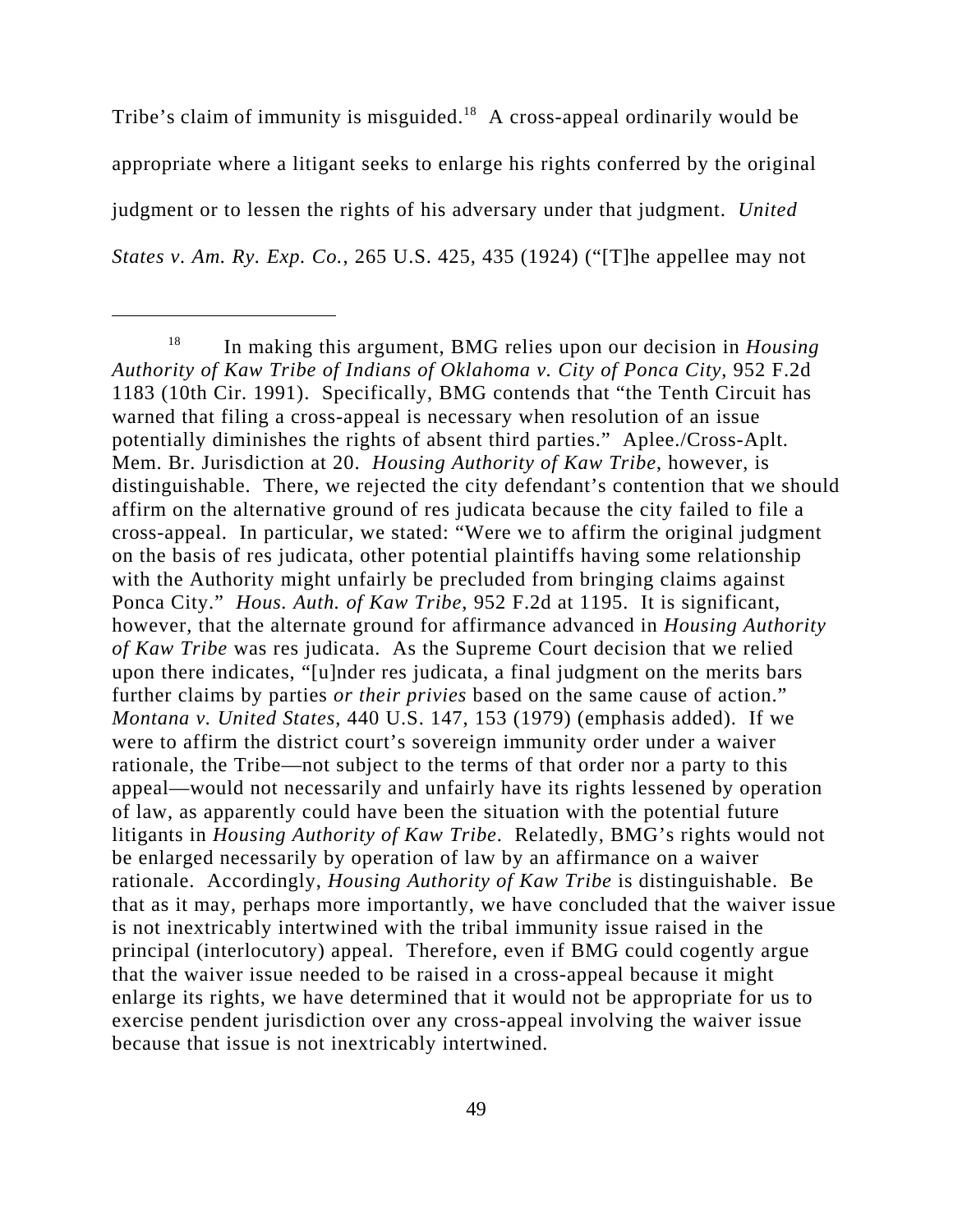attack the decree with a view either to enlarging his own rights thereunder or of lessening the rights of his adversary, whether what he seeks is to correct an error or to supplement the decree with respect to a matter not dealt with below."); *see June v. Union Carbide Corp.*, 577 F.3d 1234, 1248 n.8 (10th Cir. 2009) ("Under the cross-appeal rule, 'an appellate court may not alter a judgment to benefit a nonappealing party.'" (quoting *Greenlaw v. United States*, 544 U.S. 237, 244  $(2008)$ ).

In the context of an interlocutory appeal, the functional equivalent of the original judgment is the interlocutory order appealed from—*viz.*, in this instance, the district court's order denying sovereign immunity to the Authority and the Casino. *See Behrens v. Pelletier*, 516 U.S. 299, 307 (1996) ("[A]n order rejecting the defense of qualified immunity at either the dismissal stage or the summary judgment stage is a 'final' judgment subject to immediate appeal."); *Roska ex rel*. *Roska v. Sneddon*, 437 F.3d 964, 970 (10th Cir. 2006) ("Although we have jurisdiction over Defendants' appeal from the district court's denial of their motion for summary judgment on qualified immunity, we decline to assert pendent appellate jurisdiction over Defendants' claim that the district court failed to apply a local rule."); *see also* 15A Charles Alan Wright, Arthur R. Miller & Edward H. Cooper, *Federal Practice and Procedure* § 3904, at 221 (Supp. 2010) ("Interlocutory appeals may present special challenges in cross-appeal practice. . . . [T]he appeal may properly be confined to matters that relate closely